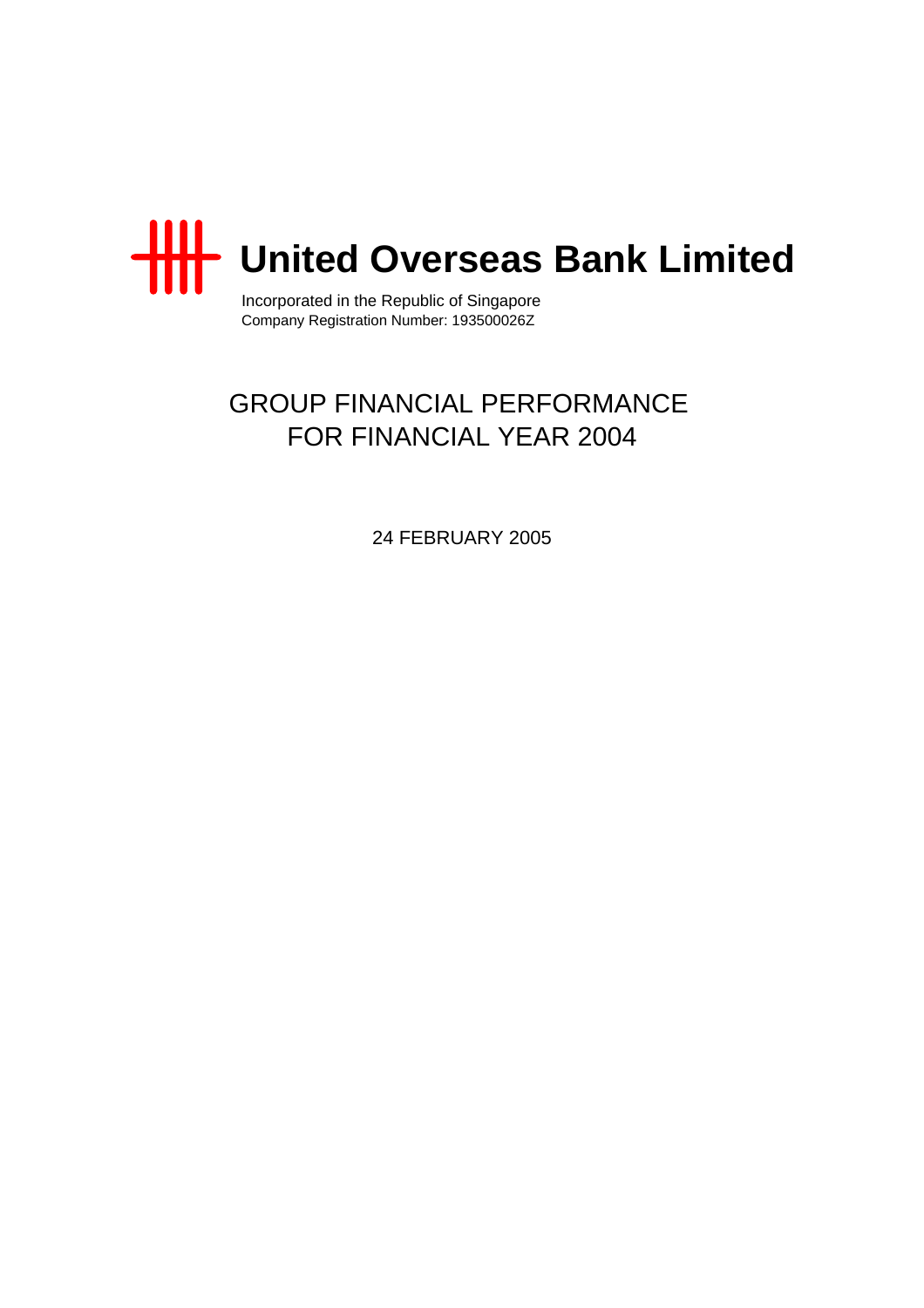# **WHEEP OVERSEAS BANK GROUP**

|               | <b>Contents</b>                                                                                                                                                                                                                                                                                                                                                                                                                                                                                                                                                                           | Page                                                                 |
|---------------|-------------------------------------------------------------------------------------------------------------------------------------------------------------------------------------------------------------------------------------------------------------------------------------------------------------------------------------------------------------------------------------------------------------------------------------------------------------------------------------------------------------------------------------------------------------------------------------------|----------------------------------------------------------------------|
| I)            | <b>Highlights and Performance Indicators</b><br>Key Indicators<br><b>Other Indicators</b>                                                                                                                                                                                                                                                                                                                                                                                                                                                                                                 | 2<br>3                                                               |
| $\mathbf{II}$ | <b>Review of Financial Performance</b><br>Review of Group Performance<br><b>Consolidated Profit and Loss Account</b><br>Net Interest Income<br>Non-Interest Income<br><b>Operating Expenses</b><br>Provisions Charged to Profit and Loss Account                                                                                                                                                                                                                                                                                                                                          | 4<br>$\overline{7}$<br>9<br>10<br>11<br>12                           |
| III)          | <b>Non-Performing Loans and Cumulative Provisions</b><br>Non-Performing Loans and Cumulative Provisions of the Group<br>Non-Performing Loans and Cumulative Provisions of the Five Regional Countries<br>Non-Performing Loans and Cumulative Provisions of Greater China<br>Non-Performing Loans by Region<br>Non-Performing Loans by Industry<br>Specific Provisions by Loan Classification<br>Specific Provisions by Region<br>Specific Provisions by Industry<br><b>Restructured Loans</b><br>Ageing of Non-Performing Loans<br>Secured / Unsecured Non-Performing Loans<br>Collateral | 13<br>14<br>15<br>16<br>16<br>17<br>17<br>17<br>18<br>18<br>18<br>19 |
| IV)           | <b>Segmental Analysis</b><br><b>Business Segments</b><br><b>Geographical Segments</b>                                                                                                                                                                                                                                                                                                                                                                                                                                                                                                     | 20<br>23                                                             |
| V)            | <b>Overview of Balance Sheet</b><br><b>Total Assets</b><br>Securities<br><b>Customer Loans</b><br>Deposits<br>Loans / Deposits Ratio<br>Goodwill<br>Debts Issued<br>Shareholders' Funds<br><b>Contingent Liabilities</b><br><b>Derivative Financial Instruments</b><br>Commitments                                                                                                                                                                                                                                                                                                        | 24<br>24<br>25<br>26<br>26<br>27<br>27<br>29<br>29<br>30<br>31       |
|               | <b>VI) Capital Adequacy Ratio</b>                                                                                                                                                                                                                                                                                                                                                                                                                                                                                                                                                         | 32                                                                   |
|               | <b>VII) Exposure By Country of Operations</b>                                                                                                                                                                                                                                                                                                                                                                                                                                                                                                                                             | 33                                                                   |
|               | Appendix 1 - Consolidated Profit and Loss Account<br>Appendix 2 - Consolidated Balance Sheet<br>Appendix 3 - Consolidated Statement of Changes in Shareholders' Equity<br>Appendix 4 - Consolidated Cash Flow Statement<br>Appendix 5 - Financial Risk Management<br>Appendix 6 - Value-at-Risk                                                                                                                                                                                                                                                                                           |                                                                      |

Note: Certain comparative figures have been restated to conform with the current period's presentation. Certain figures in this report may not add up to the respective totals due to rounding.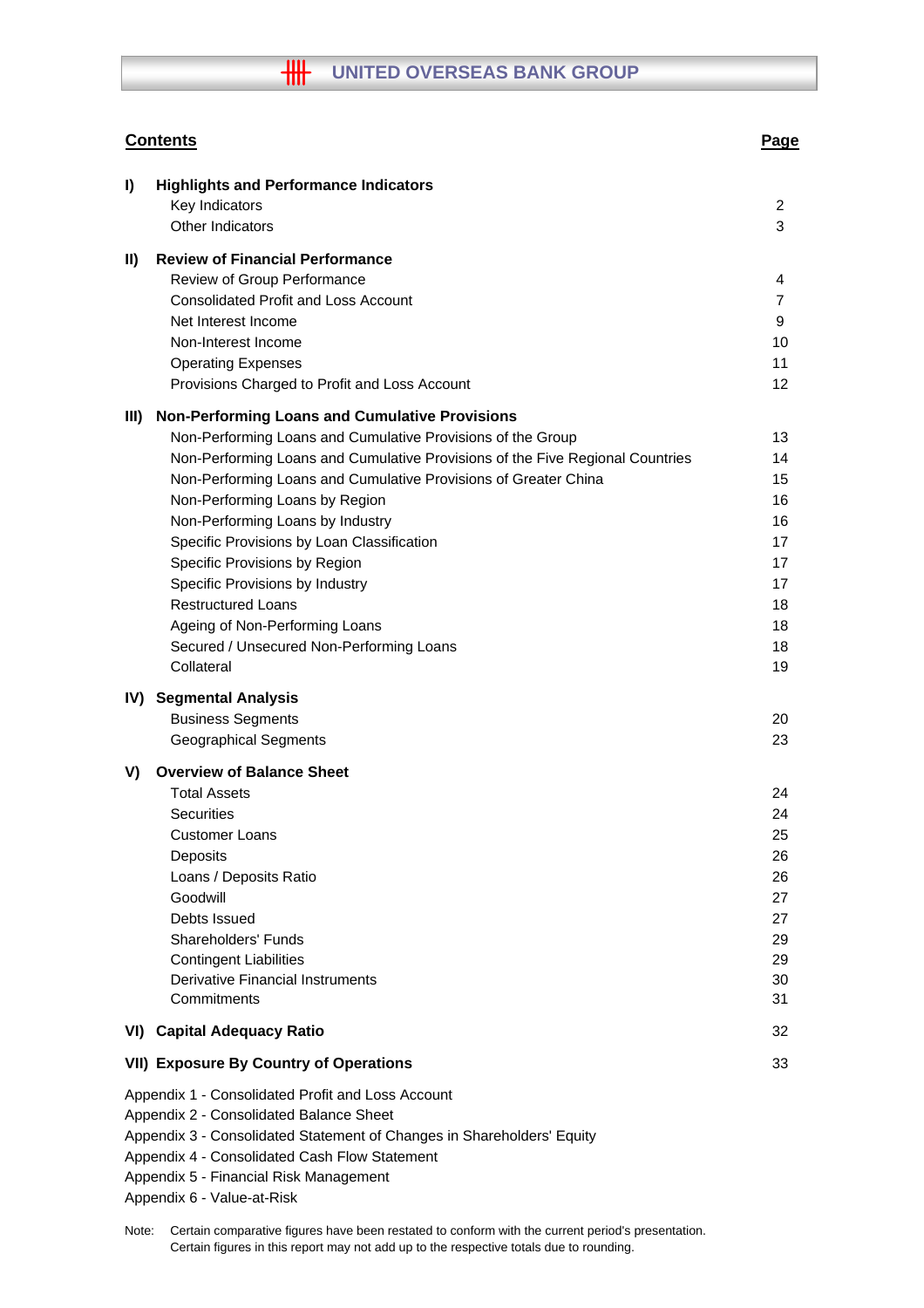# *I) Highlights and Performance Indicators*

|   |                                                    | 2004  | 2003  |                      | 2004 /<br>2003<br>(% ) | 4th<br>Quarter<br>2004 | 3rd<br>Quarter<br>2004 | 4th<br>Quarter<br>2003 |                      | 4Q04 /<br>4Q03<br>(% ) |
|---|----------------------------------------------------|-------|-------|----------------------|------------------------|------------------------|------------------------|------------------------|----------------------|------------------------|
|   | • Key Indicators                                   |       |       |                      |                        |                        |                        |                        |                      |                        |
|   | Net interest income (NII) (\$'m)                   | 2,155 | 2,071 | $\pm$                | 4.1                    | 562                    | 537                    | 540                    | $+$                  | 4.1                    |
|   | Non-interest income (Non NII) (\$'m)               | 1,104 | 1,089 | $\ddot{}$            | 1.4                    | 298                    | 270                    | 291                    | $\ddot{}$            | 2.2                    |
|   | Total income (\$'m)                                | 3,259 | 3,160 | $\ddot{\phantom{1}}$ | 3.1                    | 860                    | 807                    | 831                    | $+$                  | 3.4                    |
|   | Total expenses (\$'m)                              | 1,227 | 1,095 | $+$                  | 12.0                   | 364                    | 315                    | 290                    | $\ddot{}$            | 25.7                   |
|   | Operating profit before goodwill                   |       |       |                      |                        |                        |                        |                        |                      |                        |
|   | amortisation and provisions (\$'m)                 | 2,032 | 2,064 | $\blacksquare$       | 1.6                    | 496                    | 493                    | 542                    |                      | 8.4                    |
|   | ❖ Net profit after tax                             |       |       |                      |                        |                        |                        |                        |                      |                        |
|   | - Including goodwill amortisation (\$'m)           | 1,452 | 1,202 | $\pm$                | 20.8                   | 376                    | 371                    | 366                    | $\ddot{}$            | 2.7                    |
|   | - Excluding goodwill amortisation (\$'m)           | 1,665 | 1,404 | $\ddot{}$            | 18.6                   | 434                    | 426                    | 415                    | $+$                  | 4.6                    |
|   |                                                    |       |       |                      |                        |                        |                        |                        |                      |                        |
| ❖ | Income mix:                                        |       |       |                      |                        |                        |                        |                        |                      |                        |
|   | - NII / Total income (%)                           | 66.1  | 65.5  | $\ddot{}$            | 0.6 % pt               | 65.4                   | 66.5                   | 64.9                   |                      | $+ 0.5 %$ pt           |
|   | - Non NII / Total income (%)                       | 33.9  | 34.5  | $\blacksquare$       | 0.6 % pt               | 34.6                   | 33.5                   | 35.1                   |                      | $-0.5 \%$ pt           |
|   |                                                    | 100.0 | 100.0 |                      |                        | 100.0                  | 100.0                  | 100.0                  |                      |                        |
|   | * Profit contribution (before tax and              |       |       |                      |                        |                        |                        |                        |                      |                        |
|   | goodwill amortisation):                            |       |       |                      |                        |                        |                        |                        |                      |                        |
|   | - Onshore (including ACU) (%)                      | 78.8  | 75.6  | $\ddot{}$            | 3.2 % pt               | 77.6                   | 76.9                   | 71.7                   |                      | $+ 5.9 %$ pt           |
|   | - Offshore (%)                                     | 21.2  | 24.4  | $\blacksquare$       | 3.2 % pt               | 22.4                   | 23.1                   | 28.3                   |                      | $-5.9%$ pt             |
|   |                                                    | 100.0 | 100.0 |                      |                        | 100.0                  | 100.0                  | 100.0                  |                      |                        |
|   |                                                    |       |       |                      |                        |                        |                        |                        |                      |                        |
| ۰ | Return on average shareholders' funds <sup>#</sup> |       |       |                      |                        |                        |                        |                        |                      |                        |
|   | - Including goodwill amortisation (%)              | 10.8  | 9.3   | $\color{red}+$       | 1.5 % pt               | 11.1                   | 11.0                   | 11.2                   |                      | $-0.1%$ pt             |
|   | - Excluding goodwill amortisation (%)              | 12.4  | 10.9  | $\ddot{}$            | 1.5 % pt               | 12.8                   | 12.7                   | 12.7                   |                      | $+ 0.1 %$ pt           |
|   | $*$ Basic earnings per share $*$                   |       |       |                      |                        |                        |                        |                        |                      |                        |
|   | - Including goodwill amortisation $(\phi)$         | 92.6  | 76.5  | $\qquad \qquad +$    | 21.0                   | 96.8                   | 94.5                   | 93.1                   | $\ddot{}$            | 4.0                    |
|   | - Excluding goodwill amortisation (¢)              | 106.3 | 89.3  | $\pm$                | 19.0                   | 111.8                  | 108.4                  | 105.7                  | $\ddot{\phantom{1}}$ | 5.8                    |
|   |                                                    |       |       |                      |                        |                        |                        |                        |                      |                        |
| ٠ | Return on average assets <sup>#</sup>              |       |       |                      |                        |                        |                        |                        |                      |                        |
|   | - Including goodwill amortisation (%)              | 1.19  | 1.10  |                      | + 0.09 % pt            | 1.16                   | 1.20                   | 1.32                   |                      | $-0.16%$ pt            |
|   | - Excluding goodwill amortisation (%)              | 1.36  | 1.29  |                      | $+ 0.07 %$ pt          | 1.34                   | 1.37                   | 1.50                   |                      | $-0.16%$ pt            |
|   | * NII # / Average interest bearing                 |       |       |                      |                        |                        |                        |                        |                      |                        |
|   | assets (%)                                         | 2.10  | 2.25  |                      | $-0.15%$ pt            | 2.05                   | 2.05                   | 2.29                   |                      | $-0.24%$ pt            |
|   |                                                    |       |       |                      |                        |                        |                        |                        |                      |                        |
|   | * Expense / Income ratio (%)                       | 37.6  | 34.7  |                      | $+ 2.9 %$ pt           | 42.3                   | 39.0                   | 34.8                   |                      | + 7.5 % pt             |
|   |                                                    |       |       |                      |                        |                        |                        |                        |                      |                        |
| ۰ | Dividend rates (%)                                 |       |       |                      |                        |                        |                        |                        |                      |                        |
|   | - Interim                                          | 20.0  | 20.0  |                      |                        |                        |                        |                        |                      |                        |
|   | - Final                                            | 40.0  | 40.0  |                      |                        | 40.0                   |                        | 40.0                   |                      |                        |
|   |                                                    |       |       |                      |                        |                        |                        |                        |                      |                        |

# Computed on an annualised basis for quarters.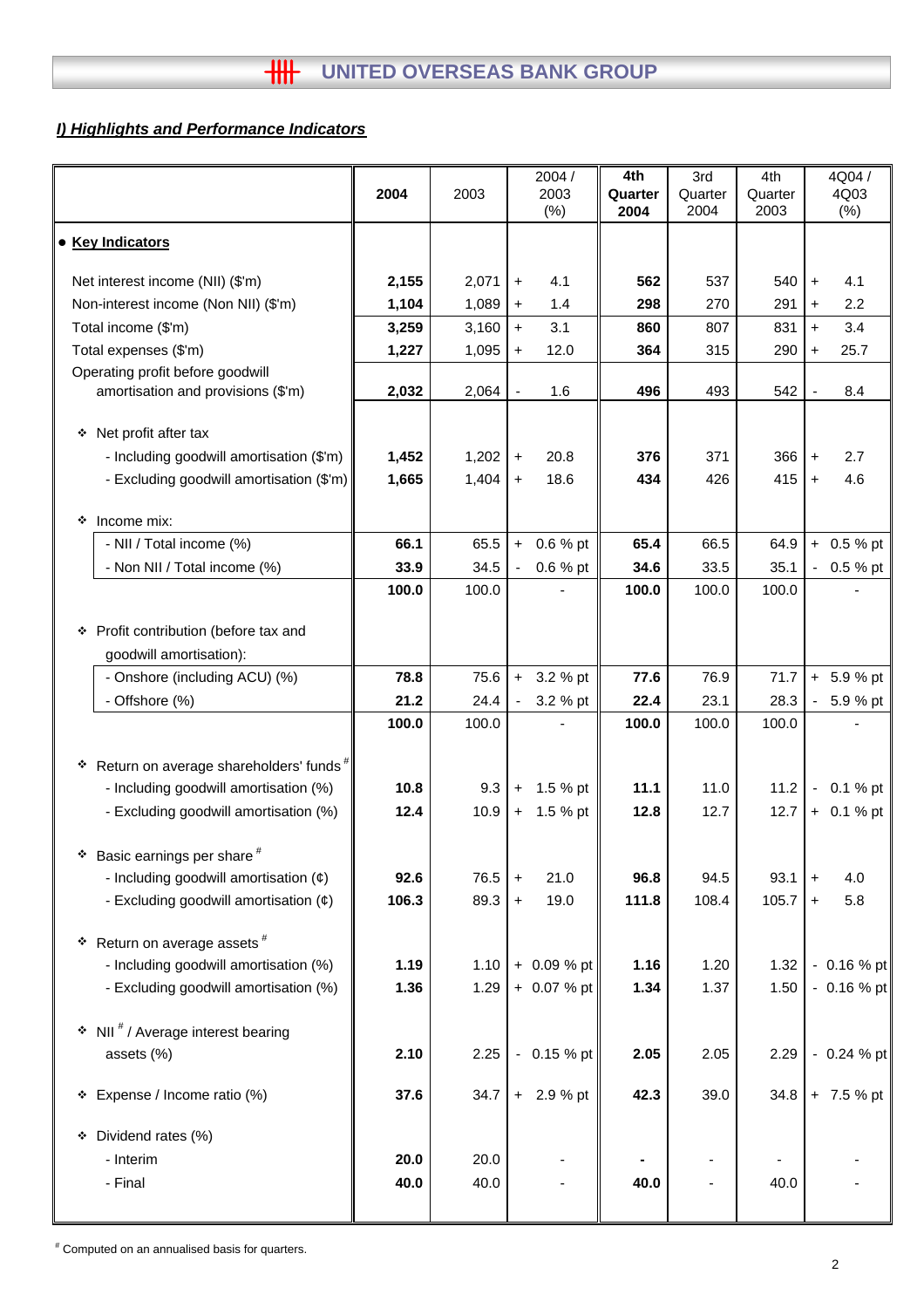# **HH** UNITED OVERSEAS BANK GROUP

# *I) Highlights and Performance Indicators*

|                                                         | 31-Dec-04 | 31-Dec-03 | Dec-04 /<br>$Dec-03$<br>(%) | 30-Sep-04 |
|---------------------------------------------------------|-----------|-----------|-----------------------------|-----------|
| <b>Other Indicators</b>                                 |           |           |                             |           |
| Customer loans (net) (\$'m)<br>❖                        | 64,300    | 59,297    | 8.4<br>$\ddot{}$            | 64,489    |
| * Customer deposits (\$'m)                              | 79,019    | 69,863    | 13.1<br>$+$                 | 77,373    |
| Loans / Deposits ratio $^\circledR$ (%)<br>❖            | 81.4      | 84.9      | 3.5 % pt<br>$\blacksquare$  | 83.3      |
| Non-performing loans (NPLs) (\$'m)<br>❖                 | 5,484     | 5,160     | 6.3<br>$\ddot{}$            | 5,866     |
| Cumulative provisions (\$'m)<br>❖                       | 3,724     | 3,332     | 11.8<br>$\ddag$             | 3,808     |
| NPL ratio $\wedge$ (%)<br>❖                             | 8.0       | 8.1       | 0.1 % pt<br>$\blacksquare$  | 8.5       |
| Cumulative provisions / NPLs (%)<br>❖                   | 67.9      | 64.6      | $+ 3.3 %$ pt                | 64.9      |
| Total assets (\$'m)<br>❖                                | 134,879   | 113,446   | 18.9<br>$\ddot{}$           | 126,566   |
| Shareholders' funds (\$'m)<br>❖                         | 13,439    | 13,282    | 1.2<br>$+$                  | 13,566    |
| Unrealised revaluation surplus <sup>#</sup> (\$'m)<br>❖ | 1,562     | 1,464     | 6.7<br>$\ddot{\phantom{1}}$ | 1,547     |
| Net asset value (NAV) per share (\$)<br>❖               | 8.75      | 8.45      | 3.6<br>$+$                  | 8.63      |
| * Revalued NAV per share (\$)                           | 9.77      | 9.38      | 4.2<br>$\ddot{}$            | 9.61      |
| Net tangible asset backing per share (\$)<br>❖          | 6.14      | 6.23      | 1.4                         | 6.12      |
| Capital adequacy ratios (CAR)<br>❖                      |           |           |                             |           |
| - Tier 1 capital (%)                                    | 11.0      | 13.2      | 2.2 % pt                    | 11.3      |
| - Total capital (%)                                     | 15.6      | 15.2      | 0.4 % pt<br>$+$             | 16.1      |
| Manpower (number)<br>❖                                  | 13,574    | 10,547    | $+3,027$ no.                | 13,593    |

 $^{\circledR}$  "Loans" refer to net customer loans while "Deposits" refer to customer deposits.

 $^{\wedge}$  NPL ratio represents NPLs (excluding debt securities) as a percentage of gross customer loans.

# Refer to revaluation surplus on properties and investment securities which was not incorporated into the financial statements.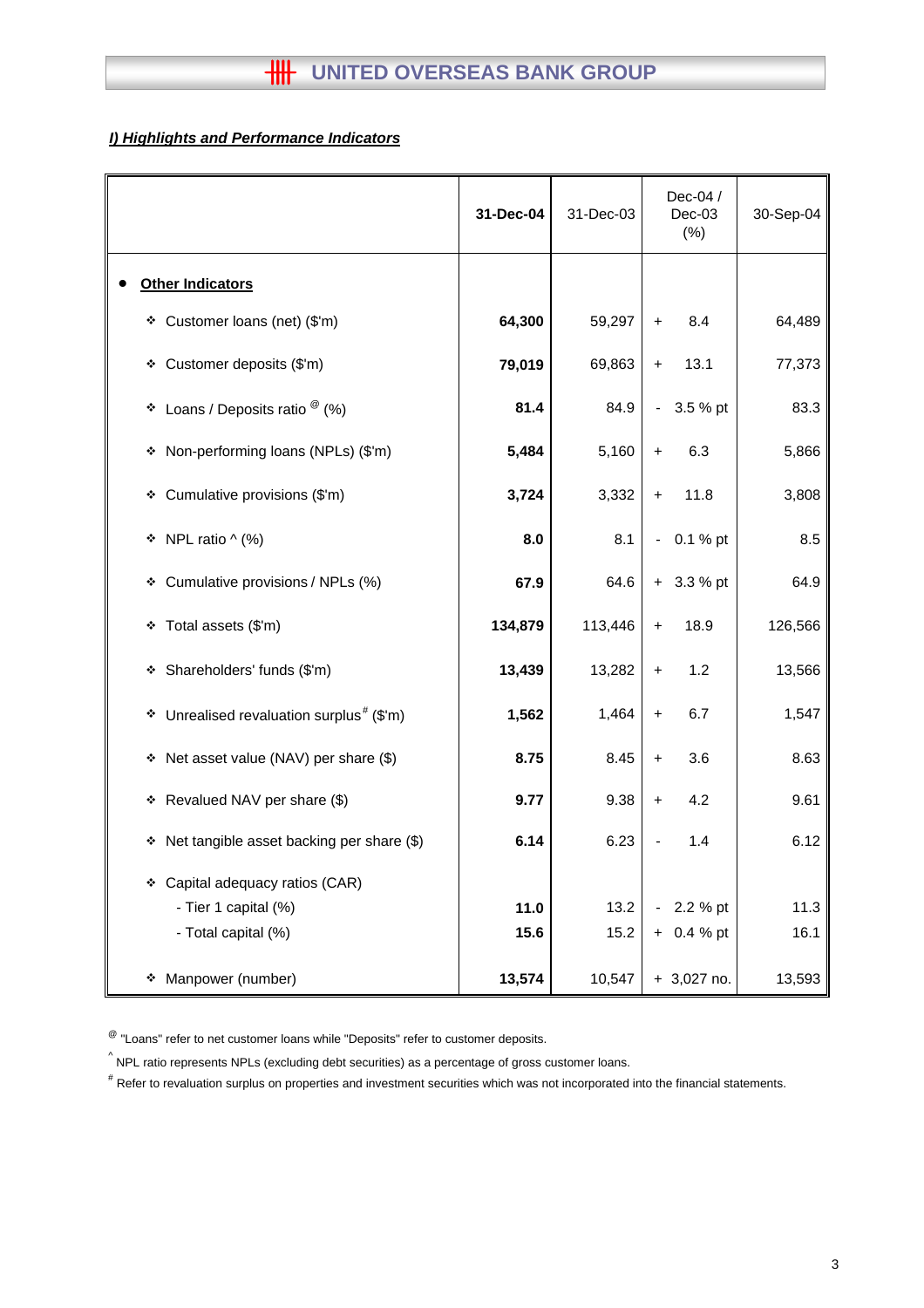The financial statements have been prepared in accordance with Singapore Financial Reporting Standards and are presented in Singapore dollars.

# **Review of Group Performance**

# **Results**

Following UOB's acquisition of Bank of Asia Public Company Limited and its subsidiaries ("BOA") on 27 July 2004, BOA's results for the five months ended 31 December 2004 and its balance sheet as at 31 December 2004 were consolidated into the Group's financial statements.

#### **2004 versus 2003**

The Group's net profit after tax ("NPAT") for the financial year ended 31 December 2004 of \$1,452 million represented an increase of \$250 million or 20.8% over the \$1,202 million registered for the financial year ended 31 December 2003. The increase in NPAT was mainly due to higher share of profit of associates, lower provision charges, higher fee and commission income, and higher net interest income. These were partially offset by higher operating expenses and lower other operating income.

Total income increased 3.1% to \$3,259 million for 2004 from \$3,160 million for 2003, primarily due to higher fee and commission income derived largely from fund management, investment-related and trade-related activities, higher net interest income mainly from inter-bank money market activities and debt securities, and higher net profit on disposal of investment securities. These were partially offset by the net loss on dealing securities, government securities and derivatives.

The Group's total operating expenses increased 12.0% to \$1,227 million for 2004 from \$1,095 million for 2003 attributed mainly to the acquisition of BOA. Staff costs increased 10.5% to \$587 million primarily due to higher headcount, while other operating expenses increased 13.4% to \$639 million mainly due to higher commission and brokerage expenses incurred to support business growth, and higher depreciation charges mainly on application software. Consequently, the expense-to-income ratio of the Group increased to 37.6% for 2004 from 34.7% for 2003. Excluding BOA, the Group's total operating expenses would have shown a lower increase of 4.9% and a lower expense-to-income ratio of 36.6%.

The Group's provision charges decreased 42.3% to \$209 million for 2004 from \$362 million for 2003. The decrease was mainly due to lower specific provisions for loans and the write-back of general provisions as a result of improved asset quality and economic conditions in Singapore and the region, partially offset by higher specific provisions for investments and other assets.

Share of profit of associates (before tax) increased \$200 million to \$307 million for 2004 from \$107 million for 2003 mainly due to an exceptional gain recorded by United Overseas Land Limited from the divestment of its holdings in UOB shares.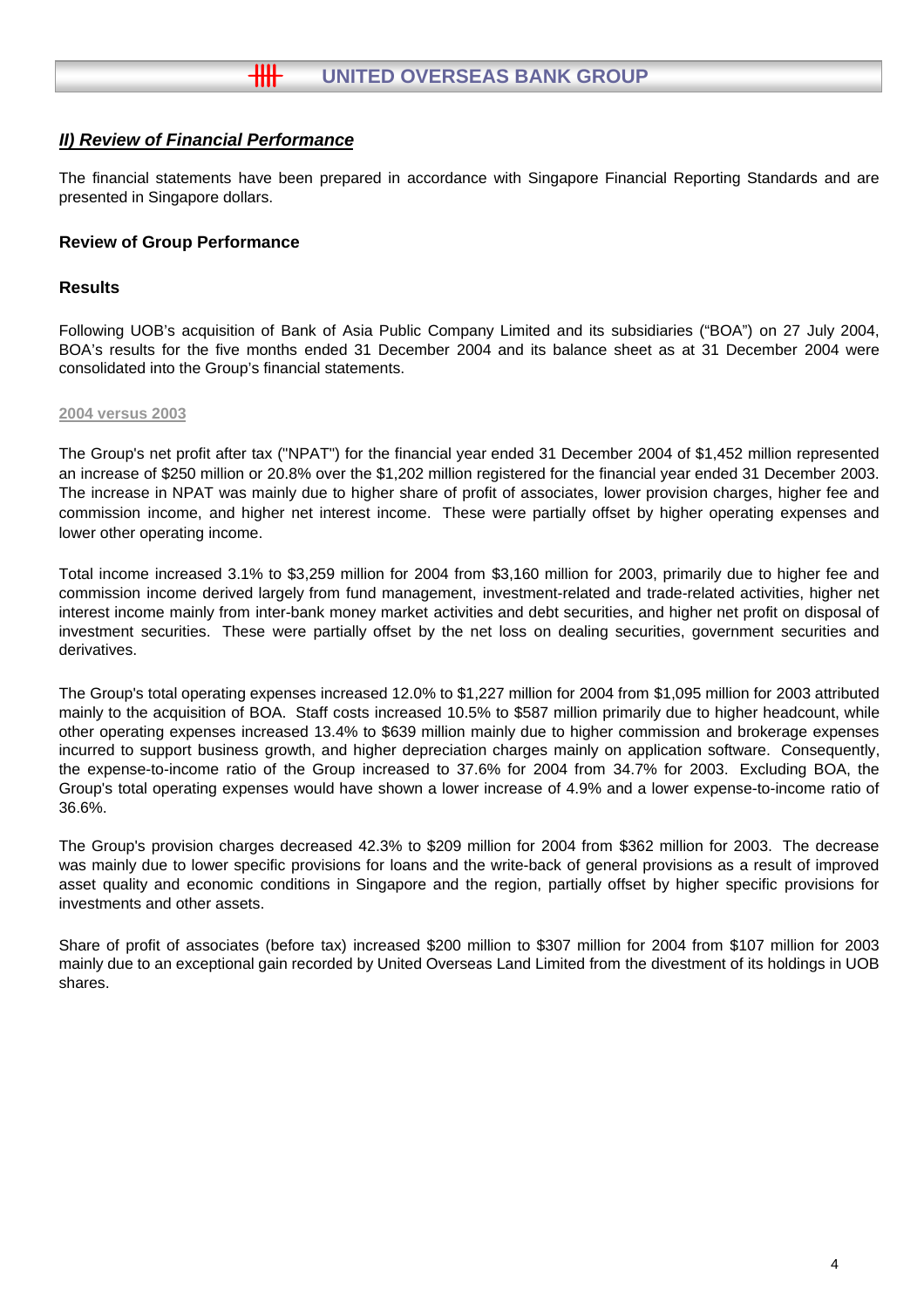#### **4th Quarter 2004 versus 4th Quarter 2003**

The Group's NPAT of \$376 million recorded in the fourth quarter of 2004 ("4Q04") was 2.7% higher than the \$366 million registered in the fourth quarter of 2003 ("4Q03"). The increase was mainly due to higher share of profit of associates, higher fee and commission income, and higher net interest income, partially offset by higher operating expenses and higher provision charges.

The Group's total income increased 3.4% to \$860 million in 4Q04 from \$831 million in 4Q03 mainly due to higher fee and commission income derived largely from loan-related and trade-related activities, higher net interest income mainly from loans contributed by the acquisition of BOA, partly negated by a lower average loan spread, and higher net profit on foreign exchange dealings. These were partially offset by the net loss on dealing securities, government securities and derivatives.

The Group's total operating expenses increased 25.7% to \$364 million in 4Q04 from \$290 million in 4Q03 mainly due to the acquisition of BOA. Staff costs increased 20.1% to \$171 million in 4Q04, mainly attributable to higher headcount, while other operating expenses increased 31.0% to \$193 million in 4Q04 mainly in respect of IT maintenance, fixed asset depreciation, and commission and brokerage. Consequently, expense-to-income ratio increased to 42.3% in 4Q04 from 34.8% in 4Q03. Excluding BOA, the Group's total operating expenses would have shown a lower increase of 8.9% over that in 4Q03 and the expense-to-income ratio for 4Q04 would be lower at 40.1%.

The provision charge of \$113 million in 4Q04 compared to \$41 million in 4Q03 was largely attributable to specific provisions for other assets as against a write-back in 4Q03, and higher specific provisions for loans.

Share of profit of associates (before tax) increased to \$184 million in 4Q04 from \$45 million in 4Q03, mainly due to an exceptional gain recorded by United Overseas Land Limited from the divestment of its holdings in UOB shares.

#### **4th Quarter 2004 versus 3rd Quarter 2004**

The Group's NPAT increased 1.1% to \$376 million in 4Q04 from \$371 million in the third quarter of 2004 ("3Q04"). The increase was mainly due to higher share of profit of associates and higher total income, partially offset by higher provision charges and higher operating expenses.

Group total income increased 6.5% to \$860 million in 4Q04 from \$807 million in 3Q04 mainly attributed to higher net interest income, higher fee and commission income, and higher net profit on foreign exchange dealings. These were partially offset by higher net loss on dealing securities, government securities and derivatives, as well as lower profit on disposal of investment securities.

Group total operating expenses increased 15.7% to \$364 million in 4Q04 compared to \$315 million in 3Q04. Expenseto-income ratio rose to 42.3% in 4Q04 compared to 39.0% in 3Q04. The increase was mainly due to higher staff expenses, higher advertising and marketing costs, and the inclusion of BOA's expenses for three months in 4Q04 against two months in 3Q04.

The provision charge of \$113 million in 4Q04 as compared to the net write-back of provisions of \$1 million in 3Q04 was largely attributed to the general provisions made in 4Q04 as against a write-back in 3Q04, and higher specific provisions for loans.

Share of profit of associates (before tax) increased \$137 million to \$184 million in 4Q04 mainly due to an exceptional gain recorded by United Overseas Land Limited from the divestment of its holdings in UOB shares.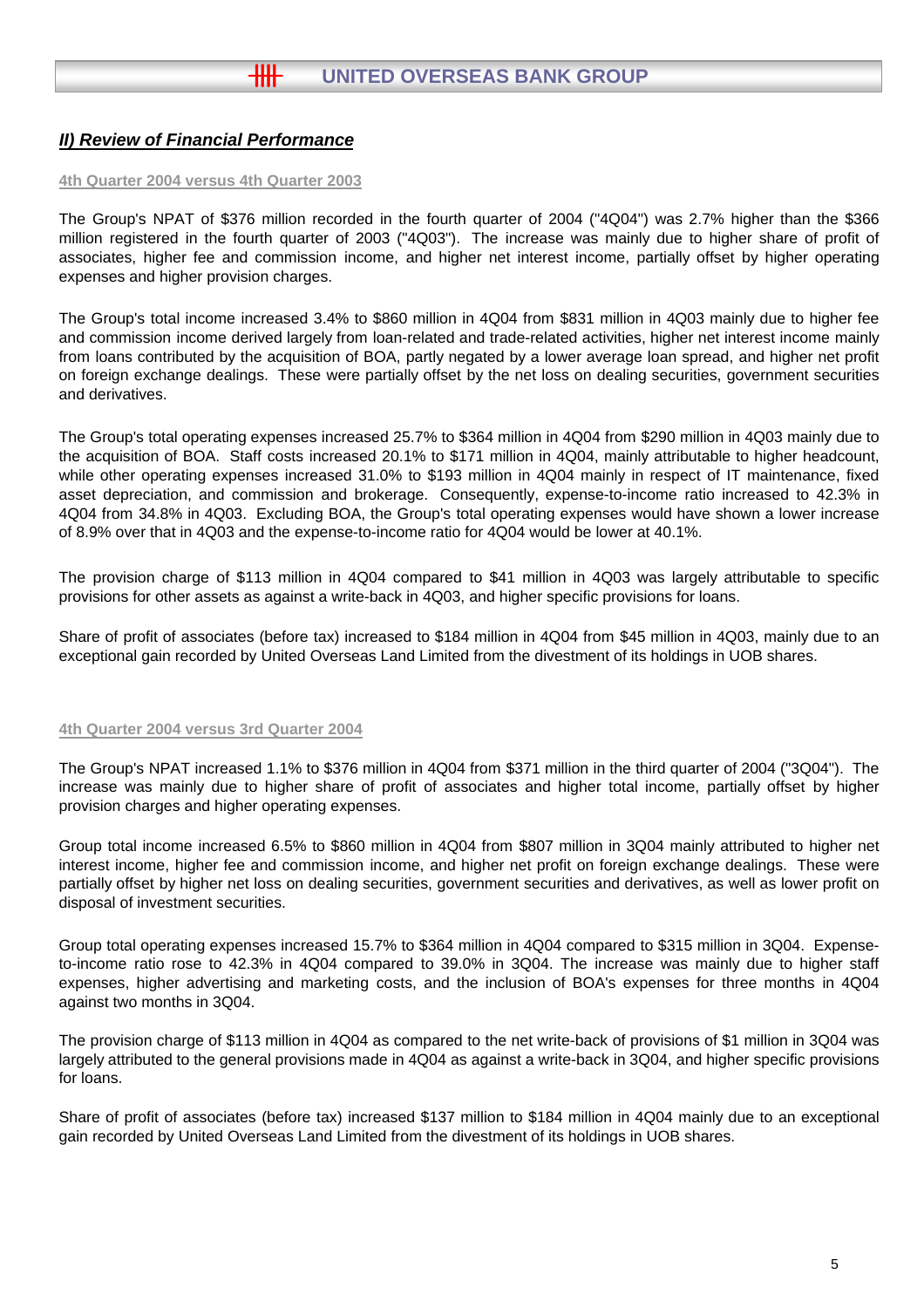# **Balance Sheet**

The Group's net loans and advances to customers as at 31 December 2004 were \$64,300 million, representing an increase of 8.4% over \$59,297 million as at 31 December 2003, mainly contributed by the acquisition of BOA. Excluding BOA's net loans of \$4,391 million, the Group's net loans and advances to customers as at 31 December 2004 would have been \$59,909 million, representing an increase of 1.0% from 31 December 2003.

Group non-performing loans ("NPLs") increased 6.3% to \$5,484 million as at 31 December 2004 from the \$5,160 million as at 31 December 2003 attributed mainly to the acquisition of BOA. Excluding BOA's NPLs of \$1,030 million, Group NPLs would have decreased to \$4,454 million, representing a reduction of 13.7% from that as at 31 December 2003. Group NPL ratio decreased to 8.0% as at 31 December 2004 from 8.1% as at 31 December 2003. Excluding BOA, the Group's NPL ratio would have improved to 6.9% as at 31 December 2004. Of the total Group NPLs as at 31 December 2004, \$2,797 million or 51.0% were secured by collateral, and \$3,347 million or 61.0% were in the Substandard category.

Total cumulative specific and general provisions of the Group were \$3,724 million as at 31 December 2004 compared to \$3,332 million as at 31 December 2003. General provisions as at 31 December 2004 were \$1,370 million or 36.8% of total cumulative provisions. The total cumulative provisions as at 31 December 2004 provided coverage of 67.9% against Group NPLs, compared to 64.6% as at 31 December 2003. As at 31 December 2004, unsecured NPLs were 138.6% covered by total cumulative provisions, compared to 141.4% as at 31 December 2003. Excluding BOA's provisions of \$589 million, total cumulative specific and general provisions would have been \$3,136 million as at 31 December 2004, providing a coverage of 70.4% against Group NPLs.

Total assets of the Group as at 31 December 2004 were \$134,879 million, of which \$6,872 million was from the acquisition of BOA. This represents a growth of 18.9% over the \$113,446 million as at 31 December 2003. Excluding the assets from BOA, the Group's total assets would have recorded a growth of 12.8% over that as at 31 December 2003.

Shareholders' funds of the Group as at 31 December 2004 were \$13,439 million, representing an increase of 1.2% over the \$13,282 million as at 31 December 2003. Consequently, the Group's net asset value per share increased 30 cents to \$8.75 as at 31 December 2004, from \$8.45 as at 31 December 2003.

As at 31 December 2004, the Group's total Capital Adequacy Ratio ("CAR") of 15.6% computed under the revised capital framework issued by the Monetary Authority of Singapore ("MAS") was 5.6% points higher than the minimum total CAR of 10% set by MAS. Compared to the total CAR of 15.2% as at 31 December 2003, it had increased 0.4% point mainly attributable to the issue of US\$1 billion and S\$1 billion subordinated notes in August 2004, partly offset by the increase in risk-weighted assets due primarily to the consolidation of BOA's financials and higher holdings in investment securities, as well as share buy-back of \$500 million.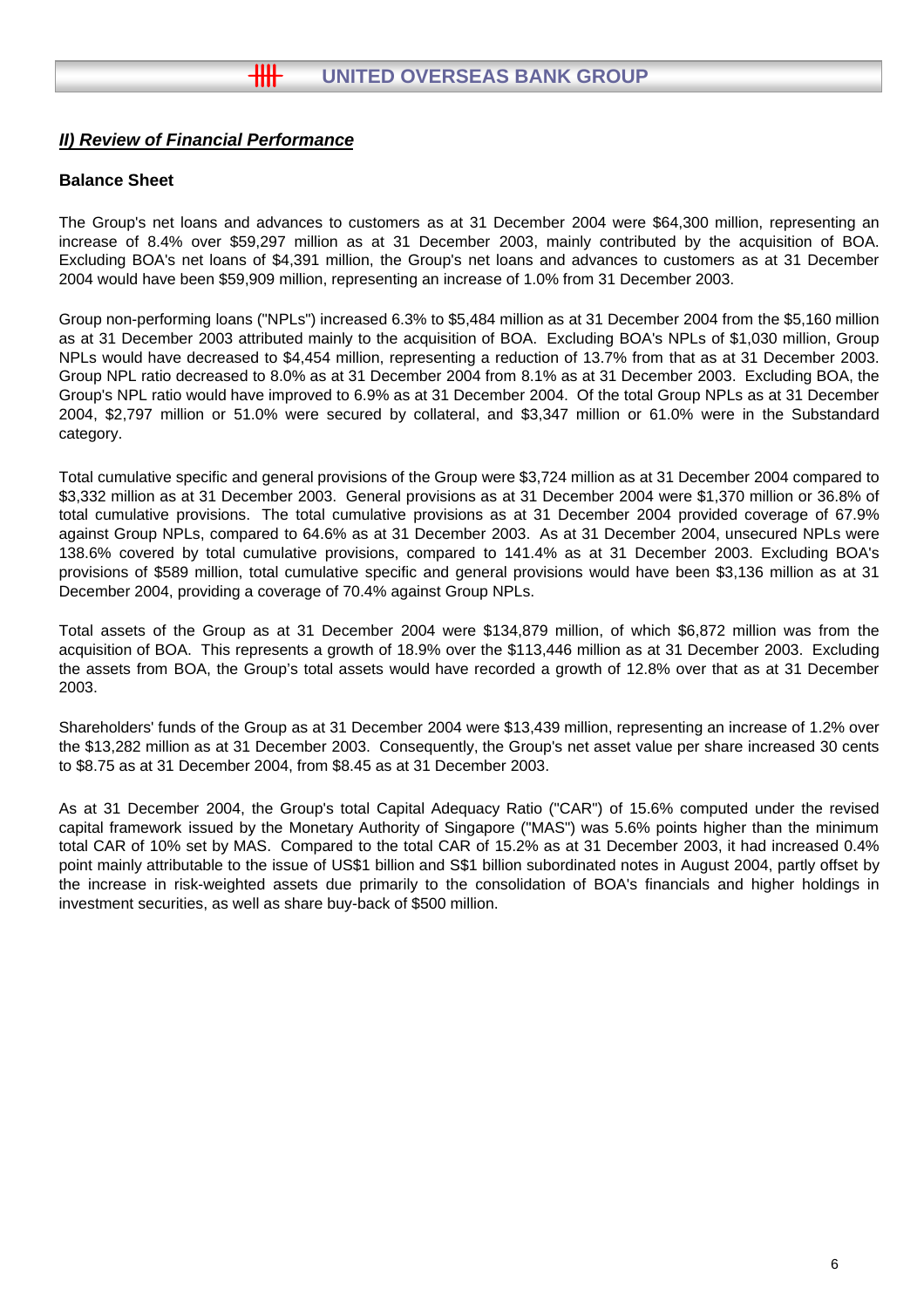# **FOR THE FINANCIAL YEAR ENDED 31 DECEMBER 2004 CONSOLIDATED PROFIT AND LOSS ACCOUNT**

|                                          |             |                     | 2004 /             |
|------------------------------------------|-------------|---------------------|--------------------|
|                                          | 2004        | 2003                | 2003               |
|                                          | \$ million  | $\sqrt{\$}$ million | %                  |
| Interest income                          | 3,661       | 3,294               | 11.1               |
| Less: Interest expense                   | 1,506       | 1,224               | 23.1               |
| Net interest income                      | 2,155       | 2,071               | 4.1                |
| Dividend income                          | 43          | 42                  | 2.3                |
| Fee and commission income                | 706         | 588                 | 20.1               |
| Rental income                            | 65          | 73                  | (11.1)             |
| Other operating income                   | 290         | 387                 | (24.9)             |
| Total non-interest income                | 1,104       | 1,089               | 1.4                |
| Income before operating expenses         | 3,259       | 3,160               | 3.1                |
| Less:                                    |             |                     |                    |
| Staff costs                              | 587         | 532                 | 10.5               |
| Other operating expenses                 | 639         | 564                 | 13.4               |
| Total operating expenses                 | 1,227       | 1,095               | 12.0               |
| Operating profit before goodwill         |             |                     |                    |
| amortisation and provisions              | 2,032       | 2,064               | (1.6)              |
| Less: Goodwill written-off and amortised | 214         | 202                 | 6.0                |
| Less:                                    |             |                     |                    |
| Specific provisions for loans            | 235         | $\overline{345}$    | (32.0)             |
| General provisions<br>Other provisions   | (102)<br>76 | 16                  | <b>NM</b><br>371.3 |
| <b>Total provisions</b>                  | 209         | 362                 | (42.3)             |
| Operating profit after goodwill          |             |                     |                    |
| amortisation and provisions              | 1,610       | 1,501               | 7.2                |
| Share of profit of associates            | 307         | 107                 | 186.5              |
| Profit before tax                        | 1,917       | 1,608               | 19.2               |
| Less: Tax                                | 450         | 393                 | 14.7               |
| Profit after tax                         | 1,466       | 1,216               | 20.6               |
| Less: Minority interests                 | 15          | 13                  | 8.7                |
| Net profit attributable to members       | 1,452       | 1,202               | 20.8               |
| Expense / Income ratio (%)               | 37.6        | 34.7                | 2.9 % pt           |
| Earnings per share $(\phi)$              |             |                     |                    |
| - Basic                                  | 92.6        | 76.5                | 21.0               |
| - Diluted                                | 92.6        | 76.5                | 21.0               |

NM denotes "Not Meaningful".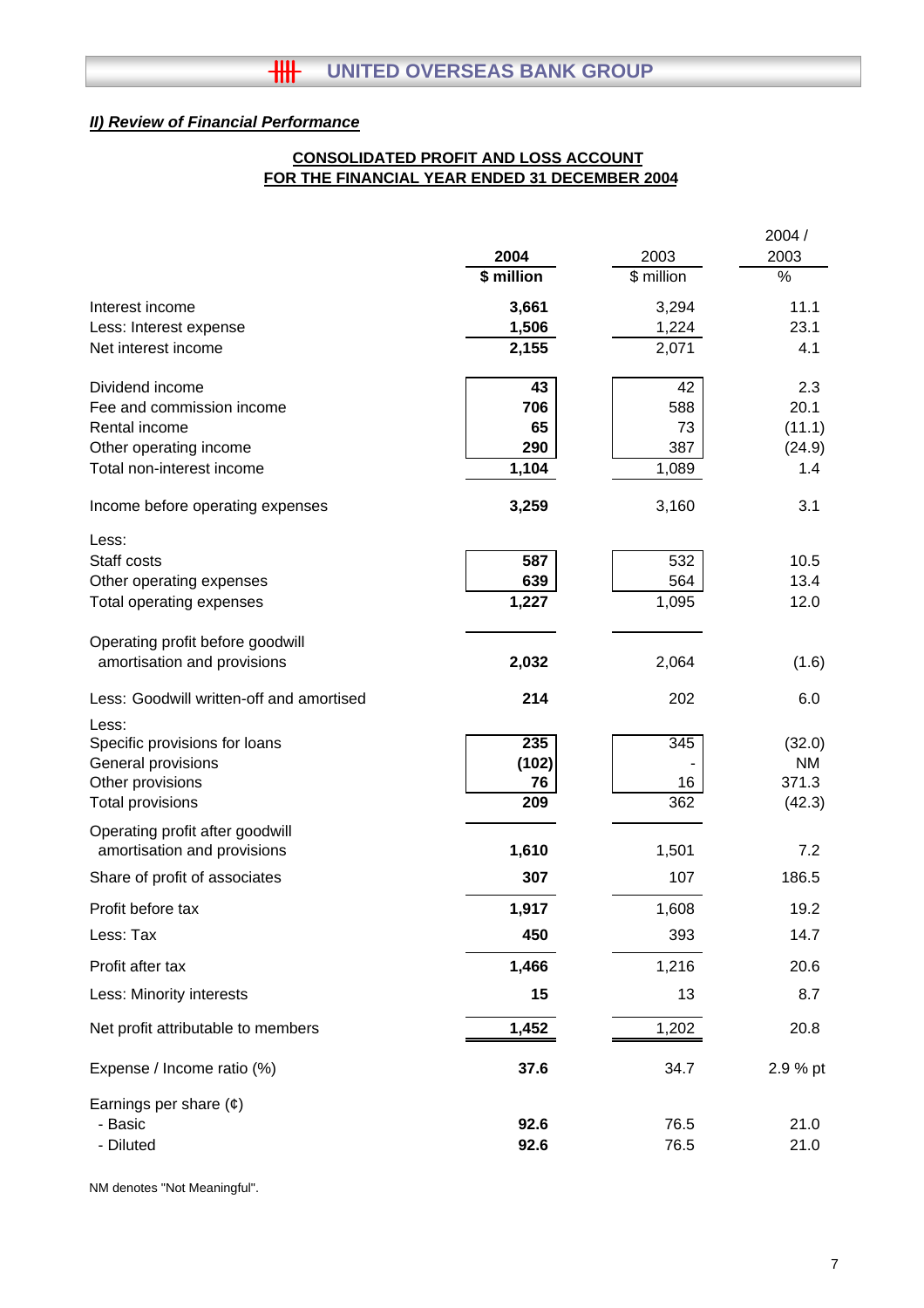# **CONSOLIDATED PROFIT AND LOSS ACCOUNT FOR THE FOURTH QUARTER ENDED 31 DECEMBER 2004**

|                                                                | 4th             | 3rd        |                    | 4th        |                    |
|----------------------------------------------------------------|-----------------|------------|--------------------|------------|--------------------|
|                                                                | Quarter         | Quarter    | 4Q04 /             | Quarter    | 4Q04 /             |
|                                                                | 2004            | 2004       | 3Q04               | 2003       | 4Q03               |
|                                                                | \$ million      | \$ million | %                  | \$ million | $\%$               |
| Interest income                                                | 1,046           | 937        | 11.6               | 836        | 25.0               |
| Less: Interest expense                                         | 484             | 400        | 20.9               | 297        | 63.1               |
| Net interest income                                            | 562             | 537        | 4.7                | 540        | 4.1                |
| Dividend income                                                | 5               | 10         | (51.7)             | 12         | (60.2)             |
| Fee and commission income                                      | 204             | 180        | 13.6               | 171        | 19.3               |
| Rental income                                                  | 16              | 16         | (3.4)              | 17         | (6.0)              |
| Other operating income                                         | 73              | 64         | 13.2               | 91         | (20.3)             |
| Total non-interest income                                      | 298             | 270        | 10.1               | 291        | 2.2                |
| Income before operating expenses                               | 860             | 807        | 6.5                | 831        | 3.4                |
| Less:                                                          |                 |            |                    |            |                    |
| Staff costs                                                    | 171             | 152        | 12.3               | 142        | 20.1               |
| Other operating expenses                                       | 193             | 163        | 18.9               | 148        | 31.0               |
| Total operating expenses                                       | 364             | 315        | 15.7               | 290        | 25.7               |
| Operating profit before goodwill                               |                 |            |                    |            |                    |
| amortisation and provisions                                    | 496             | 493        | 0.7                | 542        | (8.4)              |
| Less: Goodwill written-off and amortised                       | 59              | 55         | 7.4                | 50         | 18.1               |
| Less:                                                          |                 |            |                    |            |                    |
| Specific provisions for loans                                  | $\overline{81}$ | 41         | 98.6               | 53         | 51.7               |
| General provisions                                             | 10              | (49)       | <b>NM</b>          |            | <b>NM</b>          |
| Other provisions                                               | 22<br>113       | 8          | 193.6<br><b>NM</b> | (12)<br>41 | <b>NM</b><br>173.1 |
| <b>Total provisions</b>                                        |                 | (1)        |                    |            |                    |
| Operating profit after goodwill<br>amortisation and provisions | 324             | 439        | (26.1)             | 451        | (28.0)             |
| Share of profit of associates                                  | 184             | 47         | 291.2              | 45         | 307.5              |
| Profit before tax                                              | 509             | 486        | 4.7                | 496        | 2.6                |
| Less: Tax                                                      | 130             | 108        | 20.1               | 126        | 3.4                |
| Profit after tax                                               | 378             | 377        | 0.2                | 370        | 2.3                |
| Less: Minority interests                                       | 3               | 6          | (55.9)             | 4          | (34.9)             |
| Net profit attributable to members                             | 376             | 371        | 1.1                | 366        | 2.7                |
| Expense / Income ratio (%)                                     | 42.3            | 39.0       | 3.3 % pt           | 34.8       | 7.5 % pt           |
| Annualised earnings per share $(e)$                            |                 |            |                    |            |                    |
| - Basic                                                        | 96.8            | 94.5       | 2.4                | 93.1       | 4.0                |
| - Diluted                                                      | 96.7            | 94.5       | 2.3                | 93.1       | 3.9                |
|                                                                |                 |            |                    |            |                    |

NM denotes "Not Meaningful".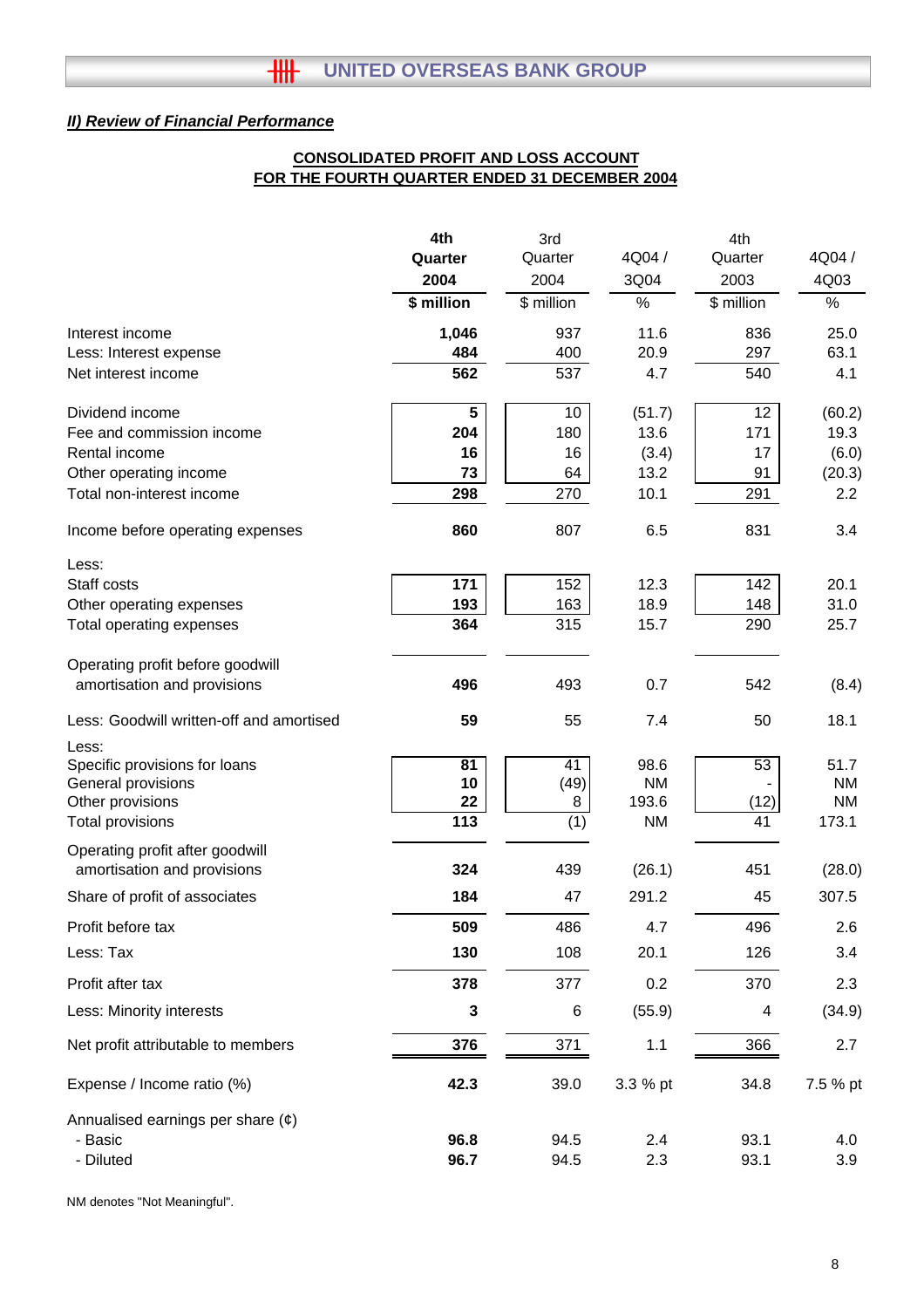### **Net Interest Income**



Net interest income of the Group increased 4.1% to \$2,155 million for 2004 compared to \$2,071 million for 2003. The increase was mainly from inter-bank money market activities and debt securities, partly offset by lower contributions from customer loans due to a lower average interest spread. Net interest income continued to be the major contributor of total income, accounting for 66.1% (2003: 65.5%) of total income.

Average interest margin decreased 15 basis points to 2.10% for 2004 from 2.25% for 2003. The contraction in interest margin was mainly due to competitive market conditions that eroded the loan yields, coupled with a higher average cost of funds.

In 4Q04, net interest income increased 4.1% to \$562 million from \$540 million in 4Q03, mainly from loans contributed by the acquisition of BOA, partly offset by a lower average loan spread. Average interest margin in 4Q04 decreased to 2.05% from 2.29% in 4Q03, largely due to a higher average cost of funds.

#### Average Interest Margin

|                                            |            |            | 4th Quarter | 3rd Quarter | 4th Quarter |
|--------------------------------------------|------------|------------|-------------|-------------|-------------|
|                                            | 2004       | 2003       | 2004        | 2004        | 2003        |
|                                            | \$ million | \$ million | \$ million  | \$ million  | \$ million  |
| Interest income                            | 3,661      | 3,294      | 4,160       | 3,726       | 3,318       |
| Less: Interest expense                     | 1,506      | 1,224      | 1,924       | 1,591       | 1,176       |
| Net interest income                        | 2,155      | 2,071      | 2,237       | 2,135       | 2,142       |
| Average balance of interest bearing assets | 102.597    | 92.039     | 109.319     | 104,357     | 93,563      |
| Average interest margin *<br>$(\%)$        | 2.10       | 2.25       | 2.05        | 2.05        | 2.29        |

\* Average interest margin represents net interest income as a percentage of average interest bearing assets. It is computed on an annualised basis for quarters.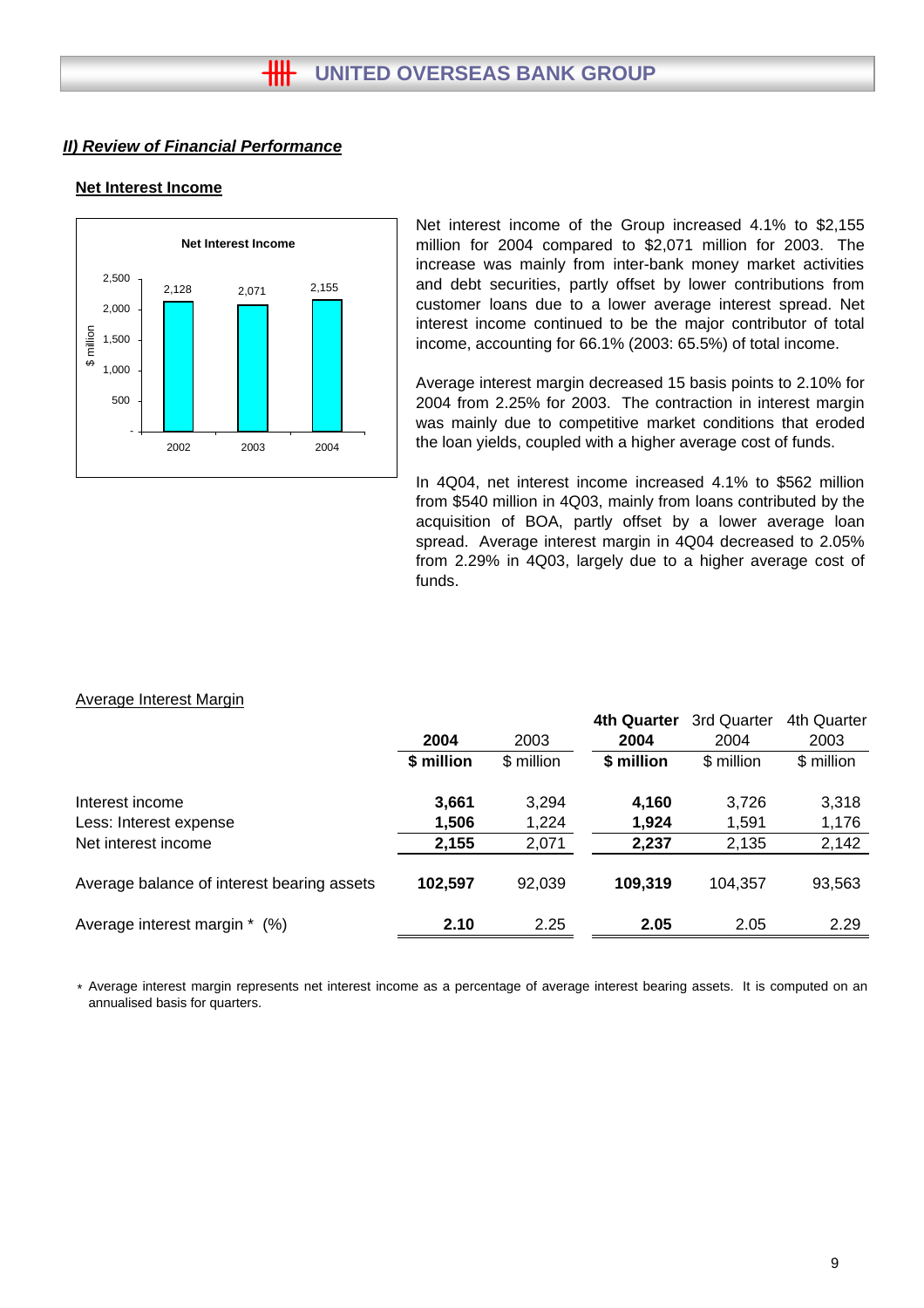# **Non-Interest Income**



Non-interest income of the Group increased 1.4% to \$1,104 million for 2004 from \$1,089 million for 2003. The increase was primarily due to higher fee and commission income derived largely from fund management, investment-related and traderelated activities, higher net profit on disposal of investment securities, and higher net profit on foreign exchange dealings. This was partially negated by the net loss on dealing securities, government securities and derivatives. The Group's noninterest income for 2004 accounted for 33.9% of total income compared to 34.5% for 2003.

In 4Q04, non-interest income increased 2.2% to \$298 million from \$291 million in 4Q03 due mainly to higher fee and commission income derived largely from loan-related and traderelated activities, and higher net profit on foreign exchange dealings, partly offset by the net loss on dealing securities, government securities and derivatives.

#### Composition of Non-Interest Income

|                                                                                    |            |                              | <b>4th Quarter</b> | 3rd Quarter | 4th Quarter |
|------------------------------------------------------------------------------------|------------|------------------------------|--------------------|-------------|-------------|
|                                                                                    | 2004       | 2003                         | 2004               | 2004        | 2003        |
|                                                                                    | \$ million | $\sqrt{\frac{2}{1}}$ million | \$ million         | \$ million  | \$ million  |
| Fee and commission income                                                          |            |                              |                    |             |             |
| Credit card                                                                        | 109        | 94                           | 31                 | 31          | 30          |
| Fund management                                                                    | 111        | 78                           | 33                 | 25          | 25          |
| Futures broking                                                                    | 32         | 35                           | 6                  | 7           | 8           |
| Investment-related                                                                 | 131        | 98                           | 39                 | 35          | 47          |
| Loan-related                                                                       | 114        | 97                           | 33                 | 30          | 14          |
| Service charges                                                                    | 52         | 49                           | 16                 | 11          | 13          |
| Trade-related                                                                      | 138        | 111                          | 40                 | 36          | 30          |
| Other                                                                              | 18         | 26                           | 6                  | 5           | 5           |
|                                                                                    | 706        | 588                          | 204                | 180         | 171         |
| Dividend and rental income                                                         | 108        | 115                          | 21                 | 26          | 29          |
| Other operating income<br>Net profit / (loss) on:                                  |            |                              |                    |             |             |
| - Dealing securities, government treasury<br>bills and securities, and derivatives | (34)       | 142                          | (24)               | (19)        | 21          |
| - Foreign exchange dealings<br>- Disposal of investment securities and             | 126        | 111                          | 48                 | 41          | 25          |
| associates                                                                         | 88         | 54                           | 20                 | 26          | 18          |
| - Disposal and liquidation of subsidiaries                                         | (5)        | $\mathbf{0}^{\mathbf{c}}$    | $\mathbf{0}$       | (6)         | $0^*$       |
| - Disposal of fixed assets                                                         | 13         | 19                           | $\mathbf{2}$       | 2           | 9           |
| Other income                                                                       | 103        | 60                           | 27                 | 20          | 19          |
|                                                                                    | 290        | 387                          | 73                 | 64          | 91          |
| Total non-interest income                                                          | 1,104      | 1,089                        | 298                | 270         | 291         |
|                                                                                    |            |                              |                    |             |             |

\* Less than \$500,000.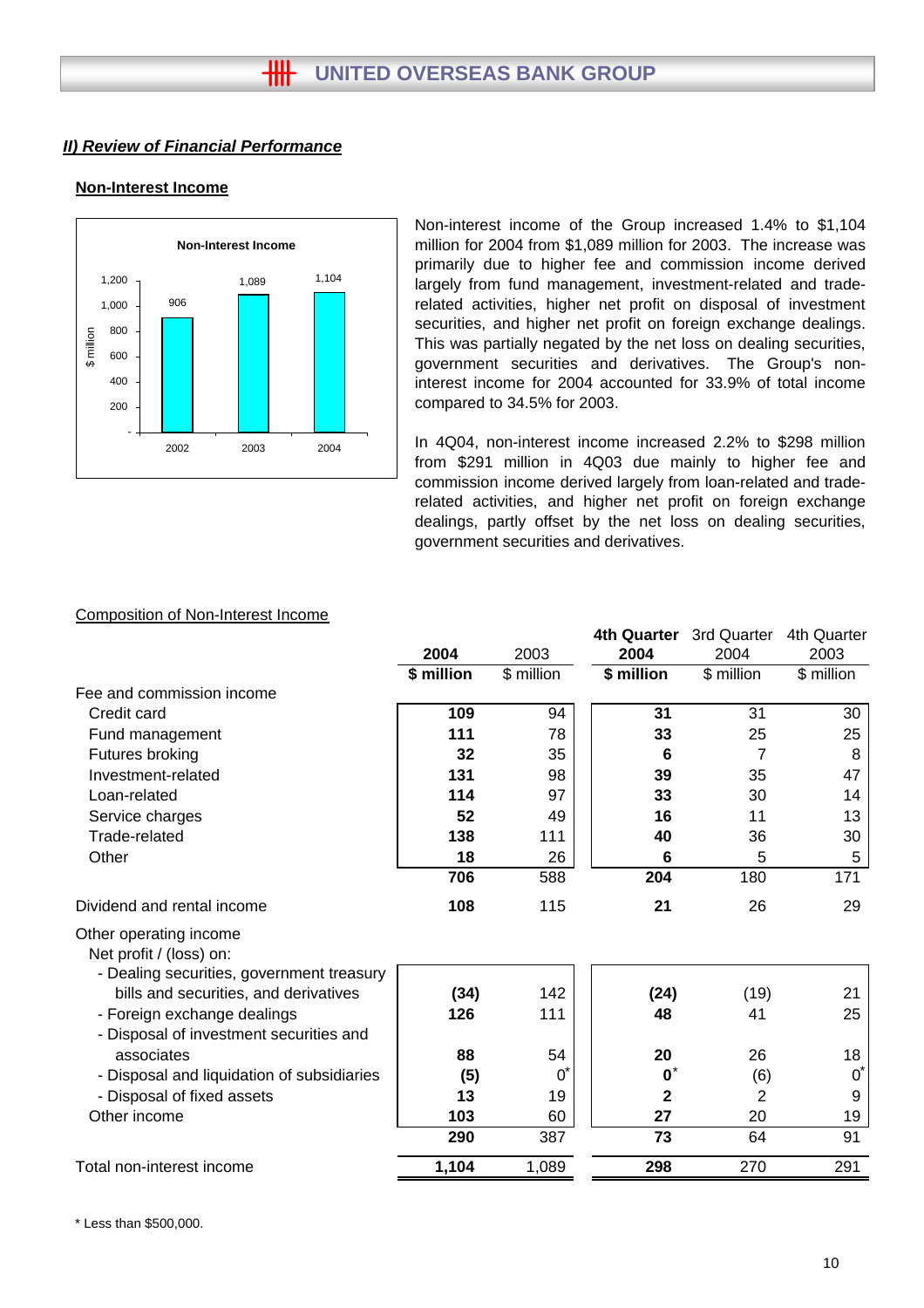# **Operating Expenses**

Total operating expenses increased 12.0% to \$1,227 million for 2004 compared to \$1,095 million for 2003, attributed mainly to the acquisition of BOA. Consequently, the expense-to-income ratio of the Group increased to 37.6% for 2004 from 34.7% for 2003. Excluding BOA, the Group's total operating expenses would have shown a lower increase of 4.9% and a lower expense-to-income ratio of 36.6%.

In 4Q04, total operating expenses increased 25.7% to \$364 million from \$290 million in 4Q03, mainly due to the acquisition of BOA. Consequently, expense-to-income ratio increased to 42.3% in 4Q04 from 34.8% in 4Q03. Excluding BOA, the Group's total operating expenses would have shown a lower increase of 8.9% over that in 4Q03 and expense-to-income ratio would be lower at 40.1%.

|                                                       | 2004       | 2003       | <b>4th Quarter</b><br>2004 | 3rd Quarter<br>2004 | 4th Quarter<br>2003 |
|-------------------------------------------------------|------------|------------|----------------------------|---------------------|---------------------|
|                                                       | \$ million | \$ million | \$ million                 | \$ million          | \$ million          |
| Staff costs                                           | 587        | 532        | 171                        | 152                 | 142                 |
| Other operating expenses                              | 639        | 564        | 193                        | 163                 | 148                 |
| Total operating expenses ^                            | 1,227      | 1,095      | 364                        | 315                 | 290                 |
| Total operating expenses included:                    |            |            |                            |                     |                     |
| IT-related expenses                                   | 188        | 199        | 56                         | 50                  | 50                  |
| IT-related expenses /<br>Total operating expenses (%) | 15.3       | 18.2       | 15.4                       | 15.9                | 17.4                |

^ Total operating expenses included auditors' remuneration of \$3 million (2003: \$3 million), and fees and remuneration payable to the directors of the Bank of \$12 million (2003: \$12 million).

#### Staff Costs

Staff costs increased 10.5% to \$587 million for 2004 from \$532 million for 2003, primarily due to higher headcount resulting from the acquisition of BOA.

|                                                        |            |            | 2004/ |
|--------------------------------------------------------|------------|------------|-------|
|                                                        | 2004       | 2003       | 2003  |
|                                                        | \$ million | \$ million | $\%$  |
| Wages and salaries                                     | 499        | 450        | 10.9  |
| Employer's contribution to defined contribution plans, |            |            |       |
| including Central Provident Fund                       | 46         | 49         | (7.3) |
| Other staff-related costs                              | 43         | 33         | 31.4  |
| Total staff costs                                      | 587        | 532        | 10.5  |
|                                                        |            |            |       |

#### Other Operating Expenses

Other operating expenses increased 13.4% to \$639 million for 2004 compared to \$564 million for 2003. The increase was mainly attributed to higher commission and brokerage expenses incurred to support business growth, and higher depreciation charges mainly on application software. Excluding BOA, other operating expenses would have recorded a lower increase of 5.0% over that in 2003.

In 4Q04, other operating expenses increased 31.0% to \$193 million from \$148 million in 4Q03, mainly in respect of IT maintenance, fixed asset depreciation, and commission and brokerage.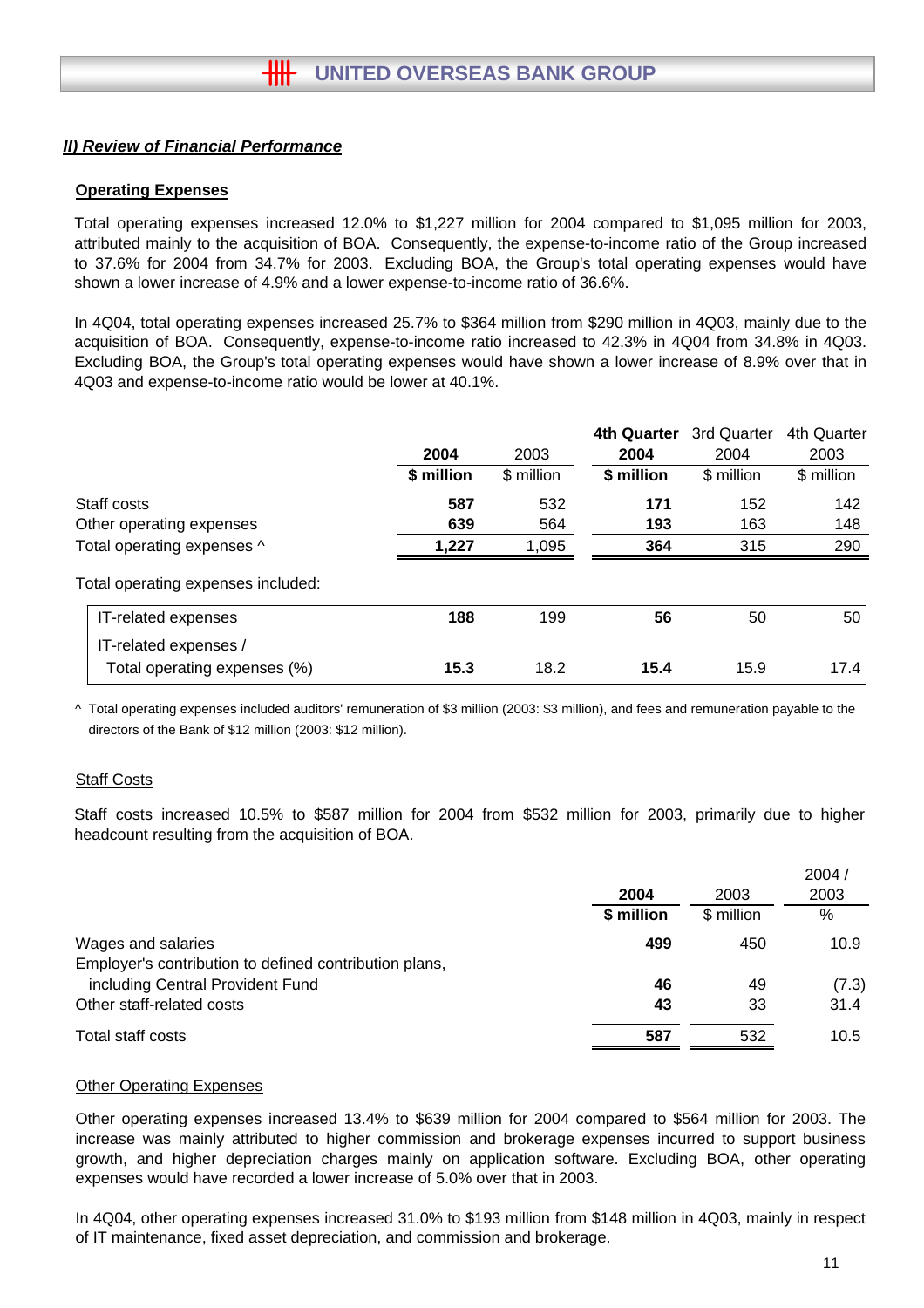# **Operating Expenses (cont'd)**

|                                             |            |            | <b>4th Quarter</b> | 3rd Quarter | 4th Quarter |
|---------------------------------------------|------------|------------|--------------------|-------------|-------------|
|                                             | 2004       | 2003       | 2004               | 2004        | 2003        |
|                                             | \$ million | \$ million | \$ million         | \$ million  | \$ million  |
| Depreciation                                |            |            |                    |             |             |
| - Land and buildings                        | 27         | 27         |                    |             |             |
| - Office equipment, computers, fixtures and |            |            |                    |             |             |
| other fixed assets                          | 98         | 81         | 28                 | 26          | 21          |
|                                             | 125        | 108        | 35                 | 32          | 28          |
| Rental of premises and equipment            | 37         | 39         | 10                 | 9           | 9           |
| Maintenance of premises and other assets    | 56         | 51         | 17                 | 14          | 10          |
| Other expenses                              | 422        | 365        | 131                | 107         | 101         |
| Total other operating expenses              | 639        | 564        | 193                | 163         | 148         |

# **Provisions Charged to Profit and Loss Account**

Provision charges of \$209 million for 2004 were 42.3% lower than the \$362 million for 2003. The decrease was mainly due to lower specific provisions for loans and the write-back of general provisions as a result of improved asset quality and economic conditions in Singapore and the region, partially offset by higher specific provisions for investments and other assets.

In 4Q04, provision charges rose 173.1% to \$113 million from the \$41 million in 4Q03, largely attributable to specific provisions for other assets as against a write-back in 4Q03, and higher specific provisions for loans.

|                               |            |            | 4th Quarter | 3rd Quarter | 4th Quarter |
|-------------------------------|------------|------------|-------------|-------------|-------------|
|                               | 2004       | 2003       | 2004        | 2004        | 2003        |
|                               | \$ million | \$ million | \$ million  | \$ million  | \$ million  |
| Specific provisions for loans | 235        | 345        | 81          | 41          | 53          |
| General provisions            | (102)      |            | 10          | (49)        |             |
| Other provisions              | 76         | 16         | 22          | 8           | (12)        |
| Total provisions              | 209        | 362        | 113         |             | 41          |

#### Provisions Charged by Major Region

|                                 |            |            | 2004/     |
|---------------------------------|------------|------------|-----------|
|                                 | 2004       | 2003       | 2003      |
|                                 | \$ million | \$ million | %         |
| Specific provisions for loans   |            |            |           |
| - Five Regional Countries ^     | 63         | (38)       | NM        |
| - Greater China M               | (5)        | (3)        | (73.3)    |
| - Singapore and other countries | 177        | 387        | (54.2)    |
|                                 | 235        | 345        | (32.0)    |
| General provisions              |            |            |           |
| - Five Regional Countries ^     | 6          | 1          | <b>NM</b> |
| - Greater China M               | 3          |            | 100.0     |
| - Singapore and other countries | (110)      | (2)        | <b>NM</b> |
|                                 | (102)      |            | <b>NM</b> |
| Other provisions                | 76         | 16         | 371.3     |
| Total provisions                | 209        | 362        | (42.3)    |
|                                 |            |            |           |

^ The Five Regional Countries comprise Malaysia, Indonesia, the Philippines, Thailand and South Korea.

^^ Greater China comprises China, Hong Kong S.A.R. and Taiwan.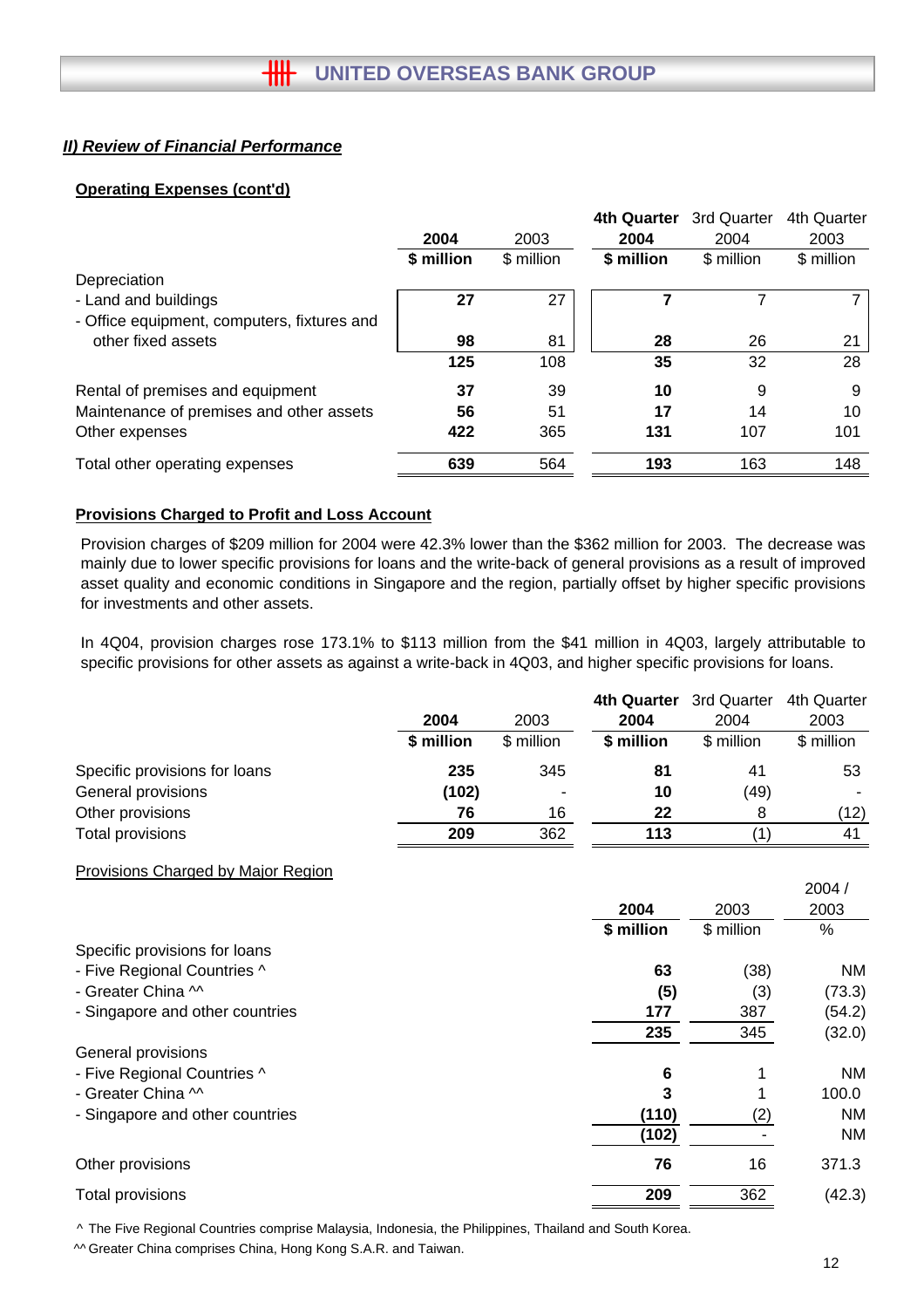#### **NPLs and Cumulative Provisions of the Group**

NPLs rose by 6.3% to \$5,484 million as at 31 December 2004 from \$5,160 million as at 31 December 2003 due to the acquisition of BOA. The NPL ratio was 8.0% as at 31 December 2004. Excluding BOA's NPLs of \$1,030 million, Group NPLs would have edged down by 13.7% to \$4,454 million over that as at 31 December 2003 and the NPL ratio would have improved to 6.9%. Of the total NPLs, \$2,797 million or 51.0% were secured by collateral, and \$3,347 million or 61.0% were in the Substandard category.

Total cumulative provisions of \$3,724 million as at 31 December 2004 increased by 11.8% compared to the \$3,332 million as at 31 December 2003. Excluding BOA's provisions of \$589 million, the Group's total cumulative provisions would have reduced by 5.9% to \$3,136 million which was in line with the lower NPLs. Total cumulative provisions provided coverage of 67.9% against total NPLs, compared to 64.6% as at 31 December 2003. Unsecured NPLs as at 31 December 2004 were 138.6% covered by total cumulative provisions, compared to 141.4% as at 31 December 2003.



\* NPL ratio represents NPLs (excluding debt securities) as a percentage of gross customer loans.

^ Excluding debt securities.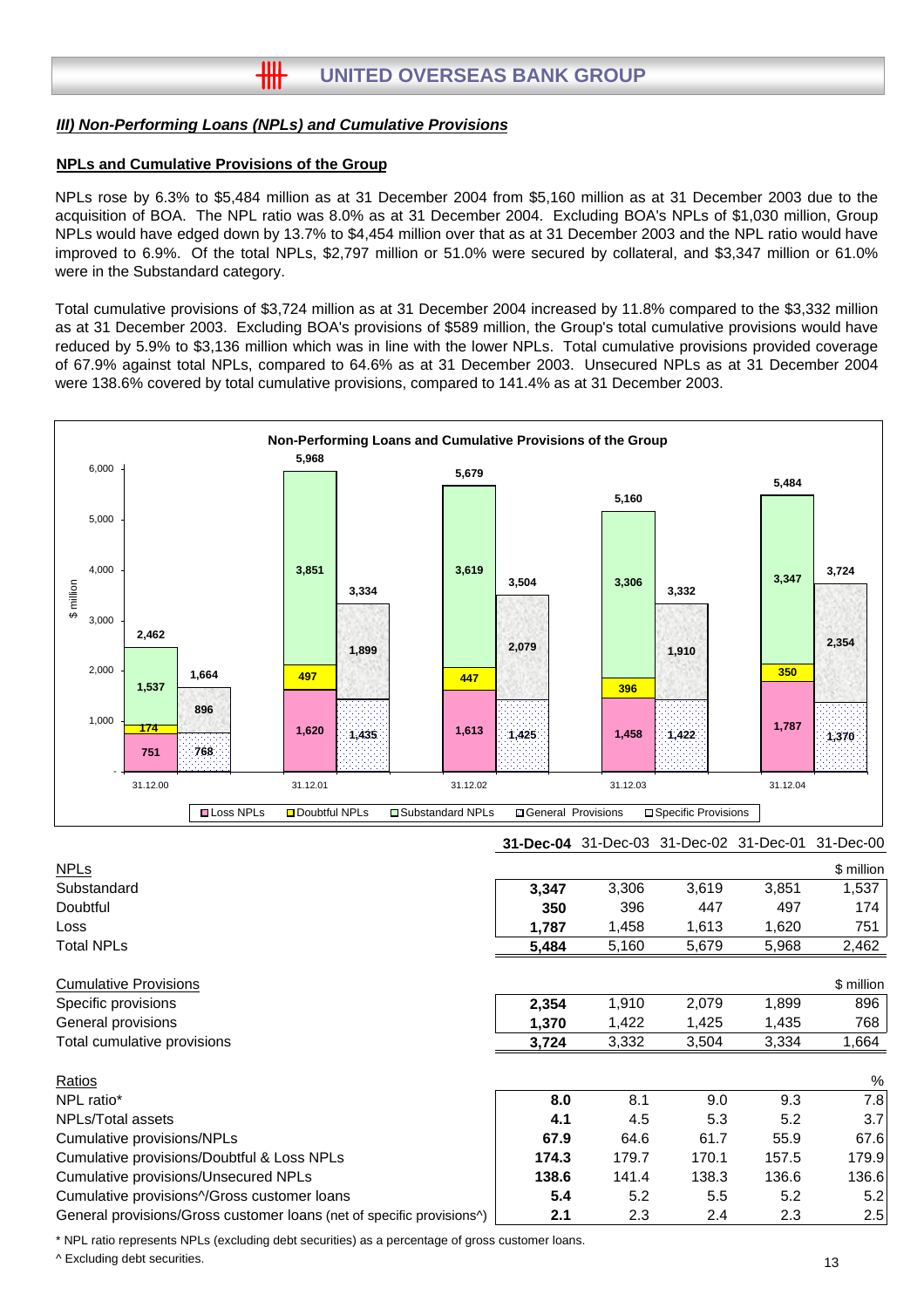#### **NPLs and Cumulative Provisions of the Five Regional Countries**

As a result of the acquisition of BOA, NPLs of the Five Regional Countries increased to \$2,292 million as at 31 December 2004 from \$1,378 million as at 31 December 2003 and the NPL ratio increased to 15.2% as at 31 December 2004 from 14.1% as at 31 December 2003. Excluding BOA's NPLs of \$1,030 million, the regional NPLs would have shown a decline of 8.4% to \$1,262 million and NPL ratio for the region would have dropped to 12.4% as at 31 December 2004.

Total cumulative provisions for the Five Regional Countries of \$1,685 million as at 31 December 2004 were \$562 million or 50.0% higher compared to \$1,123 million as at 31 December 2003. The cumulative provisions provided coverage of 73.5% for the total NPLs and 181.6% for the Doubtful and Loss NPLs in the Five Regional Countries.



#### **31-Dec-04** 31-Dec-03 31-Dec-02 31-Dec-01 31-Dec-00

| <b>NPLs</b>                                                           |       |       |       |       | \$ million |
|-----------------------------------------------------------------------|-------|-------|-------|-------|------------|
| Substandard                                                           | 1,364 | 814   | 775   | 730   | 484        |
| <b>Doubtful</b>                                                       | 117   | 103   | 132   | 218   | 37         |
| Loss                                                                  | 811   | 461   | 551   | 652   | 408        |
| <b>Total NPLs</b>                                                     | 2,292 | 1,378 | 1,458 | 1,600 | 929        |
| <b>Cumulative Provisions</b>                                          |       |       |       |       | \$ million |
| Specific provisions                                                   | 1,119 | 608   | 700   | 691   | 447        |
| General provisions                                                    | 566   | 515   | 515   | 527   | 436        |
| Total cumulative provisions                                           | 1,685 | 1,123 | 1,215 | 1,218 | 883        |
| Ratios                                                                |       |       |       |       | %          |
| NPL ratio*                                                            | 15.2  | 14.1  | 17.0  | 19.2  | 22.2       |
| Cumulative provisions/NPLs                                            | 73.5  | 81.5  | 83.3  | 76.1  | 95.0       |
| Cumulative provisions/Doubtful & Loss NPLs                            | 181.6 | 199.1 | 177.9 | 140.0 | 198.4      |
| Cumulative provisions^/Gross customer loans                           | 11.1  | 11.5  | 14.1  | 14.7  | 21.1       |
| General provisions/Gross customer loans (net of specific provisions^) | 4.1   | 5.7   | 6.6   | 7.0   | 11.7       |
| NPLs/Gross exposure to the Five Regional Countries                    | 7.5   | 6.7   | 8.9   | 8.9   | 9.1        |

\* NPL ratio represents NPLs (excluding debt securities) as a percentage of gross customer loans.

^ Excluding debt securities.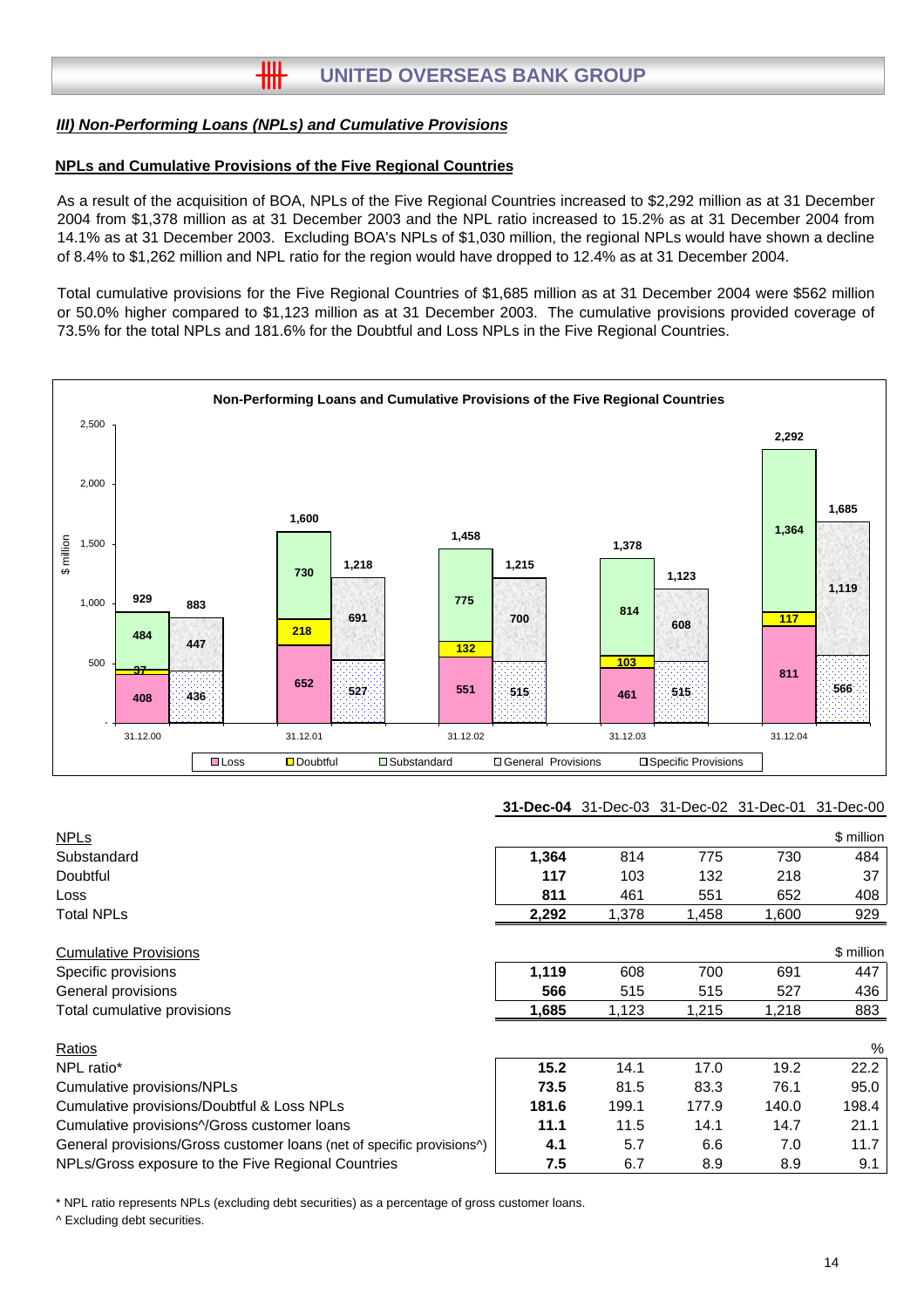#### **NPLs and Cumulative Provisions of Greater China**

NPLs of Greater China of \$161 million as at 31 December 2004 remained the same as that as at 31 December 2003. However, the NPL ratio for Greater China improved by 0.2% point to 8.0% as at 31 December 2004 from 8.2% as at 31 December 2003.

Total cumulative provisions for Greater China of \$77 million as at 31 December 2004 were \$9 million or 10.5% lower compared to \$86 million as at 31 December 2003. The cumulative provisions provided coverage of 47.8% for the total NPLs and 130.5% for the Doubtful and Loss NPLs in Greater China.



#### **31-Dec-04** 31-Dec-03 31-Dec-02 31-Dec-01 31-Dec-00

| <b>NPLs</b>                                                           |       |       |       |       | \$ million |
|-----------------------------------------------------------------------|-------|-------|-------|-------|------------|
| Substandard                                                           | 102   | 106   | 114   | 219   | 22         |
| Doubtful                                                              | 35    | 33    | 36    | 73    | 74         |
| Loss                                                                  | 24    | 22    | 32    | 70    | 25         |
| Total NPLs                                                            | 161   | 161   | 182   | 362   | 121        |
| <b>Cumulative Provisions</b>                                          |       |       |       |       | \$ million |
| Specific provisions                                                   | 52    | 61    | 69    | 128   | 80         |
| General provisions                                                    | 25    | 25    | 30    | 33    | 11         |
| Total cumulative provisions                                           | 77    | 86    | 99    | 161   | 91         |
| Ratios                                                                |       |       |       |       | %          |
| NPL ratio*                                                            | 8.0   | 8.2   | 7.3   | 12.4  | 11.5       |
| Cumulative provisions/NPLs                                            | 47.8  | 53.4  | 54.4  | 44.5  | 75.2       |
| Cumulative provisions/Doubtful & Loss NPLs                            | 130.5 | 156.4 | 145.6 | 112.6 | 91.9       |
| Cumulative provisions^/Gross customer loans                           | 3.8   | 4.4   | 4.0   | 5.5   | 8.6        |
| General provisions/Gross customer loans (net of specific provisions^) | 1.3   | 1.3   | 1.2   | 1.2   | 1.1        |
| NPLs/Gross exposure to Greater China                                  | 1.5   | 1.7   | 2.4   | 5.7   | 4.5        |

\* NPL ratio represents NPLs (excluding debt securities) as a percentage of gross customer loans.

^ Excluding debt securities.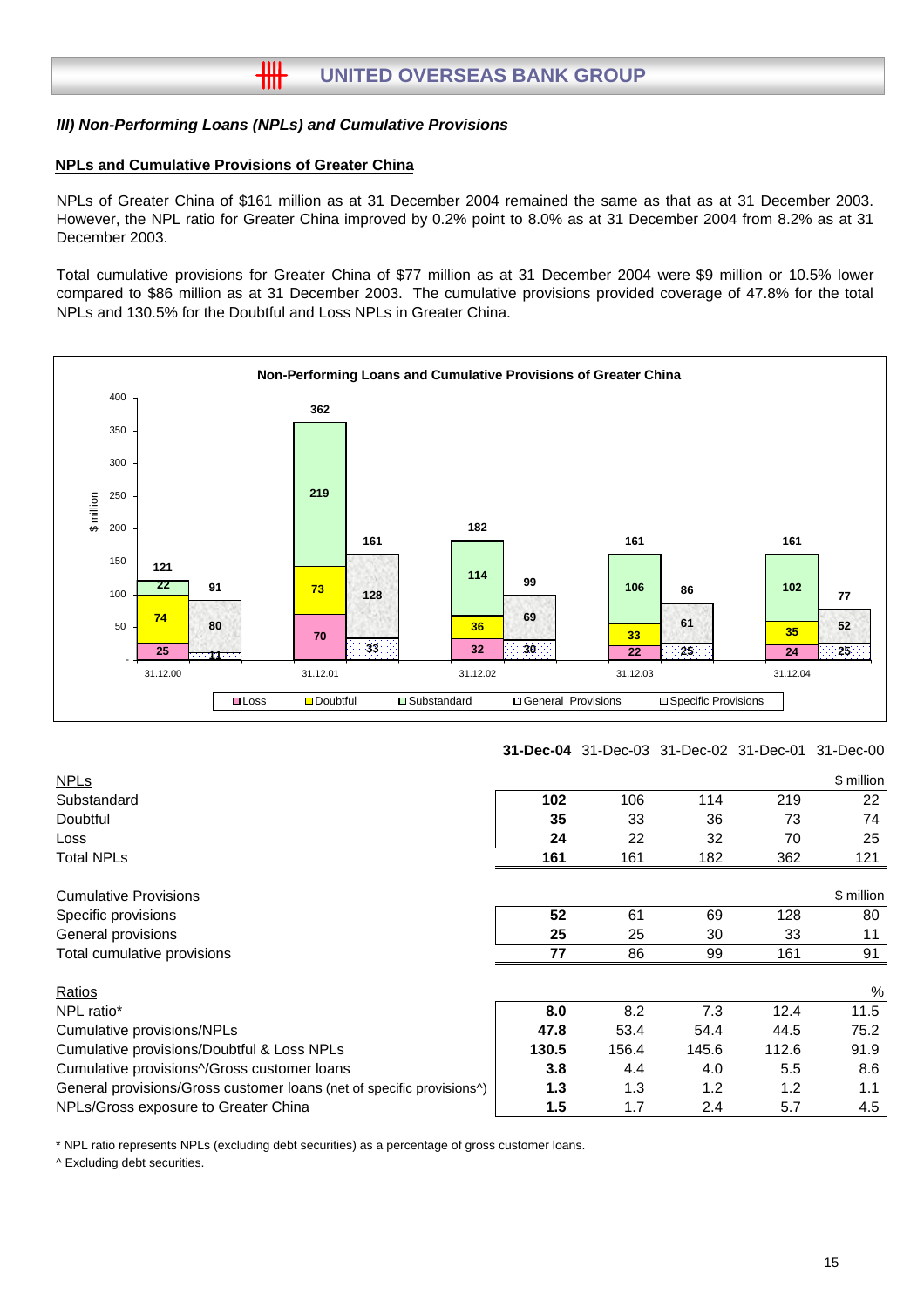# **NPLs by Region**

By geographical region, Singapore accounted for \$2,949 million or 53.8% of the total NPLs as at 31 December 2004. NPLs of Singapore decreased \$581 million or 16.5% compared to the \$3,530 million as at 31 December 2003.

As at 31 December 2004, NPLs of the Five Regional Countries were \$2,292 million and constituted 41.8% of the total NPLs as at 31 December 2004. The increase was from Thailand mainly due to the NPLs of \$1,030 million from BOA. Excluding the NPLs from BOA, NPLs for the Five Regional Countries would have fallen to \$1,262 million, representing 28.3% of the total NPLs as at 31 December 2004.

As at 31 December 2004, the NPLs of Greater China of \$161 million was the same as that as at 31 December 2003.

|                                | 31-Dec-04  |       | 31-Dec-03  |       | 31-Dec-02  |       |
|--------------------------------|------------|-------|------------|-------|------------|-------|
|                                | \$ million | %     | \$ million | %     | \$ million | %     |
| Singapore                      | 2,949      | 53.8  | 3,530      | 68.4  | 3,935      | 69.3  |
| <b>Five Regional Countries</b> |            |       |            |       |            |       |
| Malaysia                       | 873        | 15.9  | 930        | 18.0  | 943        | 16.6  |
| Indonesia                      | 88         | 1.6   | 119        | 2.3   | 156        | 2.8   |
| Philippines                    | 160        | 2.9   | 184        | 3.6   | 208        | 3.7   |
| Thailand                       | 1,170      | 21.4  | 140        | 2.7   | 144        | 2.5   |
| South Korea                    |            | ۰     | 5          | 0.1   |            | 0.1   |
|                                | 2,292      | 41.8  | 1,378      | 26.7  | 1,458      | 25.7  |
| Greater China                  | 161        | 2.9   | 161        | 3.1   | 182        | 3.2   |
| Other                          | 82         | 1.5   | 91         | 1.8   | 104        | 1.8   |
| <b>Total NPLs</b>              | 5.484      | 100.0 | 5.160      | 100.0 | 5.679      | 100.0 |

#### **NPLs by Industry**

The increase in NPLs as at 31 December 2004 over that as at 31 December 2003 were mainly from the manufacturing and general commerce sectors, attributed largely to the acquisition of BOA.

|                                       | 31-Dec-04  |                 |            | 31-Dec-03 |            | 31-Dec-02 |  |
|---------------------------------------|------------|-----------------|------------|-----------|------------|-----------|--|
|                                       |            | As % of         |            | As % of   |            | As % of   |  |
|                                       |            | <b>Gross</b>    |            | Gross     |            | Gross     |  |
|                                       | Amount     | <b>Customer</b> | Amount     | Customer  | Amount     | Customer  |  |
|                                       | \$ million | Loans           | \$ million | Loans     | \$ million | Loans     |  |
| Transport, storage and communication  | 119        | 5.7             | 105        | 5.0       | 124        | 6.0       |  |
| Building and construction             | 844        | 11.3            | 756        | 10.3      | 843        | 9.2       |  |
| Manufacturing                         | 1,130      | 14.5            | 745        | 12.7      | 874        | 16.2      |  |
| Non-bank financial institutions       | 660        | 6.5             | 984        | 9.5       | 1,029      | 9.5       |  |
| General commerce                      | 1.006      | 9.2             | 751        | 8.1       | 769        | 12.4      |  |
| Professionals and private individuals | 897        | 8.8             | 926        | 9.6       | 1,014      | 10.9      |  |
| Housing loans                         | 505        | 3.2             | 632        | 4.3       | 668        | 4.8       |  |
| Other                                 | 244        | 7.1             | 182        | 5.7       | 294        | 5.3       |  |
| Sub-total                             | 5,405      | 8.0             | 5,081      | 8.1       | 5,615      | 9.0       |  |
| Debt securities                       | 79         |                 | 79         |           | 64         |           |  |
| <b>Total NPLs</b>                     | 5,484      |                 | 5,160      |           | 5,679      |           |  |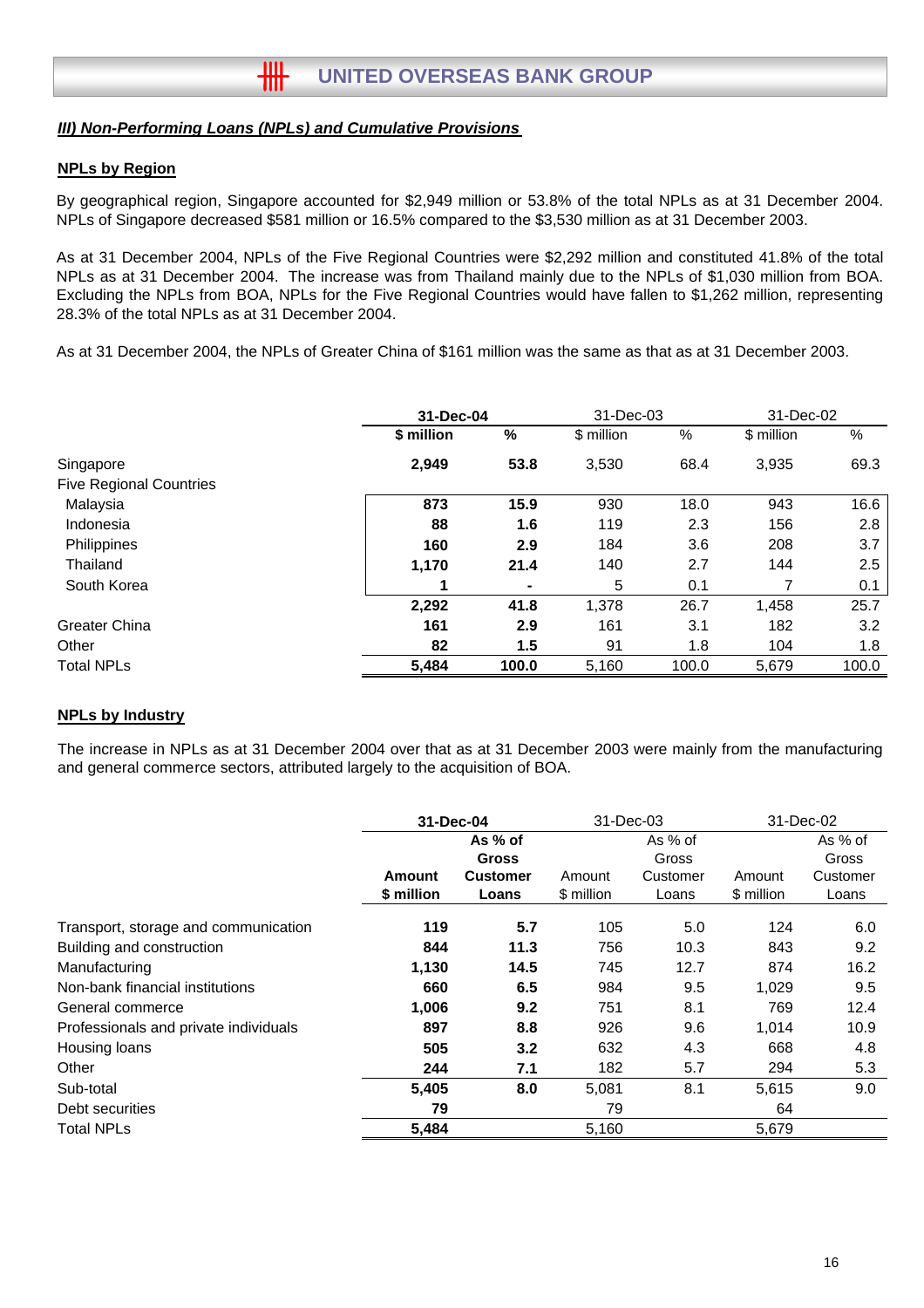#### **Specific Provisions by Loan Classification**

Of the total specific provisions of \$2,354 million as at 31 December 2004, 75.9% was for the Loss accounts.

|                           | 31-Dec-04  |       | 31-Dec-03  |       | 31-Dec-02  |       |
|---------------------------|------------|-------|------------|-------|------------|-------|
|                           | \$ million | %     | \$ million | %     | \$ million | %     |
| Substandard               | 341        | 14.5  | 189        | 9.9   | 172        | 8.3   |
| Doubtful                  | 226        | 9.6   | 263        | 13.8  | 294        | 14.1  |
| Loss                      | 1.787      | 75.9  | 1.458      | 76.3  | 1.613      | 77.6  |
| Total specific provisions | 2.354      | 100.0 | 1,910      | 100.0 | 2,079      | 100.0 |

#### **Specific Provisions by Region**

As at 31 December 2004, Singapore and the Five Regional Countries accounted for 49.2% and 47.5% respectively of the Group's total specific provisions of \$2,354 million.

|                                | 31-Dec-04  |       | 31-Dec-03  |       | 31-Dec-02  |       |
|--------------------------------|------------|-------|------------|-------|------------|-------|
|                                | \$ million | %     | \$ million | %     | \$ million | %     |
| Singapore                      | 1,157      | 49.2  | 1,200      | 62.8  | 1,271      | 61.1  |
| <b>Five Regional Countries</b> |            |       |            |       |            |       |
| Malaysia                       | 331        | 14.0  | 383        | 20.0  | 428        | 20.6  |
| Indonesia                      | 68         | 2.9   | 78         | 4.1   | 111        | 5.3   |
| Philippines                    | 80         | 3.4   | 76         | 4.0   | 72         | 3.5   |
| Thailand                       | 640        | 27.2  | 69         | 3.6   | 87         | 4.2   |
| South Korea                    |            | ٠     | 2          | 0.1   | 2          | 0.1   |
|                                | 1,119      | 47.5  | 608        | 31.8  | 700        | 33.7  |
| Greater China                  | 52         | 2.2   | 61         | 3.2   | 69         | 3.3   |
| Other                          | 26         | 1.1   | 41         | 2.2   | 39         | 1.9   |
| Total specific provisions      | 2,354      | 100.0 | 1,910      | 100.0 | 2,079      | 100.0 |

#### **Specific Provisions by Industry**

Specific provisions as at 31 December 2004 were mainly for manufacturing and general commerce. Specific provisions for manufacturing accounted for 26.1% of the total specific provisions for loans as at 31 December 2004, representing an increase of 7.2% points over the 18.9% as at 31 December 2003.

|                                       | 31-Dec-04  |       | 31-Dec-03  |       | 31-Dec-02  |       |
|---------------------------------------|------------|-------|------------|-------|------------|-------|
|                                       | \$ million | %     | \$ million | %     | \$ million | %     |
| Transport, storage and communication  | 56         | 2.4   | 44         | 2.4   | 35         | 1.7   |
| Building and construction             | 337        | 14.6  | 275        | 14.8  | 369        | 18.2  |
| Manufacturing                         | 602        | 26.1  | 352        | 18.9  | 398        | 19.6  |
| Non-bank financial institutions       | 190        | 8.3   | 319        | 17.1  | 309        | 15.2  |
| General commerce                      | 503        | 21.8  | 316        | 16.9  | 309        | 15.2  |
| Professionals and private individuals | 386        | 16.8  | 360        | 19.3  | 329        | 16.2  |
| Housing loans                         | 93         | 4.0   | 98         | 5.3   | 143        | 7.1   |
| Other                                 | 139        | 6.0   | 98         | 5.3   | 138        | 6.8   |
| Sub-total                             | 2,306      | 100.0 | 1,862      | 100.0 | 2.030      | 100.0 |
| Debt securities                       | 48         |       | 48         |       | 49         |       |
| Total specific provisions             | 2,354      |       | 1,910      |       | 2,079      |       |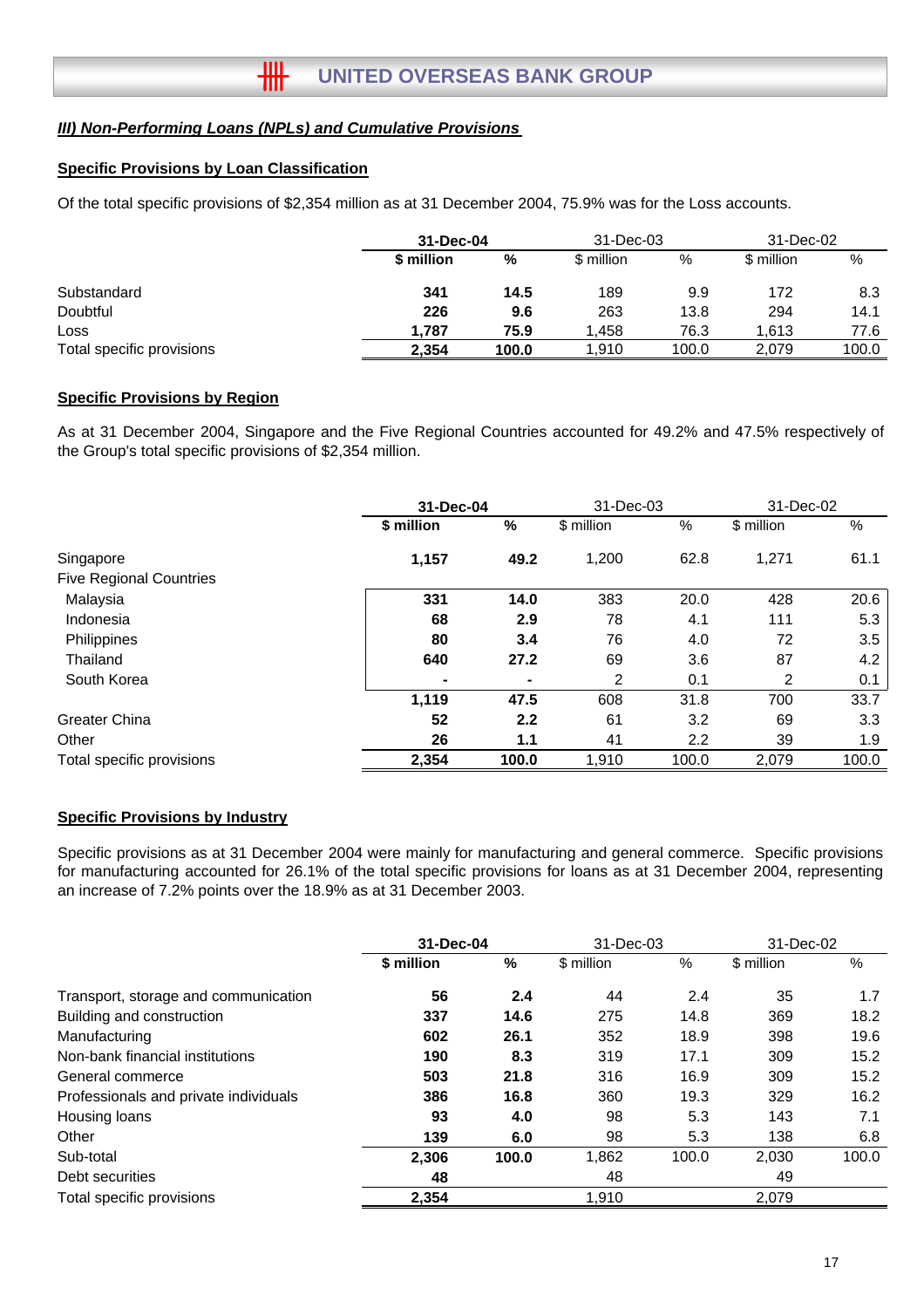#### **Restructured Loans**

Loans that were classified and restructured during the financial year are as follows:

|                          |                           | 2004                                               |                           | 2003                                 |                           | 2002                                        |  |
|--------------------------|---------------------------|----------------------------------------------------|---------------------------|--------------------------------------|---------------------------|---------------------------------------------|--|
|                          | <b>NPLs</b><br>\$ million | <b>Specific</b><br><b>Provisions</b><br>\$ million | <b>NPLs</b><br>\$ million | Specific<br>Provisions<br>\$ million | <b>NPLs</b><br>\$ million | <b>Specific</b><br>Provisions<br>\$ million |  |
| Substandard              | 223                       | 22                                                 | 196                       | 31                                   | 292                       | 9                                           |  |
| Doubtful                 | 49                        | 37                                                 | $\blacksquare$            | $\blacksquare$                       | 29                        | 13                                          |  |
| Loss                     | 30                        | 30                                                 | 35                        | 35                                   | 37                        | 36                                          |  |
| Total restructured loans | 302                       | 89                                                 | 231                       | 66                                   | 358                       | 58                                          |  |

#### **Ageing of NPLs**

The following table analyses NPLs by period in arrears. When payment of interest or principal of an account is overdue, all outstanding balances of that account are deemed non-current and aged accordingly.

|                   | 31-Dec-04  |       | 31-Dec-03  | 31-Dec-02 |            |       |
|-------------------|------------|-------|------------|-----------|------------|-------|
| Ageing (Days)     | \$ million | %     | \$ million | %         | \$ million | %     |
| Current           | 548        | 10.0  | 670        | 13.0      | 774        | 13.6  |
| $\leq 90$         | 357        | 6.5   | 378        | 7.3       | 473        | 8.3   |
| 91 to 180         | 596        | 10.9  | 464        | 9.0       | 789        | 13.9  |
| $\geq 181$        | 3,983      | 72.6  | 3,648      | 70.7      | 3,643      | 64.2  |
| <b>Total NPLs</b> | 5.484      | 100.0 | 5,160      | 100.0     | 5,679      | 100.0 |

#### **Secured / Unsecured NPLs**

As at 31 December 2004, 51.0% of the Group's total NPLs was secured by collateral compared to 54.3% as at 31 December 2003.

|                   |            | 31-Dec-04 |            | 31-Dec-03 |            | 31-Dec-02 |  |
|-------------------|------------|-----------|------------|-----------|------------|-----------|--|
|                   | \$ million | %         | \$ million | %         | \$ million | %         |  |
| Secured           | 2,797      | 51.0      | 2,804      | 54.3      | 3,146      | 55.4      |  |
| Unsecured         | 2.687      | 49.0      | 2.356      | 45.7      | 2.533      | 44.6      |  |
| <b>Total NPLs</b> | 5.484      | 100.0     | 5.160      | 100.0     | 5.679      | 100.0     |  |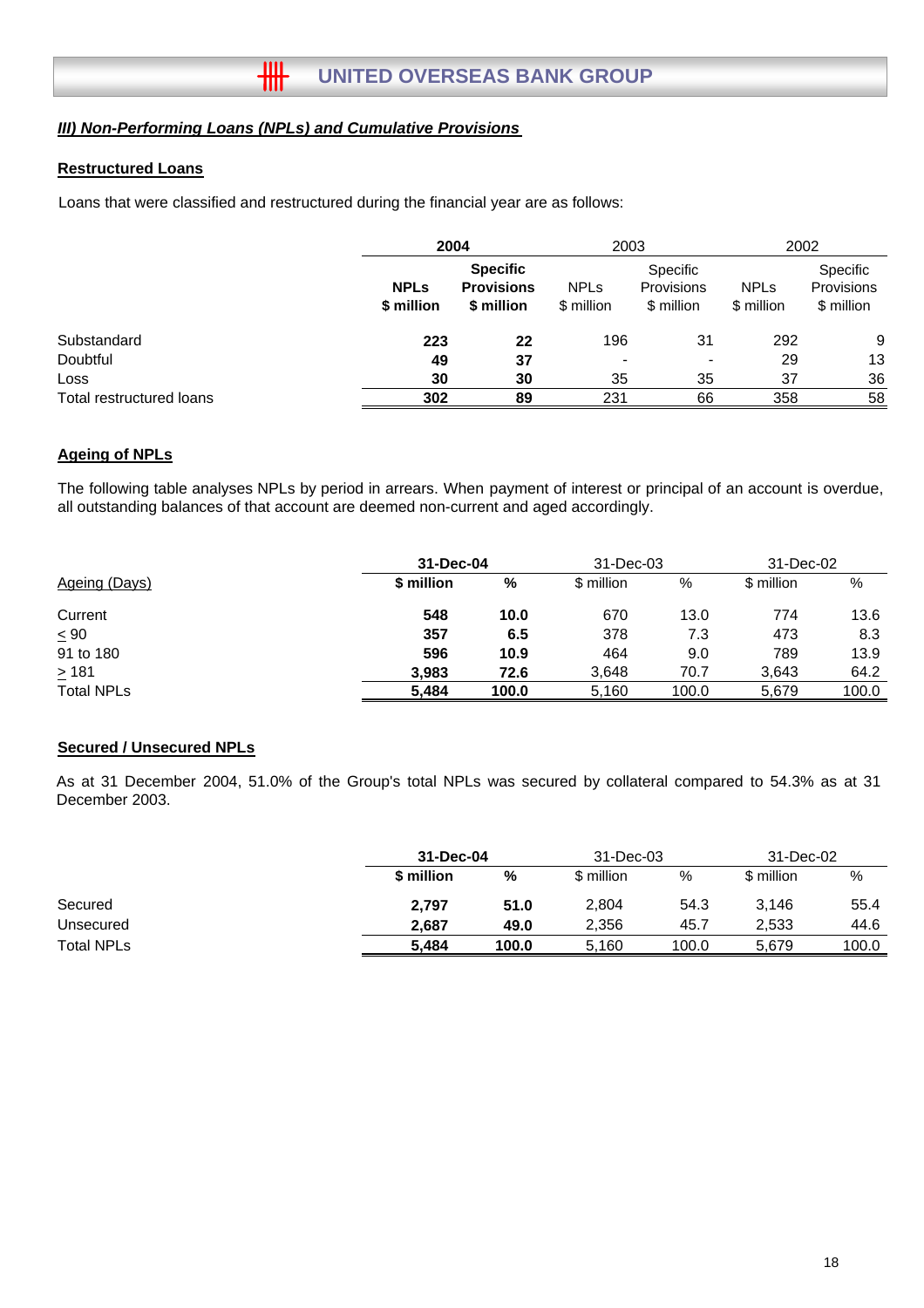### **Collateral**

The Group's NPLs are predominantly secured by properties. Properties are valued at forced sale values which are updated semi-annually. Other types of collateral include marketable securities such as listed stocks and shares, cash and deposits, and bankers' standby letters of credit.

The secured NPLs of the Group as analysed by country of risk and collateral type are as follows:

|                   |                                        |                                    |              | \$ million   |
|-------------------|----------------------------------------|------------------------------------|--------------|--------------|
| <b>Properties</b> | <b>Marketable</b><br><b>Securities</b> | <b>Cash and</b><br><b>Deposits</b> | <b>Other</b> | <b>Total</b> |
| 1,442             | 21                                     | 19                                 | 36           | 1,518        |
| 1,008             | 85                                     | 15                                 | 42           | 1,150        |
| 84                | $\blacksquare$                         | ٠                                  | ۰            | 84           |
| 45                | ٠                                      | $\blacksquare$                     |              | 45           |
| 2,579             | 106                                    | 34                                 | 78           | 2,797        |
|                   |                                        |                                    |              |              |

|                                |            |                          |                      |       | \$ million      |
|--------------------------------|------------|--------------------------|----------------------|-------|-----------------|
| 31-Dec-03                      | Properties | Marketable<br>Securities | Cash and<br>Deposits | Other | Total           |
| Singapore                      | 1,883      | 51                       | 16                   | 78    | 2,028           |
| <b>Five Regional Countries</b> | 579        | 69                       | 9                    | 41    | 698             |
| Greater China                  | 44         |                          | 2                    |       | 47              |
| Other                          | 30         | $\blacksquare$           |                      |       | 31 <sup>1</sup> |
| <b>Total secured NPLs</b>      | 2,536      | 121                      | 27                   | 120   | 2,804           |

| 31-Dec-02                      | Properties | Marketable<br><b>Securities</b> | Cash and<br><b>Deposits</b> | Other | Total |
|--------------------------------|------------|---------------------------------|-----------------------------|-------|-------|
| Singapore                      | 2,067      | 86                              | 36                          | 135   | 2,324 |
| <b>Five Regional Countries</b> | 569        | 102                             |                             | 43    | 716 I |
| Greater China                  | 61         |                                 |                             |       | 63 I  |
| Other                          | 43         | $\blacksquare$                  | -                           |       | 43    |
| <b>Total secured NPLs</b>      | 2.740      | 190                             | 38                          | 178   | 3,146 |

\$ million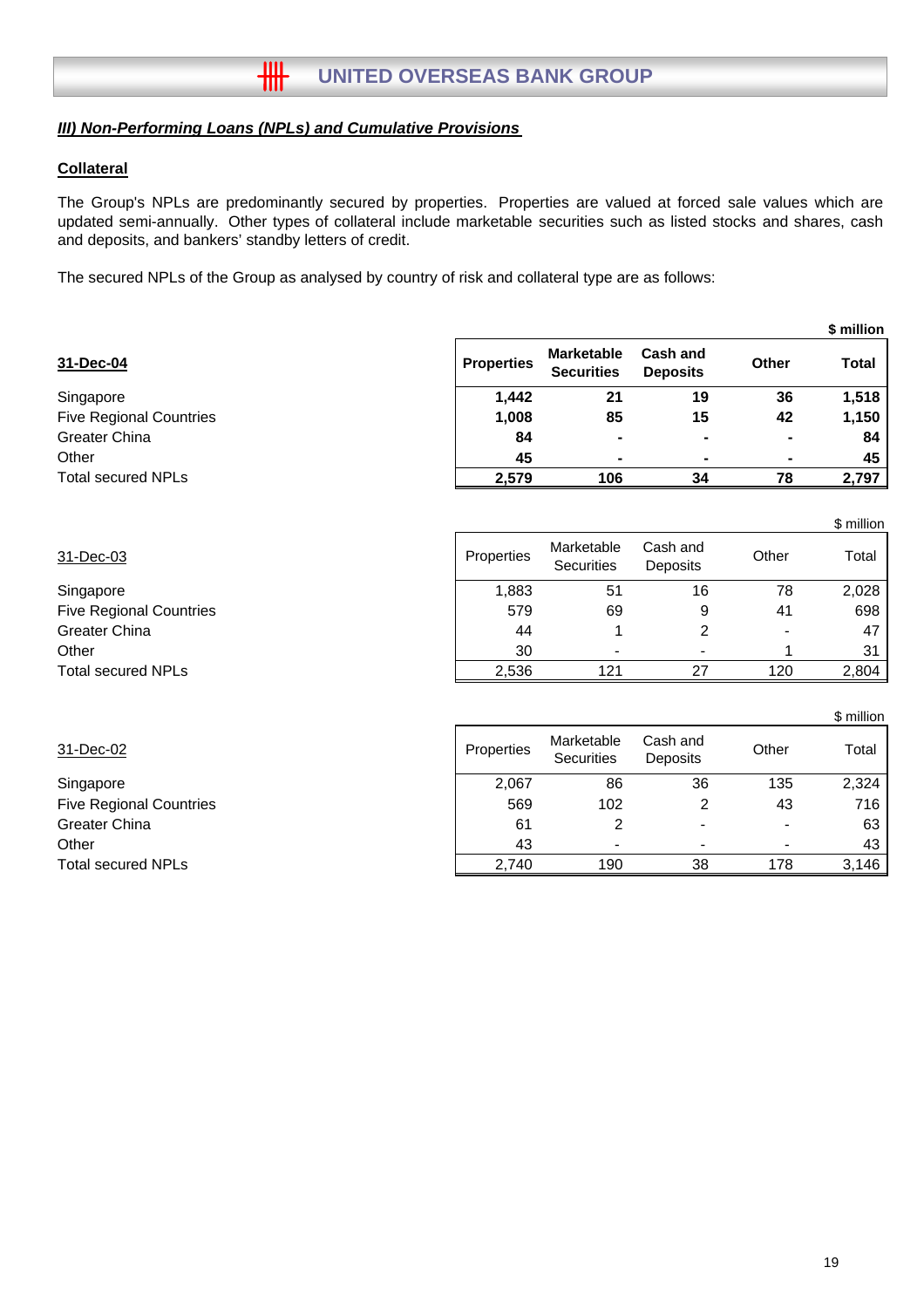#### **Business Segments**

The Group's businesses are organised into five segments, based on the types of products and services that it provides worldwide. These segments are Individual Financial Services, Institutional Financial Services, Global Treasury, Asset Management and Other.

#### **Individual Financial Services**

Individual Financial Services segment covers Personal Financial Services and High Networth Banking. Personal Financial Services serves individual customers, including the mass affluent. The principal products and services for personal customers include deposits, loans, investments, and credit and debit cards. Personal Financial Services also sells and distributes a range of life assurance products. High Networth Banking provides an extensive range of financial services, including wealth management and trust services, to the wealthy and more affluent customers.

Profit before tax of the segment recorded a commendable growth of 19.7% to \$504 million in 2004. The increase was largely due to increase in fee income from structured products and lower loan provisions.

#### **Institutional Financial Services**

Institutional Financial Services segment encompasses Commercial Credit, Corporate Banking, Corporate Finance and Capital Markets. Commercial Credit serves the small and medium-sized enterprises. Corporate Banking serves the middle market and large local corporate groups, including non-bank financial institutions. Both Commercial Credit and Corporate Banking provide customers with a broad range of products and services that include current accounts, deposits, lending, asset finance, trade finance, structured finance, cash management and cross-border payments. Corporate Finance serves corporations with services that include initial public offerings, rights issues, and corporate advisory services. Capital Markets specialises in providing solution-based structures to meet clients' financing requirements, as well as in the issue of debt and quasi-debt securities and loan syndications.

Profit before tax of these businesses grew 16.4% to \$794 million in 2004. The better performance was attributed mainly to stronger fee income from capital market and trade-related activities and lower loan provisions.

#### **Global Treasury**

Global Treasury segment provides a comprehensive range of treasury products and services, including foreign exchange, money market, fixed income, derivatives, margin trading, futures broking, a full range of gold products, as well as an array of structured products. It is a dominant player in Singapore dollar treasury instruments as well as a provider of banknote services in the region.

Global Treasury's profit before tax declined 11.9% to \$229 million in 2004 amidst difficult trading market conditions. Revenue was impacted by losses in interest rate derivatives trading, offset by growth in fee-based income businesses.

#### **Asset Management**

Asset Management segment comprises asset management, venture capital management and proprietary investment activities. Profit before tax in 2004 was 5.4% lower than the prior year due largely to lower trading gains partially offset by higher fee income resulting from the increase in assets under management.

#### **Other**

Other segment includes property-related activities, insurance businesses and the management of capital funds. The lower profit before tax in 2004 compared to that in 2003 was mainly due to higher interest expense on debts issued.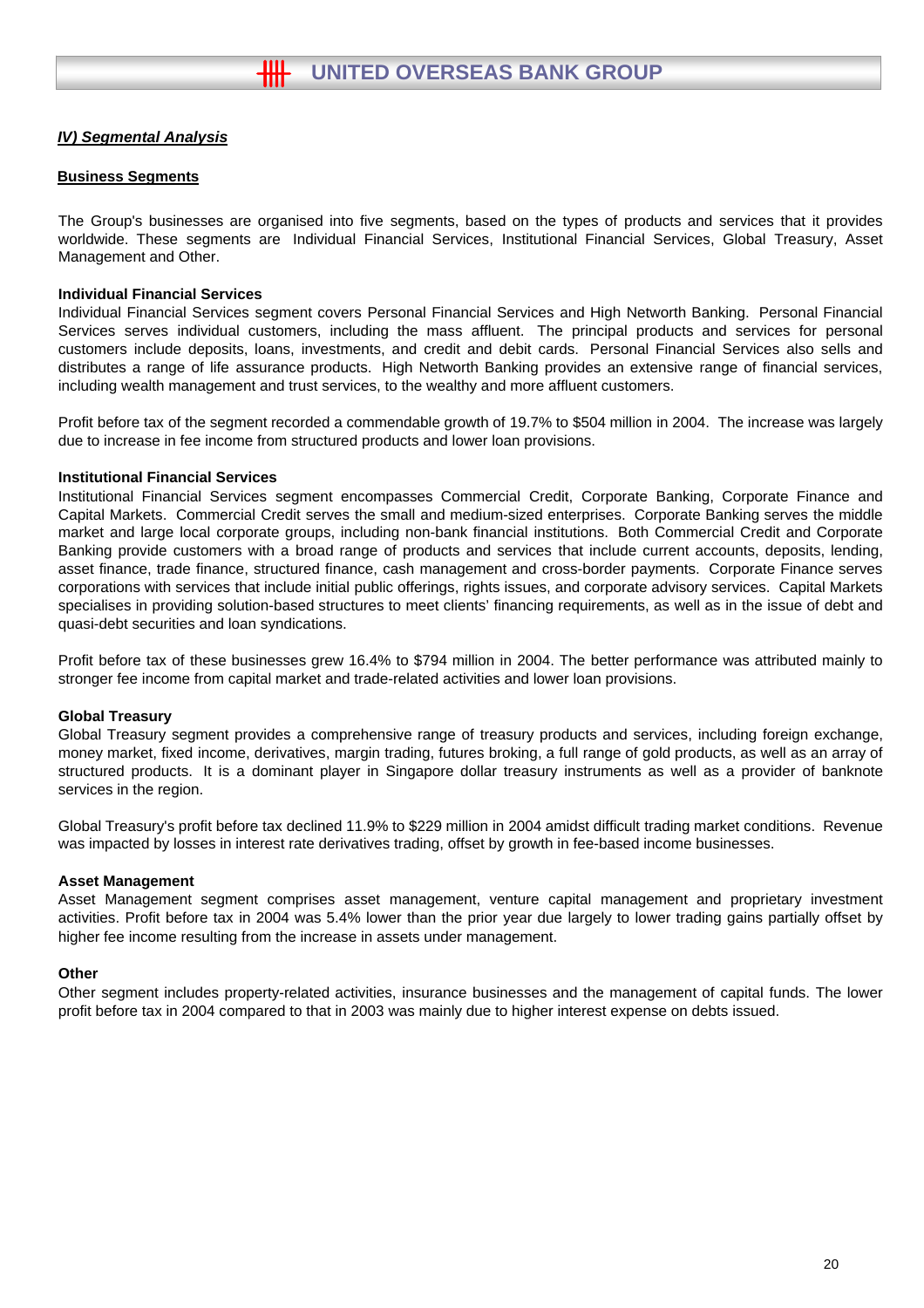# **Business Segments (cont'd)**

|                                                                       |                                                   |                                                             |                           |                                   |        | \$ million       |
|-----------------------------------------------------------------------|---------------------------------------------------|-------------------------------------------------------------|---------------------------|-----------------------------------|--------|------------------|
| 31-Dec-04                                                             | Individual<br><b>Financial</b><br><b>Services</b> | <b>Institutional</b><br><b>Financial</b><br><b>Services</b> | Global<br><b>Treasury</b> | <b>Asset</b><br><b>Management</b> | Other  | <b>Total</b>     |
| Income before operating expenses                                      | 1,090                                             | 1,328                                                       | 395                       | 194                               | 252    | 3,259            |
| Less: Segment operating expenses                                      | 496                                               | 365                                                         | 162                       | 70                                | 70     | 1,163            |
| Less: Provisions                                                      | 90                                                | 169                                                         | 4                         | (17)                              | (37)   | 209              |
| Segment profit before tax                                             | 504                                               | 794                                                         | 229                       | 141                               | 219    | 1,887            |
| Unallocated corporate expenses                                        |                                                   |                                                             |                           |                                   |        | (63)             |
| Goodwill written-off and amortised<br>Operating profit after goodwill |                                                   |                                                             |                           |                                   |        | 1,824<br>(214)   |
| amortisation and provisions                                           |                                                   |                                                             |                           |                                   |        | 1,610            |
| Share of profit of associates                                         |                                                   |                                                             |                           |                                   |        | 307              |
| Profit before tax                                                     |                                                   |                                                             |                           |                                   |        | 1,917            |
| Tax and minority interests                                            |                                                   |                                                             |                           |                                   |        | (465)            |
| Net profit attributable to members                                    |                                                   |                                                             |                           |                                   |        | 1,452            |
| Other information:                                                    |                                                   |                                                             |                           |                                   |        |                  |
| Segment assets<br>Investments in associates                           | 25,908                                            | 41,942                                                      | 55,245                    | 872                               | 5,251  | 129,218<br>1,702 |
| Goodwill                                                              |                                                   |                                                             |                           |                                   |        | 3,876            |
| Unallocated assets                                                    |                                                   |                                                             |                           |                                   |        | 83               |
| <b>Total assets</b>                                                   |                                                   |                                                             |                           |                                   |        | 134,879          |
| Gross customer loans                                                  | 26,031                                            | 41,946                                                      |                           |                                   |        | 67,977           |
| NPLs <sup>@</sup>                                                     | 1,402                                             | 4,003                                                       |                           |                                   |        | 5,405            |
| Specific provisions for NPLs ®                                        | 479                                               | 1,827                                                       |                           |                                   |        | 2,306            |
| Non-trading securities (gross)                                        |                                                   |                                                             |                           |                                   |        |                  |
| Debt securities <sup>^</sup>                                          |                                                   | 1,285                                                       | 11,061                    | 143                               | 2,633  | 15,122           |
| <b>Equity securities</b>                                              |                                                   | 29                                                          | 112                       | 486                               | 838    | 1,465            |
| Segment liabilities                                                   | 46,061                                            | 34,842                                                      | 33,861                    | 66                                | 5,870  | 120,700          |
| <b>Unallocated liabilities</b>                                        |                                                   |                                                             |                           |                                   |        | 592              |
| <b>Total liabilities</b>                                              |                                                   |                                                             |                           |                                   |        | 121,292          |
| Shareholders' funds                                                   |                                                   |                                                             |                           |                                   | 13,439 | 13,439           |
| Minority interests                                                    |                                                   |                                                             |                           |                                   |        | 148              |
| Total shareholders' funds, minority<br>interests and liabilities      |                                                   |                                                             |                           |                                   |        | 134,879          |
| Capital expenditure                                                   | 41                                                | 32                                                          | 10                        | $\boldsymbol{2}$                  | 13     | 98               |
| Depreciation of fixed assets                                          | 38                                                | 34                                                          | 14                        | $\mathbf 2$                       | 37     | 125              |
|                                                                       |                                                   |                                                             |                           |                                   |        |                  |

@ Excluding debt securities.

^ Including government treasury bills and securities.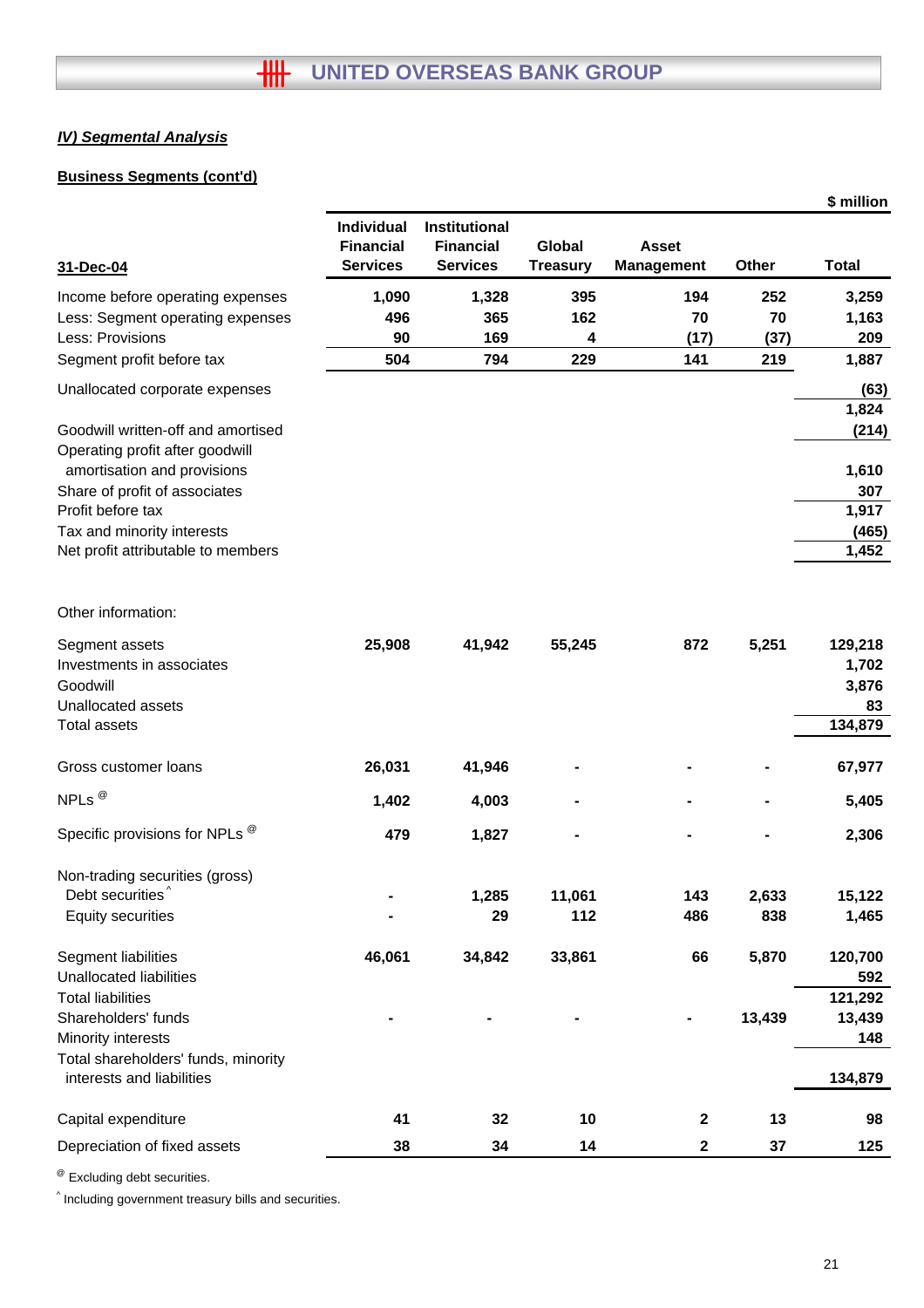# **Business Segments (cont'd)**

|                                                                               |                                            |                                        |                    |                     |              | \$ million                       |
|-------------------------------------------------------------------------------|--------------------------------------------|----------------------------------------|--------------------|---------------------|--------------|----------------------------------|
| 31-Dec-03                                                                     | Individual<br>Financial<br><b>Services</b> | Institutional<br>Financial<br>Services | Global<br>Treasury | Asset<br>Management | Other        | Total                            |
| Income before operating expenses                                              | 1,013                                      | 1,230                                  | 400                | 203                 | 314          | 3,160                            |
| Less: Segment operating expenses                                              | 437                                        | 347                                    | 140                | 56                  | 51           | 1,031                            |
| Less: Provisions                                                              | 155                                        | 201                                    | $0*$               | (2)                 | 8            | 362                              |
| Segment profit before tax                                                     | 421                                        | 682                                    | 260                | 149                 | 255          | 1,767                            |
| Unallocated corporate expenses                                                |                                            |                                        |                    |                     |              | (64)                             |
| Goodwill written-off and amortised<br>Operating profit after goodwill         |                                            |                                        |                    |                     |              | 1,703<br>(202)                   |
| amortisation and provisions<br>Share of profit of associates                  |                                            |                                        |                    |                     |              | 1,501<br>107                     |
| Profit before tax                                                             |                                            |                                        |                    |                     |              | 1,608                            |
| Tax and minority interests<br>Net profit attributable to members              |                                            |                                        |                    |                     |              | (406)<br>1,202                   |
| Other information:                                                            |                                            |                                        |                    |                     |              |                                  |
| Segment assets<br>Investments in associates<br>Goodwill<br>Unallocated assets | 23,633                                     | 38,075                                 | 41,771             | 1,337               | 3,666        | 108,482<br>1,397<br>3,466<br>101 |
| <b>Total assets</b>                                                           |                                            |                                        |                    |                     |              | 113,446                          |
| Gross customer loans                                                          | 24,443                                     | 38,138                                 |                    |                     |              | 62,581                           |
| NPLs $^{\circledR}$                                                           | 1,557                                      | 3,524                                  |                    |                     |              | 5,081                            |
| Specific provisions for NPLs ®                                                | 458                                        | 1,404                                  |                    |                     |              | 1,862                            |
| Non-trading securities (gross)                                                |                                            |                                        |                    |                     |              |                                  |
| Debt securities <sup>^</sup><br><b>Equity securities</b>                      |                                            | 1,319<br>25                            | 8,194<br>24        | 502<br>592          | 1,225<br>832 | 11,240<br>1,473                  |
| Segment liabilities                                                           | 44,343                                     | 28,255                                 | 23,618             | 44                  | 3,135        | 99,395                           |
| <b>Unallocated liabilities</b>                                                |                                            |                                        |                    |                     |              | 614                              |
| <b>Total liabilities</b><br>Shareholders' funds                               |                                            |                                        |                    |                     | 13,282       | 100,009<br>13,282                |
| Minority interests                                                            |                                            |                                        |                    |                     |              | 155                              |
| Total shareholders' funds, minority<br>interests and liabilities              |                                            |                                        |                    |                     |              | 113,446                          |
| Capital expenditure                                                           | 52                                         | 44                                     | 20                 | 3                   | 18           | 137                              |
| Depreciation of fixed assets                                                  | 29                                         | 25                                     | 11                 | 2                   | 41           | 108                              |

\* Less than \$500,000.

@ Excluding debt securities.

^ Including government treasury bills and securities.

Certain figures have been restated to reflect changes in organisation structure and refinement in cost allocation methodologies made in 2004.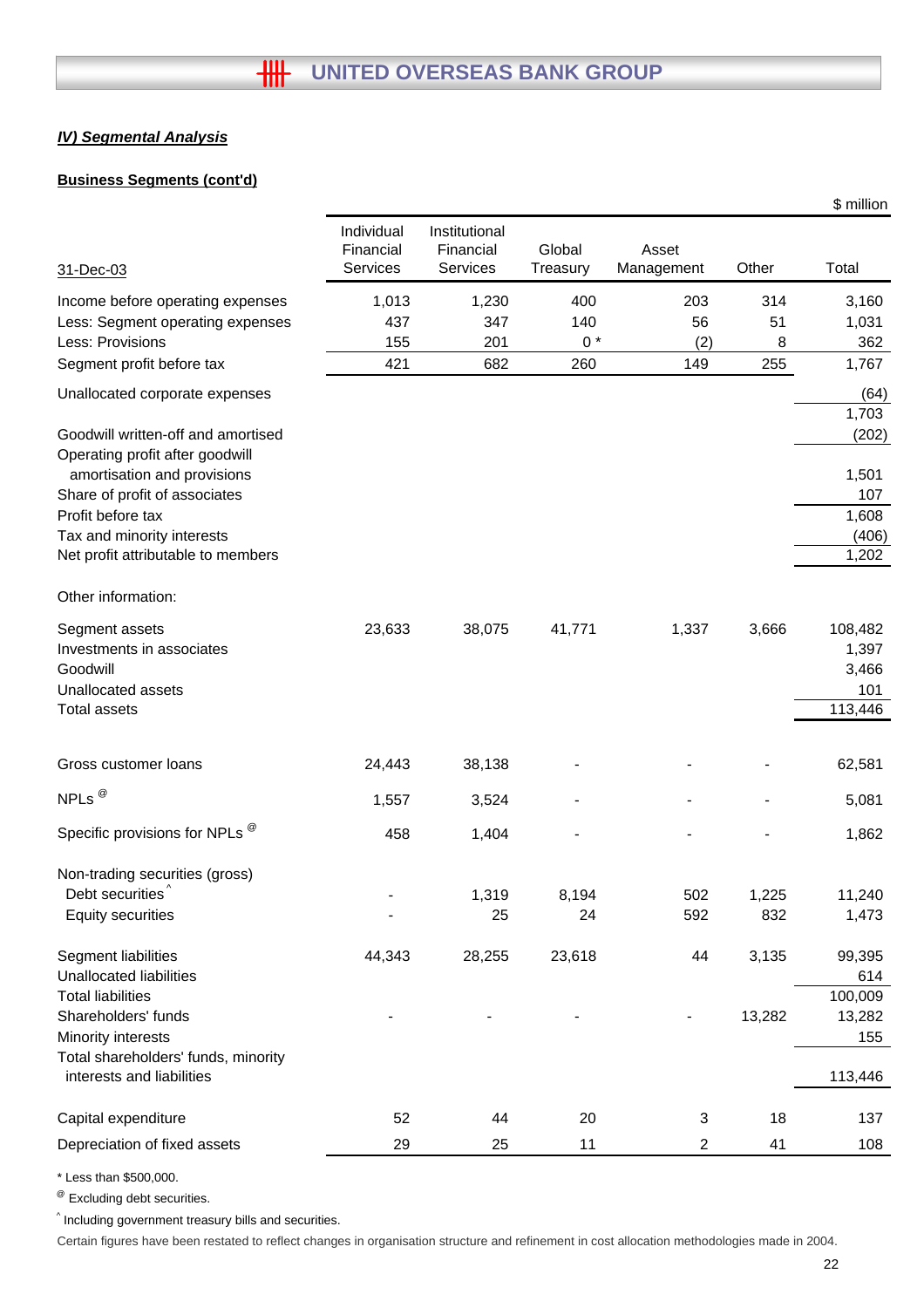$H\!H$ 

# **Geographical Segments**

The following geographical segment information is based on the location where the transactions and assets are booked. It provides an approximation to geographical segment information that is based on the location of customers and assets. The figures are stated after elimination of inter-segment transactions.

### Income before Operating Expenses

|                                           |            |            | <b>4th Quarter</b> | 3rd Quarter | 4th Quarter |
|-------------------------------------------|------------|------------|--------------------|-------------|-------------|
|                                           | 2004       | 2003       | 2004               | 2004        | 2003        |
|                                           | \$ million | \$ million | \$ million         | \$ million  | \$ million  |
| Singapore (including Asian Currency Unit) | 2,332      | 2,353      | 561                | 574         | 603         |
| Other ASEAN countries                     | 624        | 507        | 209                | 162         | 135         |
| <b>Other Asia-Pacific countries</b>       | 178        | 194        | 51                 | 40          | 64          |
| Rest of the world                         | 125        | 106        | 39                 | 31          | 29          |
| Total                                     | 3.259      | 3,160      | 860                | 807         | 831         |

# Profit before Tax

|                                           |            |            | <b>4th Quarter</b> | 3rd Quarter | 4th Quarter |
|-------------------------------------------|------------|------------|--------------------|-------------|-------------|
|                                           | 2004       | 2003       | 2004               | 2004        | 2003        |
|                                           | \$ million | \$ million | \$ million         | \$ million  | \$ million  |
| Singapore (including Asian Currency Unit) | 1,680      | 1,367      | 441                | 415         | 391         |
| Other ASEAN countries                     | 278        | 263        | 101                | 78          | 89          |
| Other Asia-Pacific countries              | 95         | 104        | 12                 | 24          | 46          |
| Rest of the world                         | 78         | 76         | 14                 | 23          | 20          |
|                                           | 2,131      | 1,810      | 568                | 540         | 546         |
| Goodwill written-off and amortised        | (214)      | (202)      | (59)               | (55)        | (50)        |
| Total                                     | 1.917      | 1,608      | 509                | 486         | 496         |

#### Total Assets

As at 31 December 2004, the total assets for other ASEAN countries recorded an increase of 53.7% to \$23,387 million from \$15,212 million as at 31 December 2003, mainly from the consolidation of BOA's total assets of \$6,872 million.

|                                           | 31-Dec-04  |       | 31-Dec-03  |       |
|-------------------------------------------|------------|-------|------------|-------|
|                                           | \$ million | %     | \$ million | %     |
| Singapore (including Asian Currency Unit) | 84,688     | 64.6  | 75,087     | 68.3  |
| Other ASEAN countries                     | 23,387     | 17.9  | 15.212     | 13.8  |
| <b>Other Asia-Pacific countries</b>       | 15,740     | 12.0  | 13,466     | 12.2  |
| Rest of the world                         | 7,188      | 5.5   | 6,215      | 5.7   |
|                                           | 131,003    | 100.0 | 109,980    | 100.0 |
| Goodwill                                  | 3,876      |       | 3,466      |       |
| Total                                     | 134,879    |       | 113,446    |       |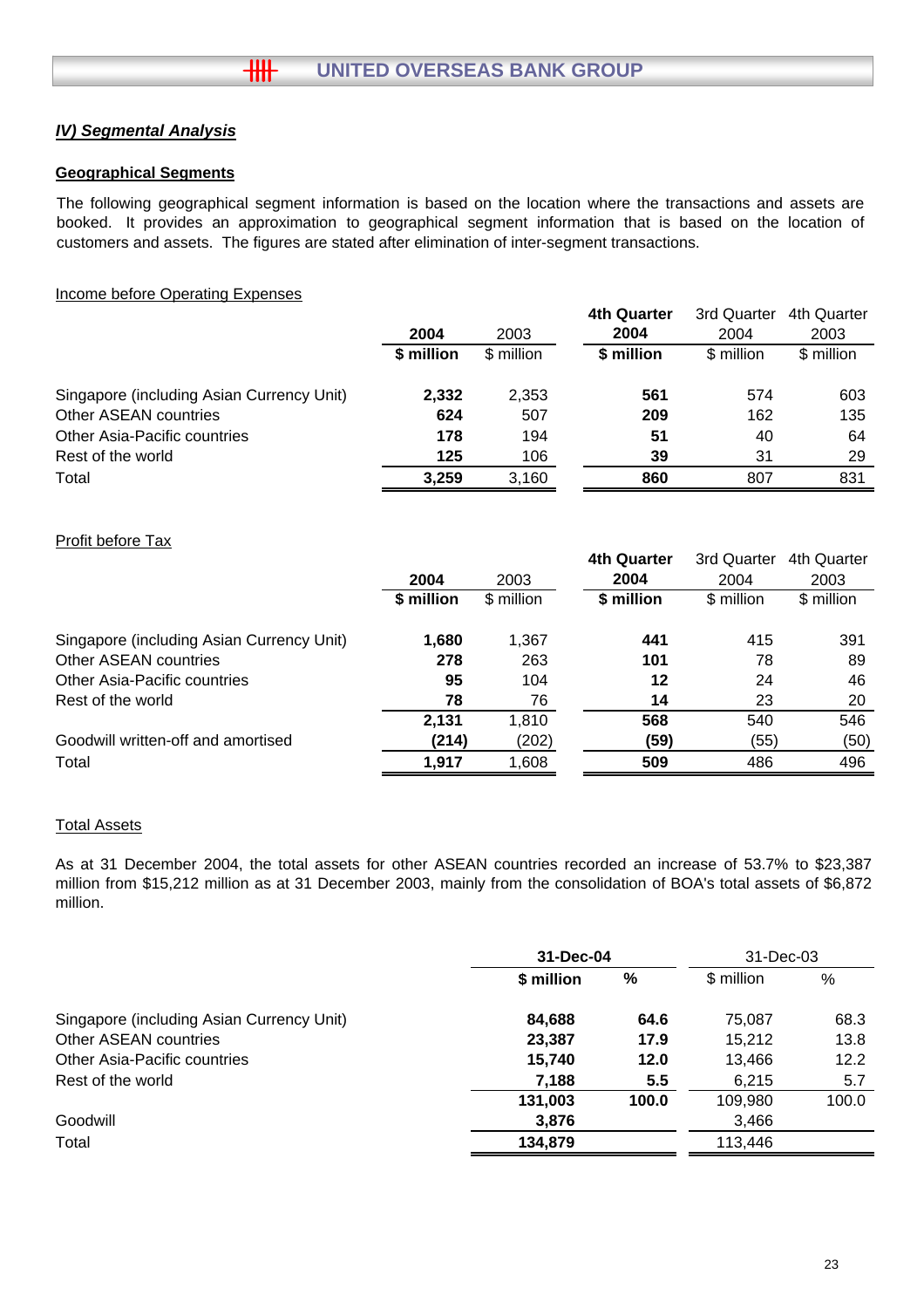#### **Total Assets**

Total assets as at 31 December 2004 were \$134,879 million, representing a growth of 18.9% over the \$113,446 million as at 31 December 2003. The increase was mainly from placements and balances with banks, customer loans largely from the acquisition of BOA, and investment securities.

|            | 31-Dec-03 |            |       |
|------------|-----------|------------|-------|
| \$ million | %         | \$ million | $\%$  |
| 11,653     | 8.6       | 9.085      | 8.0   |
| 18.795     | 13.9      | 13.609     | 12.0  |
| 26,726     | 19.8      | 20.072     | 17.7  |
| 64,300     | 47.7      | 59.297     | 52.3  |
| 3.876      | 2.9       | 3.466      | 3.0   |
| 9.529      | 7.1       | 7.917      | 7.0   |
| 134.879    | 100.0     | 113.446    | 100.0 |
|            |           | 31-Dec-04  |       |

#### **Securities \***

Total securities as at 31 December 2004 amounted to \$18,795 million, representing an increase of 38.1% over the \$13,609 million as at 31 December 2003. The growth was mainly from increased holdings in securities issued by governments, banks and corporates.

|                                        |                       | 31-Dec-04                        | 31-Dec-03             | Dec-04 /<br>$Dec-03$      |
|----------------------------------------|-----------------------|----------------------------------|-----------------------|---------------------------|
| <b>Total Securities</b>                |                       | \$ million                       | \$ million            | (% )                      |
| <b>Trading securities</b>              |                       | 2,469                            | 1,028                 | 140.2                     |
| Non-trading securities                 |                       | 16,587                           | 12,713                | 30.5                      |
| Provision for diminution in value      |                       | (260)                            | (131)                 | 98.4                      |
|                                        |                       | 16,326                           | 12,582                | 29.8                      |
| Total securities (net)                 |                       | 18,795                           | 13,609                | 38.1                      |
|                                        |                       | 31-Dec-04                        | 31-Dec-03             |                           |
| Securities Analysed by Issuer Type     | Trading<br>\$ million | <b>Non-Trading</b><br>\$ million | Trading<br>\$ million | Non-Trading<br>\$ million |
| Government                             | 2,030                 | 7,720                            | 503                   | 7,159                     |
| Public sector                          | 8                     | 51                               | 11                    | 4                         |
| <b>Bank</b>                            | 39                    | 3,605                            | 64                    | 1,498                     |
| Corporate                              | 343                   | 4,955                            | 426                   | 3,799                     |
| Other                                  | 49                    | 256                              | 24                    | 253                       |
| Total securities (gross)               | 2,469                 | 16,587                           | 1,028                 | 12,713                    |
|                                        |                       | 31-Dec-04                        |                       | 31-Dec-03                 |
| <b>Securities Analysed by Industry</b> | \$ million            | $\%$                             | \$ million            | $\%$                      |
| Transport, storage and communication   | 395                   | 2.4                              | 401                   | 3.1                       |
| Building and construction              | 434                   | 2.6                              | 236                   | 1.9                       |
| Manufacturing                          | 588                   | 3.6                              | 561                   | 4.4                       |
| <b>Financial institutions</b>          | 5,133                 | 30.9                             | 2,613                 | 20.6                      |
| General commerce                       | 800                   | 4.8                              | 689                   | 5.4                       |
| Government                             | 7,720                 | 46.5                             | 7,159                 | 56.3                      |
| Other                                  | 1,517                 | 9.2                              | 1,053                 | 8.3                       |
| Non-trading securities (gross)         | 16,587                | 100.0                            | 12,713                | 100.0                     |

\* Comprising Singapore and other government treasury bills and securities, dealing and investment securities.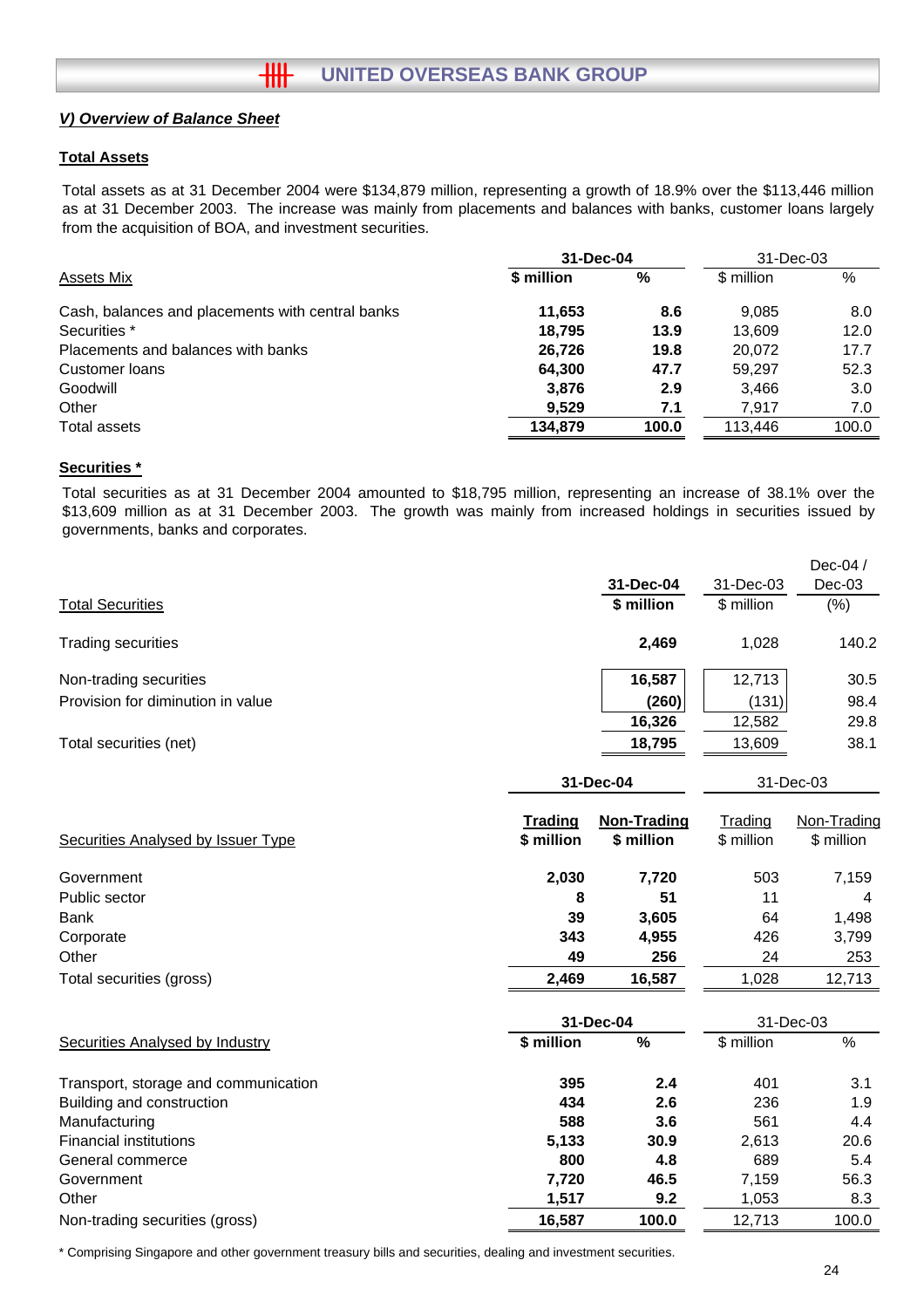#### **Customer Loans**

Net loans and advances to customers of \$64,300 million as at 31 December 2004 was 8.4% higher than the \$59,297 million as at 31 December 2003, mainly contributed by the acquisition of BOA.

|                                                  | 31-Dec-04  |       | 31-Dec-03   |       |
|--------------------------------------------------|------------|-------|-------------|-------|
| <b>Customer Loans Analysed by Product Group</b>  | \$ million | $\%$  | \$ million  | %     |
| Housing loans                                    | 15,875     | 23.4  | 14,789      | 23.6  |
| Term loans                                       | 38,371     | 56.4  | 35,033      | 56.0  |
| Trade financing                                  | 4,503      | 6.6   | 3,397       | 5.4   |
| Overdrafts                                       | 9,228      | 13.6  | 9,362       | 15.0  |
| Total gross customer loans                       | 67,977     | 100.0 | 62,581      | 100.0 |
| General provisions                               | (1, 370)   |       | (1, 422)    |       |
| Specific provisions                              | (2,306)    |       | (1,862)     |       |
| Total net customer loans                         | 64,300     |       | 59,297      |       |
|                                                  |            |       |             |       |
|                                                  | 31-Dec-04  |       | 31-Dec-03   |       |
| <b>Gross Customer Loans Analysed by Industry</b> | \$ million | %     | \$ million  | $\%$  |
| Transport, storage and communication             | 2,104      | 3.1   | 2,104       | 3.4   |
| Building and construction                        | 7,477      | 11.0  | 7,320       | 11.7  |
| Manufacturing                                    | 7,796      | 11.5  | 5,846       | 9.4   |
| Non-bank financial institutions                  | 10,205     | 15.0  | 10,408      | 16.6  |
| General commerce                                 | 10,908     | 16.0  | 9,273       | 14.8  |
| Professionals and private individuals            | 10,155     | 14.9  | 9,653       | 15.4  |
| Housing loans                                    | 15,875     | 23.4  | 14,789      | 23.6  |
| Other                                            | 3,457      | 5.1   | 3,188       | 5.1   |
| Total gross customer loans                       | 67,977     | 100.0 | 62,581      | 100.0 |
|                                                  |            |       |             |       |
| <b>Gross Customer Loans Analysed by</b>          | 31-Dec-04  |       | 31-Dec-03   |       |
| <b>Currency and Fixed / Variable Rates</b>       | \$ million | $\%$  | $$$ million | $\%$  |
| <b>Fixed Rate</b>                                |            |       |             |       |
| Singapore dollar                                 | 8,146      | 12.0  | 8,987       | 14.4  |
| US dollar                                        | 1,529      | 2.2   | 960         | 1.5   |
| Malaysian ringgit                                | 255        | 0.4   | 204         | 0.3   |
| Hong Kong dollar                                 | 47         | 0.1   | 35          | 0.1   |
| Thai baht                                        | 2,652      | 3.9   | 948         | 1.5   |
| Other                                            | 524        | 0.8   | 469         | 0.7   |
| Total fixed rate gross customer loans            | 13,153     | 19.4  | 11,603      | 18.5  |
| Variable Rate                                    |            |       |             |       |
| Singapore dollar                                 | 32,103     | 47.2  | 31,777      | 50.8  |
| US dollar                                        | 7,241      | 10.7  | 6,948       | 11.1  |
| Malaysian ringgit                                | 6,318      | 9.3   | 6,110       | 9.8   |
| Hong Kong dollar                                 | 848        | 1.2   | 966         | 1.5   |
| Thai baht                                        | 3,822      | 5.6   | 599         | 0.9   |
| Other                                            | 4,492      | 6.6   | 4,578       | 7.4   |
| Total variable rate gross customer loans         | 54,824     | 80.6  | 50,978      | 81.5  |
| Total gross customer loans                       | 67,977     | 100.0 | 62,581      | 100.0 |
|                                                  |            |       |             |       |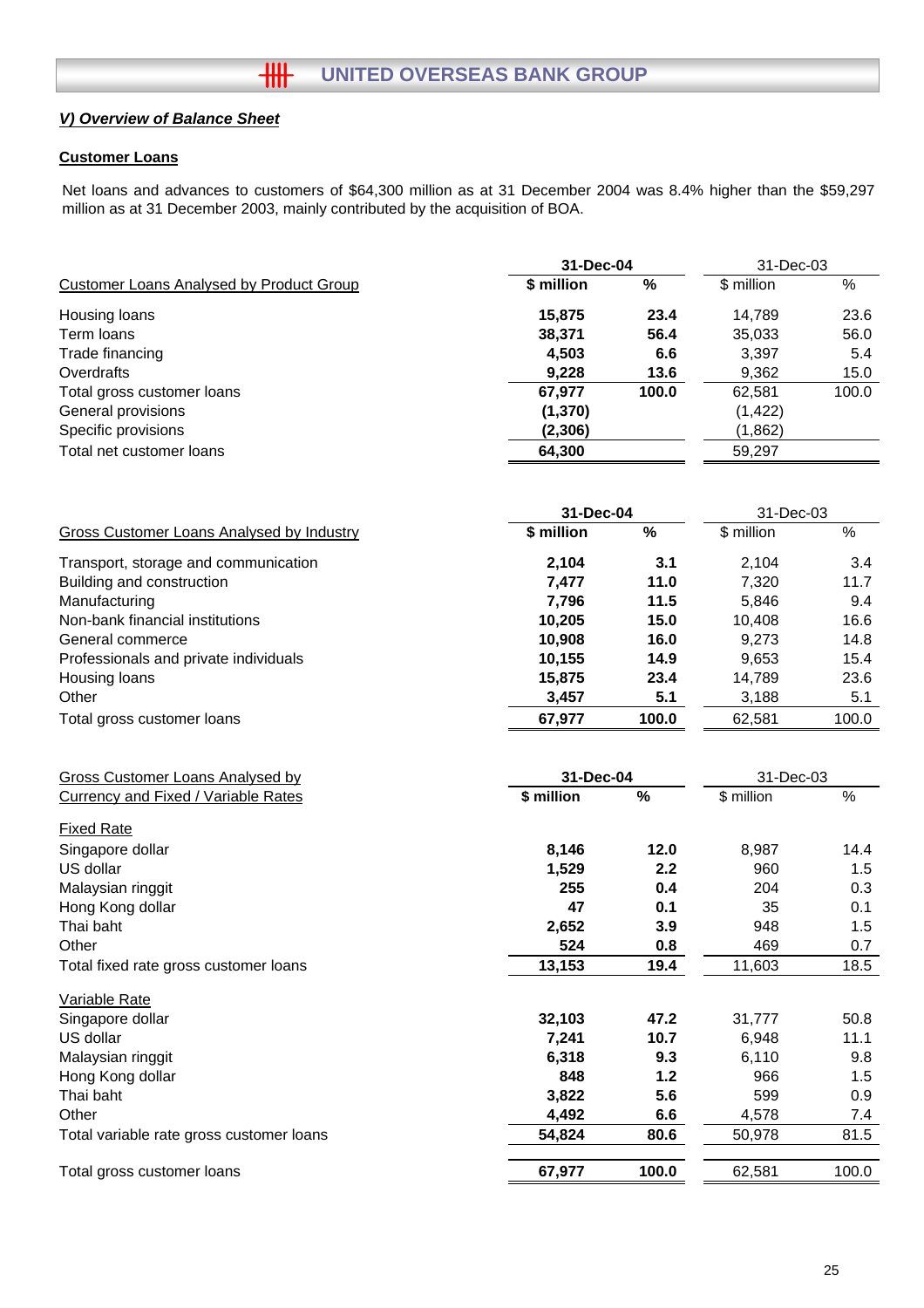#### **Customer Loans (cont'd)**

| Gross Customer Loans Analysed by | 31-Dec-04  | 31-Dec-03 |            |       |
|----------------------------------|------------|-----------|------------|-------|
| <b>Remaining Maturity</b>        | \$ million | %         | \$ million | %     |
| Within 1 year                    | 33.566     | 49.4      | 30.256     | 48.3  |
| Over 1 year but within 3 years   | 9,293      | 13.7      | 9,668      | 15.5  |
| Over 3 years but within 5 years  | 6,428      | 9.4       | 5,386      | 8.6   |
| Over 5 years                     | 18.689     | 27.5      | 17.271     | 27.6  |
| Total gross customer loans       | 67.977     | 100.0     | 62.581     | 100.0 |

#### **Deposits**

Total deposits of \$107,213 million as at 31 December 2004 rose 20.9% from \$88,702 million as at 31 December 2003. The increase was mainly from bankers' deposits, customer fixed deposits and savings accounts, largely from the acquisition of BOA.

As at 31 December 2004, customer deposits accounted for 73.7% of total deposits.

|                                         |            | 31-Dec-04 |            | 31-Dec-03 |  |
|-----------------------------------------|------------|-----------|------------|-----------|--|
| Deposits Analysed by Product Group      | \$ million | %         | \$ million | $\%$      |  |
| Bankers' deposits                       | 28,194     | 26.3      | 18,839     | 21.2      |  |
| <b>Customer deposits</b>                |            |           |            |           |  |
| Fixed rate deposits                     | 50,933     | 47.5      | 45,801     | 51.7      |  |
| Current, savings and other deposits     | 28,086     | 26.2      | 24,062     | 27.1      |  |
|                                         | 79,019     | 73.7      | 69,863     | 78.8      |  |
| Total deposits                          | 107,213    | 100.0     | 88,702     | 100.0     |  |
|                                         | 31-Dec-04  |           | 31-Dec-03  |           |  |
| Deposits Analysed by Remaining Maturity | \$ million | $\%$      | \$ million | $\%$      |  |
| Within 1 year                           | 104,729    | 97.7      | 87,450     | 98.6      |  |
| Over 1 year but within 3 years          | 1,412      | 1.3       | 703        | 0.8       |  |
| Over 3 years but within 5 years         | 903        | 0.8       | 434        | 0.5       |  |
| Over 5 years                            | 169        | 0.2       | 115        | 0.1       |  |
| Total deposits                          | 107,213    | 100.0     | 88,702     | 100.0     |  |
|                                         |            |           |            |           |  |

#### **Loans / Deposits Ratio \***

With the 13.1% increase in customer deposits outpacing the 8.4% increase in net customer loans, the loans-to-deposits ratio decreased 3.5% points to 81.4% as at 31 December 2004.



\* "Loans" refer to net customer loans while "Deposits" refer to customer deposits.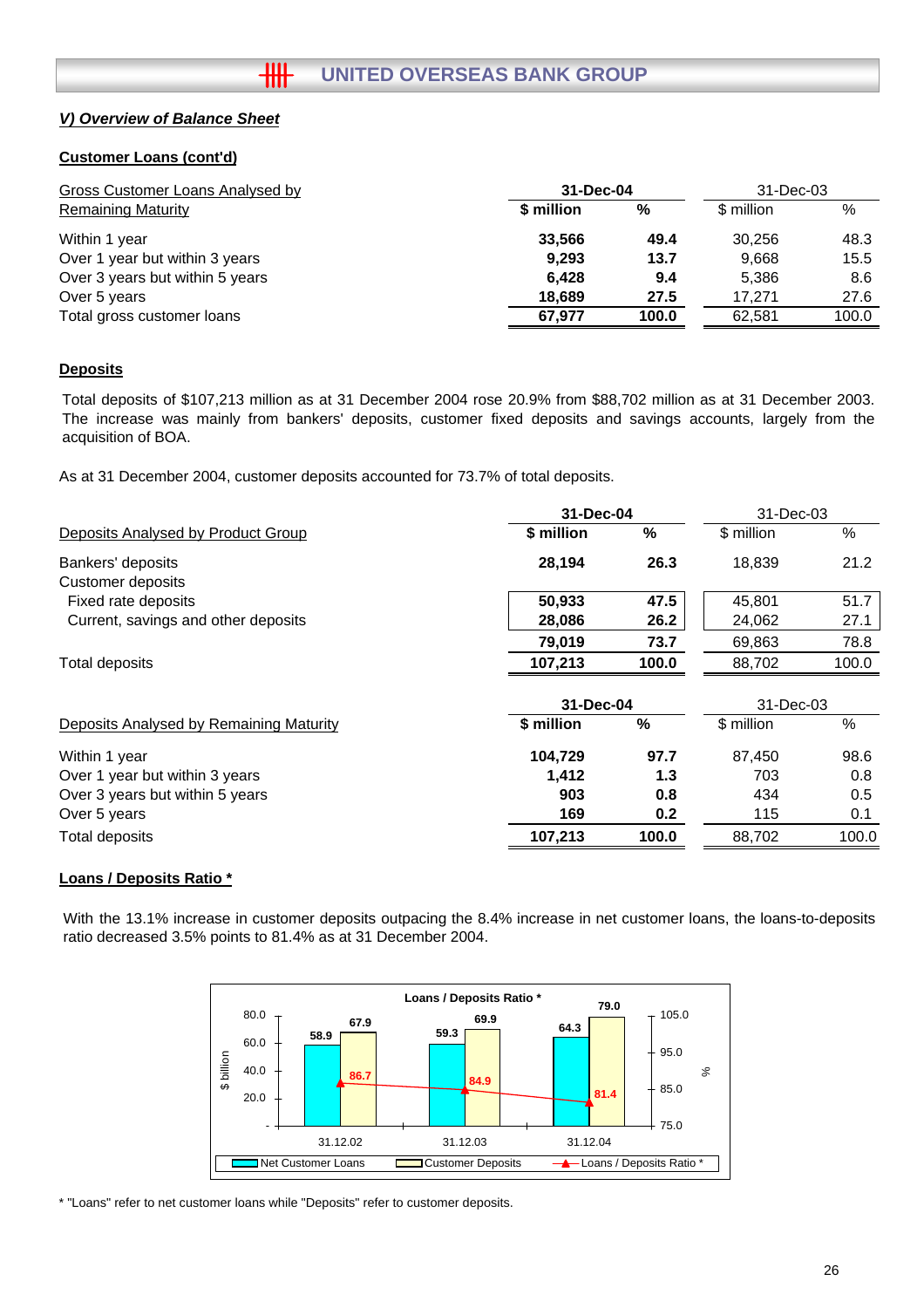### **Goodwill**

The increase in goodwill to \$3,876 million as at 31 December 2004 from \$3,466 million as at 31 December 2003 was primarily due to the acquisition of BOA.

| \$ million<br>\$ million<br>3,466<br>3,666<br>Balance at 1 January<br>611<br>Goodwill on acquisition of BOA<br>Goodwill on acquisition of additional shares in UOB Radanasin<br>12<br>Net deferred tax liability on fair values of assets and liabilities of OUT<br>acquired in 2002 and adjusted in 2003<br>2<br>4,089<br>3,668<br>Goodwill written-off and amortised<br>(214)<br>(202)<br>Balance at 31 December<br>3,876<br>3,466<br><b>Debts Issued</b><br>31-Dec-03<br>31-Dec-04<br>\$ million<br>\$ million<br><b>Subordinated Notes</b><br>(a)<br>S\$1.3 billion 4.95% subordinated notes due 2016<br>(i)<br>1,300<br>callable with step-up in 2011, at cost<br>1,300<br>(ii) US\$1 billion 4.50% subordinated notes due 2013,<br>at cost adjusted for discount<br>1,633<br>1,700<br>(iii) S\$1 billion 4.100% subordinated notes due 2019<br>callable with step-up in 2014, at cost adjusted for discount<br>998<br>(iv) US\$1 billion 5.375% subordinated notes due 2019<br>callable with step-up in 2014, at cost adjusted for discount<br>1,633<br>(v) THB2 billion subordinated debentures due 2008, at cost<br>84<br>5,648<br>3,000<br>Unamortised expenses incurred in connection with<br>the issue of the subordinated notes<br>(14)<br>(9)<br>5,634<br>2,991<br><b>Asset Backed Commercial Paper ("ABCP")</b><br>(b)<br>724<br>S\$ ABCP, at cost adjusted for discount<br>679<br>(i)<br>US\$ ABCP, at cost adjusted for discount<br>201<br>(ii)<br>174<br>925<br>852<br>530<br>Other<br>353<br>Total debts issued<br>7,089<br>4,196 |     | 31-Dec-04 | 31-Dec-03 |
|-----------------------------------------------------------------------------------------------------------------------------------------------------------------------------------------------------------------------------------------------------------------------------------------------------------------------------------------------------------------------------------------------------------------------------------------------------------------------------------------------------------------------------------------------------------------------------------------------------------------------------------------------------------------------------------------------------------------------------------------------------------------------------------------------------------------------------------------------------------------------------------------------------------------------------------------------------------------------------------------------------------------------------------------------------------------------------------------------------------------------------------------------------------------------------------------------------------------------------------------------------------------------------------------------------------------------------------------------------------------------------------------------------------------------------------------------------------------------------------------------------------------------------------------------------|-----|-----------|-----------|
|                                                                                                                                                                                                                                                                                                                                                                                                                                                                                                                                                                                                                                                                                                                                                                                                                                                                                                                                                                                                                                                                                                                                                                                                                                                                                                                                                                                                                                                                                                                                                     |     |           |           |
|                                                                                                                                                                                                                                                                                                                                                                                                                                                                                                                                                                                                                                                                                                                                                                                                                                                                                                                                                                                                                                                                                                                                                                                                                                                                                                                                                                                                                                                                                                                                                     |     |           |           |
|                                                                                                                                                                                                                                                                                                                                                                                                                                                                                                                                                                                                                                                                                                                                                                                                                                                                                                                                                                                                                                                                                                                                                                                                                                                                                                                                                                                                                                                                                                                                                     |     |           |           |
|                                                                                                                                                                                                                                                                                                                                                                                                                                                                                                                                                                                                                                                                                                                                                                                                                                                                                                                                                                                                                                                                                                                                                                                                                                                                                                                                                                                                                                                                                                                                                     |     |           |           |
|                                                                                                                                                                                                                                                                                                                                                                                                                                                                                                                                                                                                                                                                                                                                                                                                                                                                                                                                                                                                                                                                                                                                                                                                                                                                                                                                                                                                                                                                                                                                                     |     |           |           |
|                                                                                                                                                                                                                                                                                                                                                                                                                                                                                                                                                                                                                                                                                                                                                                                                                                                                                                                                                                                                                                                                                                                                                                                                                                                                                                                                                                                                                                                                                                                                                     |     |           |           |
|                                                                                                                                                                                                                                                                                                                                                                                                                                                                                                                                                                                                                                                                                                                                                                                                                                                                                                                                                                                                                                                                                                                                                                                                                                                                                                                                                                                                                                                                                                                                                     |     |           |           |
|                                                                                                                                                                                                                                                                                                                                                                                                                                                                                                                                                                                                                                                                                                                                                                                                                                                                                                                                                                                                                                                                                                                                                                                                                                                                                                                                                                                                                                                                                                                                                     |     |           |           |
|                                                                                                                                                                                                                                                                                                                                                                                                                                                                                                                                                                                                                                                                                                                                                                                                                                                                                                                                                                                                                                                                                                                                                                                                                                                                                                                                                                                                                                                                                                                                                     |     |           |           |
|                                                                                                                                                                                                                                                                                                                                                                                                                                                                                                                                                                                                                                                                                                                                                                                                                                                                                                                                                                                                                                                                                                                                                                                                                                                                                                                                                                                                                                                                                                                                                     |     |           |           |
|                                                                                                                                                                                                                                                                                                                                                                                                                                                                                                                                                                                                                                                                                                                                                                                                                                                                                                                                                                                                                                                                                                                                                                                                                                                                                                                                                                                                                                                                                                                                                     |     |           |           |
|                                                                                                                                                                                                                                                                                                                                                                                                                                                                                                                                                                                                                                                                                                                                                                                                                                                                                                                                                                                                                                                                                                                                                                                                                                                                                                                                                                                                                                                                                                                                                     |     |           |           |
|                                                                                                                                                                                                                                                                                                                                                                                                                                                                                                                                                                                                                                                                                                                                                                                                                                                                                                                                                                                                                                                                                                                                                                                                                                                                                                                                                                                                                                                                                                                                                     |     |           |           |
|                                                                                                                                                                                                                                                                                                                                                                                                                                                                                                                                                                                                                                                                                                                                                                                                                                                                                                                                                                                                                                                                                                                                                                                                                                                                                                                                                                                                                                                                                                                                                     |     |           |           |
|                                                                                                                                                                                                                                                                                                                                                                                                                                                                                                                                                                                                                                                                                                                                                                                                                                                                                                                                                                                                                                                                                                                                                                                                                                                                                                                                                                                                                                                                                                                                                     |     |           |           |
|                                                                                                                                                                                                                                                                                                                                                                                                                                                                                                                                                                                                                                                                                                                                                                                                                                                                                                                                                                                                                                                                                                                                                                                                                                                                                                                                                                                                                                                                                                                                                     |     |           |           |
|                                                                                                                                                                                                                                                                                                                                                                                                                                                                                                                                                                                                                                                                                                                                                                                                                                                                                                                                                                                                                                                                                                                                                                                                                                                                                                                                                                                                                                                                                                                                                     |     |           |           |
|                                                                                                                                                                                                                                                                                                                                                                                                                                                                                                                                                                                                                                                                                                                                                                                                                                                                                                                                                                                                                                                                                                                                                                                                                                                                                                                                                                                                                                                                                                                                                     |     |           |           |
|                                                                                                                                                                                                                                                                                                                                                                                                                                                                                                                                                                                                                                                                                                                                                                                                                                                                                                                                                                                                                                                                                                                                                                                                                                                                                                                                                                                                                                                                                                                                                     |     |           |           |
|                                                                                                                                                                                                                                                                                                                                                                                                                                                                                                                                                                                                                                                                                                                                                                                                                                                                                                                                                                                                                                                                                                                                                                                                                                                                                                                                                                                                                                                                                                                                                     |     |           |           |
|                                                                                                                                                                                                                                                                                                                                                                                                                                                                                                                                                                                                                                                                                                                                                                                                                                                                                                                                                                                                                                                                                                                                                                                                                                                                                                                                                                                                                                                                                                                                                     |     |           |           |
|                                                                                                                                                                                                                                                                                                                                                                                                                                                                                                                                                                                                                                                                                                                                                                                                                                                                                                                                                                                                                                                                                                                                                                                                                                                                                                                                                                                                                                                                                                                                                     |     |           |           |
|                                                                                                                                                                                                                                                                                                                                                                                                                                                                                                                                                                                                                                                                                                                                                                                                                                                                                                                                                                                                                                                                                                                                                                                                                                                                                                                                                                                                                                                                                                                                                     |     |           |           |
|                                                                                                                                                                                                                                                                                                                                                                                                                                                                                                                                                                                                                                                                                                                                                                                                                                                                                                                                                                                                                                                                                                                                                                                                                                                                                                                                                                                                                                                                                                                                                     |     |           |           |
|                                                                                                                                                                                                                                                                                                                                                                                                                                                                                                                                                                                                                                                                                                                                                                                                                                                                                                                                                                                                                                                                                                                                                                                                                                                                                                                                                                                                                                                                                                                                                     |     |           |           |
|                                                                                                                                                                                                                                                                                                                                                                                                                                                                                                                                                                                                                                                                                                                                                                                                                                                                                                                                                                                                                                                                                                                                                                                                                                                                                                                                                                                                                                                                                                                                                     |     |           |           |
|                                                                                                                                                                                                                                                                                                                                                                                                                                                                                                                                                                                                                                                                                                                                                                                                                                                                                                                                                                                                                                                                                                                                                                                                                                                                                                                                                                                                                                                                                                                                                     |     |           |           |
|                                                                                                                                                                                                                                                                                                                                                                                                                                                                                                                                                                                                                                                                                                                                                                                                                                                                                                                                                                                                                                                                                                                                                                                                                                                                                                                                                                                                                                                                                                                                                     |     |           |           |
|                                                                                                                                                                                                                                                                                                                                                                                                                                                                                                                                                                                                                                                                                                                                                                                                                                                                                                                                                                                                                                                                                                                                                                                                                                                                                                                                                                                                                                                                                                                                                     |     |           |           |
|                                                                                                                                                                                                                                                                                                                                                                                                                                                                                                                                                                                                                                                                                                                                                                                                                                                                                                                                                                                                                                                                                                                                                                                                                                                                                                                                                                                                                                                                                                                                                     |     |           |           |
|                                                                                                                                                                                                                                                                                                                                                                                                                                                                                                                                                                                                                                                                                                                                                                                                                                                                                                                                                                                                                                                                                                                                                                                                                                                                                                                                                                                                                                                                                                                                                     |     |           |           |
|                                                                                                                                                                                                                                                                                                                                                                                                                                                                                                                                                                                                                                                                                                                                                                                                                                                                                                                                                                                                                                                                                                                                                                                                                                                                                                                                                                                                                                                                                                                                                     |     |           |           |
|                                                                                                                                                                                                                                                                                                                                                                                                                                                                                                                                                                                                                                                                                                                                                                                                                                                                                                                                                                                                                                                                                                                                                                                                                                                                                                                                                                                                                                                                                                                                                     |     |           |           |
|                                                                                                                                                                                                                                                                                                                                                                                                                                                                                                                                                                                                                                                                                                                                                                                                                                                                                                                                                                                                                                                                                                                                                                                                                                                                                                                                                                                                                                                                                                                                                     | (c) |           |           |
|                                                                                                                                                                                                                                                                                                                                                                                                                                                                                                                                                                                                                                                                                                                                                                                                                                                                                                                                                                                                                                                                                                                                                                                                                                                                                                                                                                                                                                                                                                                                                     |     |           |           |

(a) (i) The S\$1.3 billion 4.95% subordinated notes were issued by the Bank at par on 30 August 2001 and mature on 30 September 2016. The notes may be redeemed at par at the option of the Bank, in whole but not in part, on 30 September 2011 or at any interest payment date in the event of certain changes in the tax laws of Singapore, subject to the prior approval of the Monetary Authority of Singapore and certain other conditions. Interest is payable semi-annually at 4.95% per annum up to and including 29 September 2011. From and including 30 September 2011, interest is payable semi-annually at a fixed rate equal to the five-year Singapore Dollar Interest Rate Swap (Offer Rate) as at 30 September 2011 plus 2.25% per annum.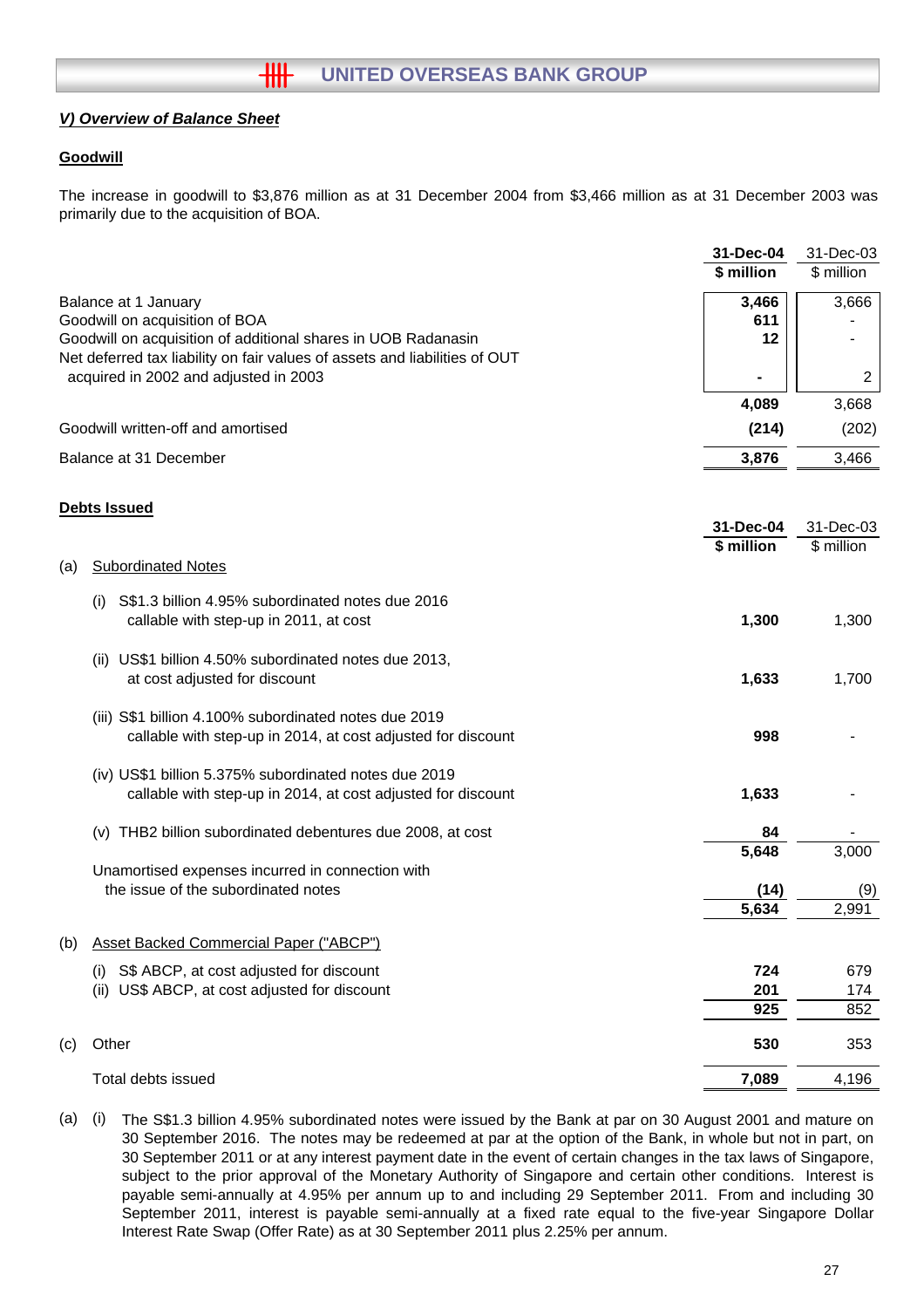#### **Debts Issued (cont'd)**

- $(a)$ The US\$1 billion 4.50% subordinated notes were issued by the Bank at 99.96% on 30 June 2003 and mature on 2 July 2013. The notes may be redeemed at par at the option of the Bank, in whole, on notice, in the event of certain changes in the tax laws of Singapore, subject to the approval of the Monetary Authority of Singapore and certain other conditions. Interest is payable semi-annually at 4.50% per annum beginning 2 January 2004.
	- (iii) The S\$1 billion 4.100% subordinated notes were issued by the Bank at 99.755% on 24 August 2004 and mature on 3 September 2019. The notes may be redeemed at par at the option of the Bank, in whole but not in part, on 3 September 2014 or at any interest payment date in the event of certain changes in the tax laws of Singapore, subject to the prior approval of the Monetary Authority of Singapore and certain other conditions. Interest is payable semi-annually at 4.100% per annum beginning 3 March 2005. From and including 3 September 2014, interest is payable semi-annually at a fixed rate per annum equal to the five-year Singapore Dollar Interest Rate Swap (Offer Rate) plus 1.680%.
	- (iv) The US\$1 billion 5.375% subordinated notes were issued by the Bank at 99.929% on 24 August 2004 and mature on 3 September 2019. The notes may be redeemed at par at the option of the Bank, in whole but not in part, on 3 September 2014 or at any interest payment date in the event of certain changes in the tax laws of Singapore, subject to the prior approval of the Monetary Authority of Singapore and certain other conditions. Interest is payable semi-annually at 5.375% per annum beginning 3 March 2005. From and including 3 September 2014, interest is payable semi-annually at a floating rate per annum equal to the six-month LIBOR plus 1.666%.

The capitalised expenses incurred in connection with the issue of the subordinated notes are amortised over 10 years from the date of issue of the subordinated notes.

All the S\$ and US\$ notes are unsecured subordinated obligations of the Bank and have been approved by the Monetary Authority of Singapore as qualifying for Upper Tier II capital. They rank equally with all present and future Upper Tier II unsecured subordinated indebtedness of the Bank and rank senior to all ordinary and preference shares of the Bank. At the balance sheet date, all outstanding liabilities of the Bank rank senior to these notes.

The Bank has entered into interest rate swaps to manage the interest rate risk arising from the S\$ and US\$ notes.

- (v) The THB2 billion subordinated debentures were issued by BOA at par on 15 August 2001 and mature on 15 August 2008. The debentures carry a floating rate calculated based on the average of the deposit rate of one year of four major banks in Thailand and BOA, plus 2.50% per annum with a minimum guaranteed rate of 6.50% per annum. Interest rate of the debentures for the financial year was 6.50% (2003: 6.50%).
- (b) The ABCP were issued in relation to a \$1 billion ABCP programme carried out by Archer 1 Limited, a special purpose entity ("SPE"). The ABCP have maturity of less than one year, and are secured by a first floating charge on all assets of the SPE.

Interest rates of the S\$ ABCP and US\$ ABCP as at 31 December 2004 range from 1.25% to 1.60% (31 December 2003: 1.10% to 1.25%) per annum and 2.00% to 2.48% (31 December 2003: 1.20% to 1.25%) per annum respectively.

The holders of the ABCP are entitled to receive payment comprising both the principal and interest as contracted in the ABCP but only to the extent that there are available resources in the SPE to meet those payments. The holders of the ABCP have no recourse to the Group.

The SPE intends to issue new ABCP upon the maturity of outstanding ABCP for as long as the SPE intends to carry on its principal activity of investment holding.

(c) Other debts issued comprise equity linked notes, interest rate linked notes and credit linked notes issued by the Bank.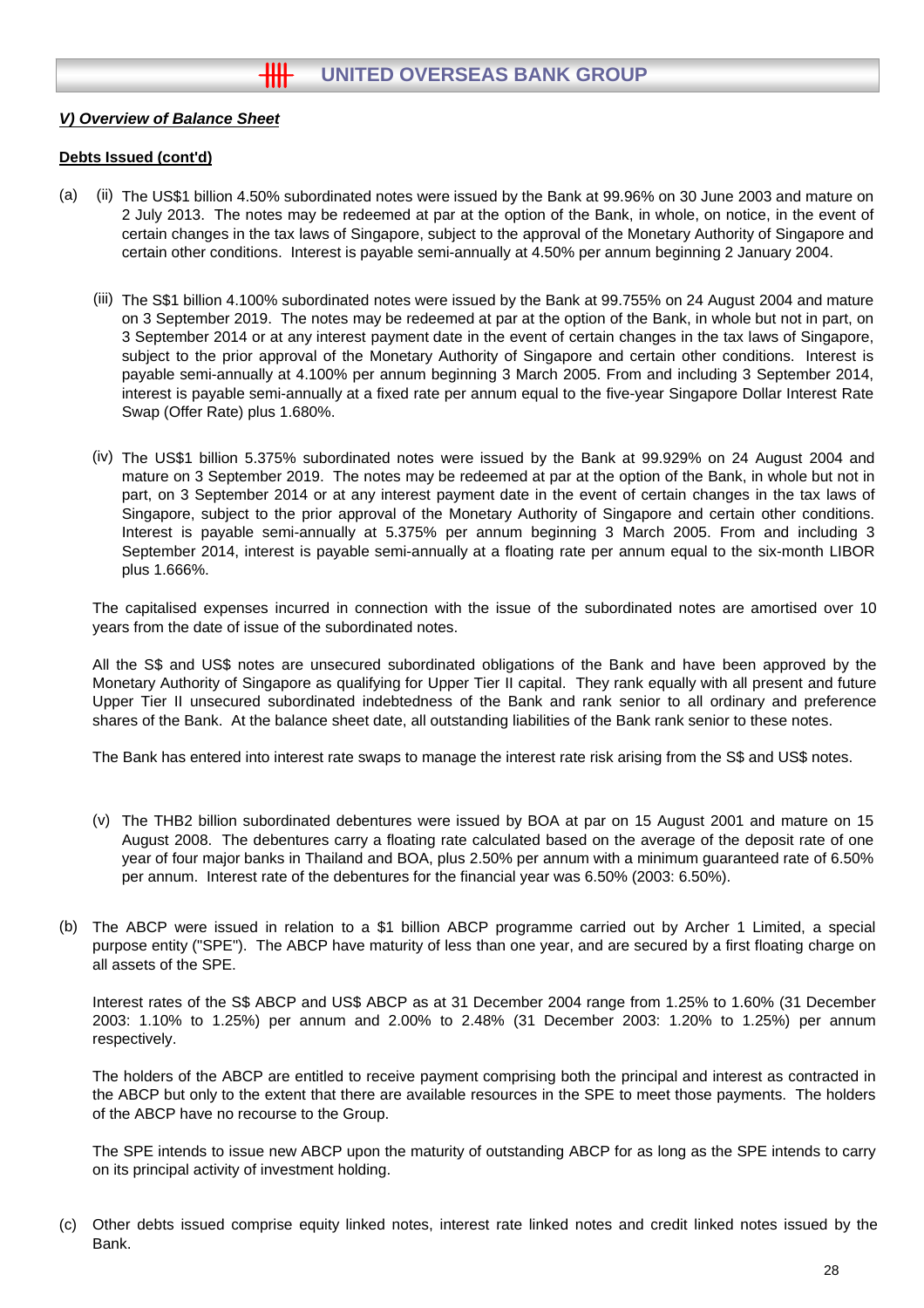#### **Shareholders' Funds**

Shareholders' funds as at 31 December 2004 were \$13,439 million, representing an increase of 1.2% over the \$13,282 million as at 31 December 2003. The increase was largely contributed by retained profits, net of the amount of \$500 million utilised for the share buy-back.

Unrealised revaluation surplus on properties and investment securities amounted to \$1,562 million as at 31 December 2004. The revaluation surplus was not incorporated into the financial statements.

|                                                   | 31-Dec-04<br>\$ million | 31-Dec-03<br>\$ million | Dec-04 $/$<br>$Dec-03$<br>$(\% )$ |
|---------------------------------------------------|-------------------------|-------------------------|-----------------------------------|
| Shareholders' funds                               | 13.439                  | 13.282                  | 1.2 <sub>2</sub>                  |
| Add: Revaluation surplus *                        | 1.562                   | 1,464                   | 6.7                               |
| Shareholders' funds including revaluation surplus | 15,001                  | 14,746                  | 1.7                               |
| Net asset value (NAV) per share (\$)              | 8.75                    | 8.45                    | 3.6                               |
| Revaluation surplus per share (\$)                | 1.02                    | 0.93                    | 9.7                               |
| Revalued NAV per share (\$)                       | 9.77                    | 9.38                    | 4.2                               |

\* Refer to revaluation surplus on properties and investment securities which was not incorporated into the financial statements.

#### **Contingent Liabilities**

In the normal course of business, the Group conducts businesses involving acceptances, guarantees, performance bonds and indemnities. The majority of these facilities is reimbursable by corresponding obligations of customers.

Contingent liabilities of \$10,001 million as at 31 December 2004 were 14.6% higher than the \$8,729 million reported as at 31 December 2003. The increase was primarily from transaction-related contingencies and direct credit substitutes.

|                                   |            |            | Dec-04 $/$ |
|-----------------------------------|------------|------------|------------|
|                                   | 31-Dec-04  | 31-Dec-03  | $Dec-03$   |
|                                   | \$ million | \$ million | (% )       |
| Direct credit substitutes         | 5.635      | 5.190      | 8.6        |
| Transaction-related contingencies | 2,156      | 1.554      | 38.7       |
| Trade-related contingencies       | 2,027      | 1,800      | 12.6       |
| Other contingent liabilities      | 183        | 184        | (0.6)      |
| Total contingent liabilities      | 10,001     | 8,729      | 14.6       |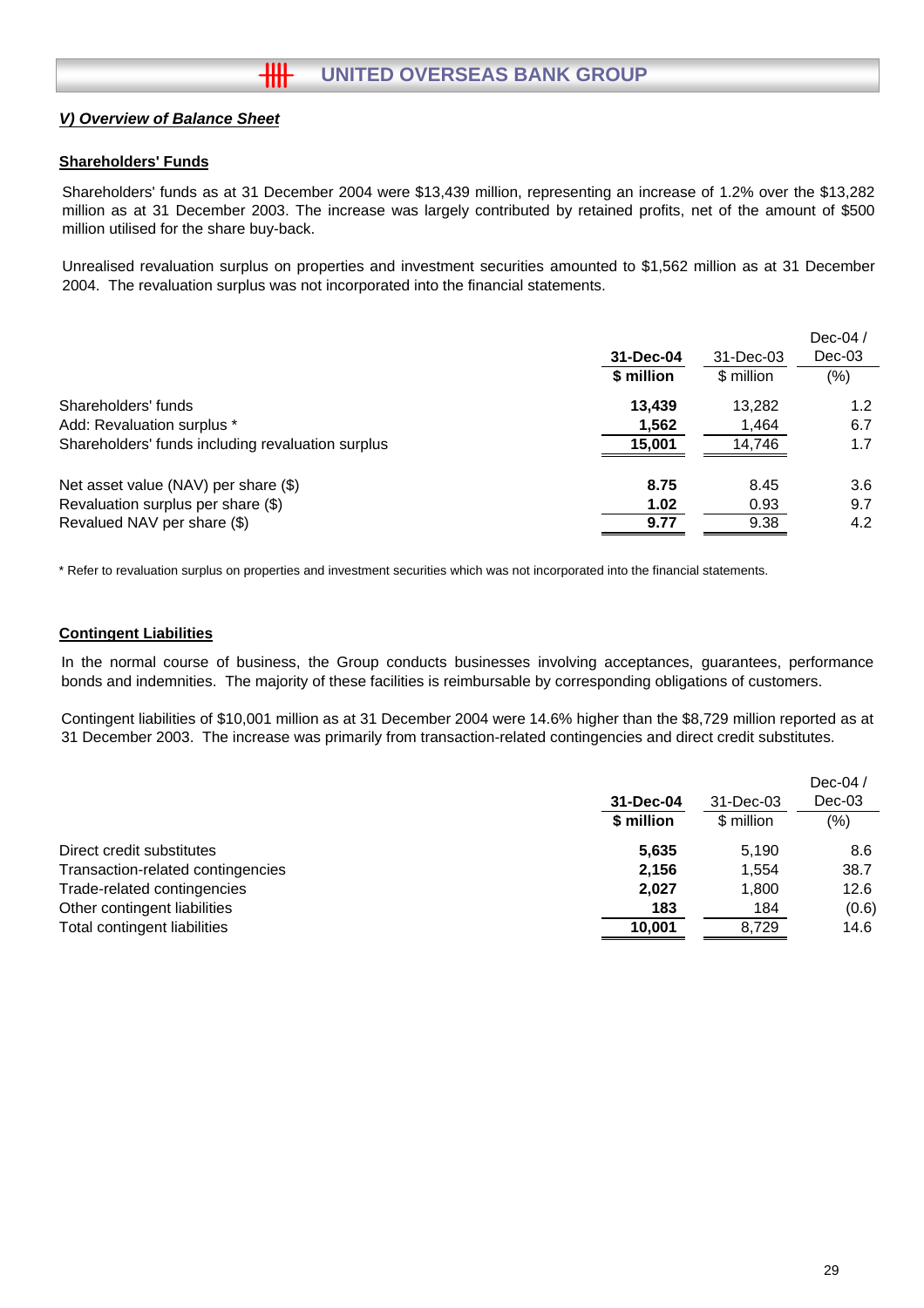#### **Derivative Financial Instruments**

Derivative financial instruments are instruments whose values change in response to the change in prices / rates, such as foreign exchange rate, interest rate, security price and credit spread, of the "underlying". They include forwards, swaps, futures and options.

The tables below analyse the contract or notional amounts and the fair values of the Group's derivative financial instruments at the balance sheet date. A positive valuation represents a financial asset and a negative valuation represents a financial liability. The contract or notional amounts of these instruments indicate the volume of transactions outstanding at the balance sheet date. They do not necessarily indicate the amounts of future cash flows or fair value of the derivatives and, therefore, do not represent total amounts at risk.

The total contract or notional amount of derivative financial instruments as at 31 December 2004 was \$278,086 million, representing an increase of 51.3% compared to the \$183,840 million as at 31 December 2003. The increase was primarily from interest rate contracts and foreign exchange contracts.

|                                        |                    | <b>Trading Derivatives</b> |                    | <b>Non-Trading Derivatives</b> |                |                    |
|----------------------------------------|--------------------|----------------------------|--------------------|--------------------------------|----------------|--------------------|
|                                        | <b>Contract or</b> |                            |                    | <b>Contract or</b>             |                |                    |
|                                        | <b>Notional</b>    |                            | <b>Fair Values</b> | <b>Notional</b>                |                | <b>Fair Values</b> |
|                                        | <b>Amount</b>      | <b>Assets</b>              | <b>Liabilities</b> | <b>Amount</b>                  | <b>Assets</b>  | <b>Liabilities</b> |
| 31-Dec-04                              | \$ million         | \$ million                 | \$ million         | \$ million                     | \$ million     | \$ million         |
| Foreign exchange contracts             |                    |                            |                    |                                |                |                    |
| Forwards                               | 9,113              | 297                        | 145                | 581                            | 6              | 6                  |
| Swaps                                  | 110,998            | 1,832                      | 1,769              | 6,503                          | 94             | 225                |
| Options purchased                      | 5,067              | 89                         |                    | 40                             | $\mathbf{0}^*$ |                    |
| Options written                        | 5,173              |                            | 88                 |                                |                |                    |
| Interest rate contracts                |                    |                            |                    |                                |                |                    |
| Forwards                               | 19,931             | 9                          | 9                  |                                |                |                    |
| Swaps                                  | 86,507             | 643                        | 665                | 22,280                         | 60             | 195                |
| <b>Futures</b>                         | 9,011              | 8                          | 12                 |                                |                |                    |
| Options purchased                      | 80                 | 1                          |                    | 409                            | 6              |                    |
| Options written                        |                    |                            |                    | 409                            |                | 6                  |
| Equity-related contracts               |                    |                            |                    |                                |                |                    |
| Swaps                                  | 5                  |                            | 1                  | 228                            | 11             | 11                 |
| <b>Futures</b>                         | 15                 |                            | 1                  |                                |                |                    |
| Options purchased                      | 19                 | $\mathbf{0}^*$             |                    | 544                            | 53             |                    |
| Options written                        | 4                  |                            | $\mathbf{0}^*$     | 537                            |                | 53                 |
| Credit-related contracts               |                    |                            |                    |                                |                |                    |
| Swaps                                  |                    |                            |                    | 384                            | 3              | $\mathbf{0}^*$     |
| Precious metal contracts               |                    |                            |                    |                                |                |                    |
| Forwards                               | 211                | $5\phantom{1}$             | 13                 |                                |                |                    |
| Swaps                                  | 36                 | 1                          | $\mathbf{0}^*$     |                                |                |                    |
| Total derivative financial instruments | 246,170            | 2,885                      | 2,703              | 31,916                         | 233            | 495                |

\* Less than \$500,000.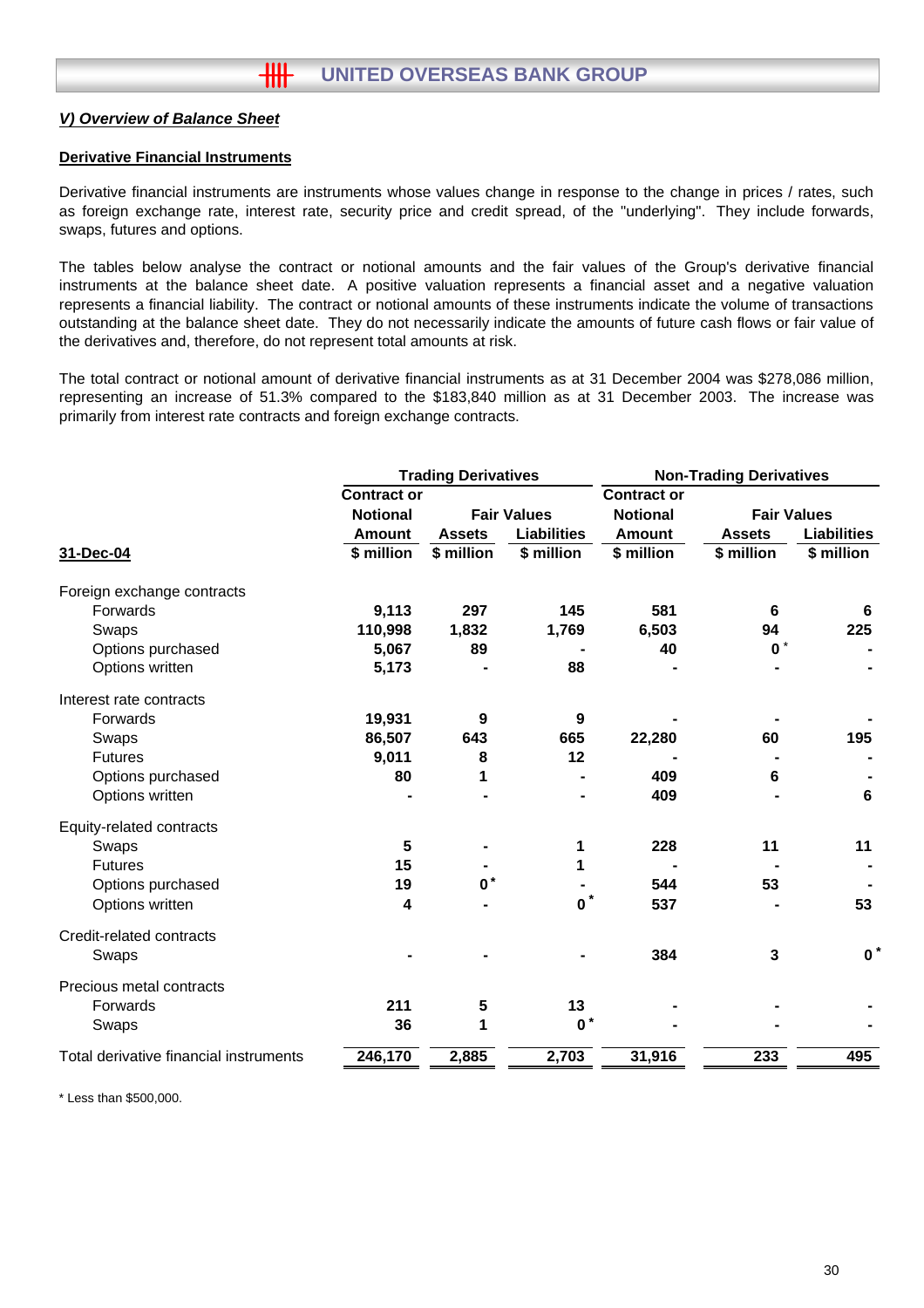# **Derivative Financial Instruments (cont'd)**

|                                        | <b>Trading Derivatives</b> |            |                    | <b>Non-Trading Derivatives</b> |                    |                |
|----------------------------------------|----------------------------|------------|--------------------|--------------------------------|--------------------|----------------|
|                                        | Contract or                |            |                    | Contract or                    |                    |                |
|                                        | Notional                   |            | <b>Fair Values</b> | Notional                       | <b>Fair Values</b> |                |
|                                        | Amount                     | Assets     | Liabilities        | Amount                         | Assets             | Liabilities    |
| 31-Dec-03                              | \$ million                 | \$ million | \$ million         | \$ million                     | \$ million         | \$ million     |
| Foreign exchange contracts             |                            |            |                    |                                |                    |                |
| Forwards                               | 9,968                      | 254        | 118                | 58                             | $0^*$              | $0^*$          |
| Swaps                                  | 80,471                     | 1,784      | 1,818              | 3,764                          | 36                 | 83             |
| Options purchased                      | 5,965                      | 73         |                    | 246                            | $\overline{2}$     |                |
| Options written                        | 5,021                      |            | 73                 | 11                             |                    | $0^*$          |
| Interest rate contracts                |                            |            |                    |                                |                    |                |
| Forwards                               | 11,583                     | 4          | 6                  |                                |                    |                |
| Swaps                                  | 57,902                     | 453        | 539                | 3,703                          | 69                 | 201            |
| <b>Futures</b>                         | 2,103                      |            | 2                  |                                |                    |                |
| Options purchased                      | 122                        | 1          |                    | 205                            | 4                  |                |
| Options written                        | 42                         |            | $0^*$              | 205                            |                    | 4              |
| Equity-related contracts               |                            |            |                    |                                |                    |                |
| Swaps                                  |                            |            |                    | 46                             | $\overline{2}$     | $\overline{2}$ |
| <b>Futures</b>                         | 80                         |            | 4                  |                                |                    |                |
| Options purchased                      | 611                        | 11         |                    | 316                            | 33                 |                |
| Options written                        | 739                        |            | 40                 | 315                            |                    | 33             |
| Credit-related contracts               |                            |            |                    |                                |                    |                |
| Swaps                                  |                            |            |                    | 364                            | 4                  | 3              |
| Total derivative financial instruments | 174,607                    | 2,581      | 2,600              | 9,233                          | 151                | 326            |

\* Less than \$500,000.

# **Commitments**

As at 31 December 2004, total commitments of \$39,276 million were 4.3% higher compared to the \$37,660 million as at 31 December 2003. The increase was primarily from undrawn credit facilities.

|                                                     |            |            | Dec-04 $/$ |
|-----------------------------------------------------|------------|------------|------------|
|                                                     | 31-Dec-04  | 31-Dec-03  | $Dec-03$   |
|                                                     | \$ million | \$ million | $(\% )$    |
| Capital commitments contracted but not provided for |            |            |            |
| on purchase of fixed assets                         | 28         | 26         | 7.3        |
| Undrawn credit facilities                           | 38.560     | 36.218     | 6.5        |
| Operating lease commitments                         | 54         | 62         | (13.7)     |
| Spot contracts and other                            | 634        | 1,353      | (53.1)     |
| Total commitments                                   | 39,276     | 37,660     | 4.3        |
|                                                     |            |            |            |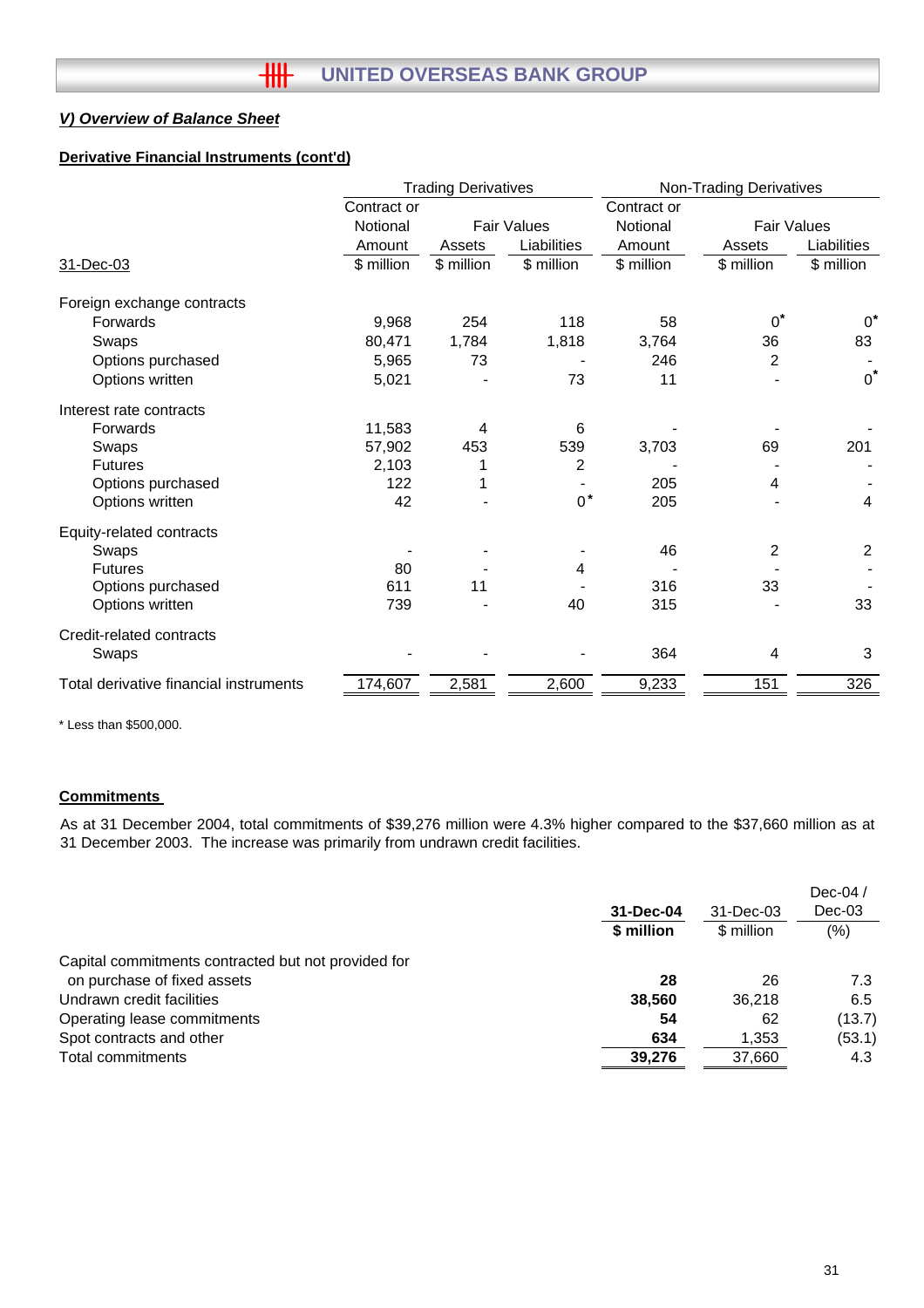# *VI) Capital Adequacy Ratio*

The Group's capital management policy is to maintain a strong capital position to support its growth, both organically and through acquisitions.

As at 31 December 2004, the Group's total Capital Adequacy Ratio ("CAR") was 15.6% which was 5.6% points higher than the minimum total CAR of 10% set by Monetary Authority of Singapore ("MAS"). Compared to the total CAR of 15.2% as at 31 December 2003, it had increased 0.4% point mainly attributable to the issue of US\$1 billion 5.375% and S\$1 billion 4.100% subordinated notes in August 2004, largely offset by the increase in risk-weighted assets due primarily to the consolidation of BOA's financials and higher holdings in investment securities.

The Group's tier 1 CAR of 11.0% was 4.0% points higher than the minimum tier 1 CAR of 7% set by MAS. However, the Group's tier 1 CAR as at 31 December 2004 had decreased by 2.2% points as compared to 31 December 2003. The decrease was mainly attributable to enlarged risk-weighted assets arising from the acquisition of BOA and higher holdings in investment securities, higher goodwill, and share buy-back of \$500 million.

|                                                 | 31-Dec-04  | 31-Dec-03 <sup>^</sup> |
|-------------------------------------------------|------------|------------------------|
|                                                 | \$ million | \$ million             |
| <b>Capital</b>                                  |            |                        |
| Tier 1 Capital                                  |            |                        |
| Share capital                                   | 1,536      | 1,572                  |
| Disclosed reserves / other                      | 11,910     | 11,726                 |
| Deduction of goodwill                           | (4,008)    | (3, 483)               |
|                                                 | 9,438      | 9,815                  |
| <b>Upper Tier 2 Capital</b>                     |            |                        |
| Cumulative general provisions / other           | 1,079      | 934                    |
| Subordinated notes                              | 5,550      | 2,991                  |
|                                                 | 6,629      | 3,925                  |
| Deductions from Tier 1 and Upper Tier 2 Capital | (2,623)    | (2, 410)               |
| Total capital                                   | 13,444     | 11,330                 |
| Risk-weighted assets (including market risk)    | 85,966     | 74,353                 |
| <b>Capital adequacy ratios</b>                  |            |                        |
| Tier 1                                          | 11.0%      | 13.2%                  |
| <b>Total capital</b>                            | 15.6%      | 15.2%                  |

*^ The Group's CAR was computed under the revised capital framework for Singapore-incorporated banks issued by MAS, which was effective from 30 June 2004. The comparative figures as at 31 December 2003 have been adjusted to conform with the revised framework accordingly.*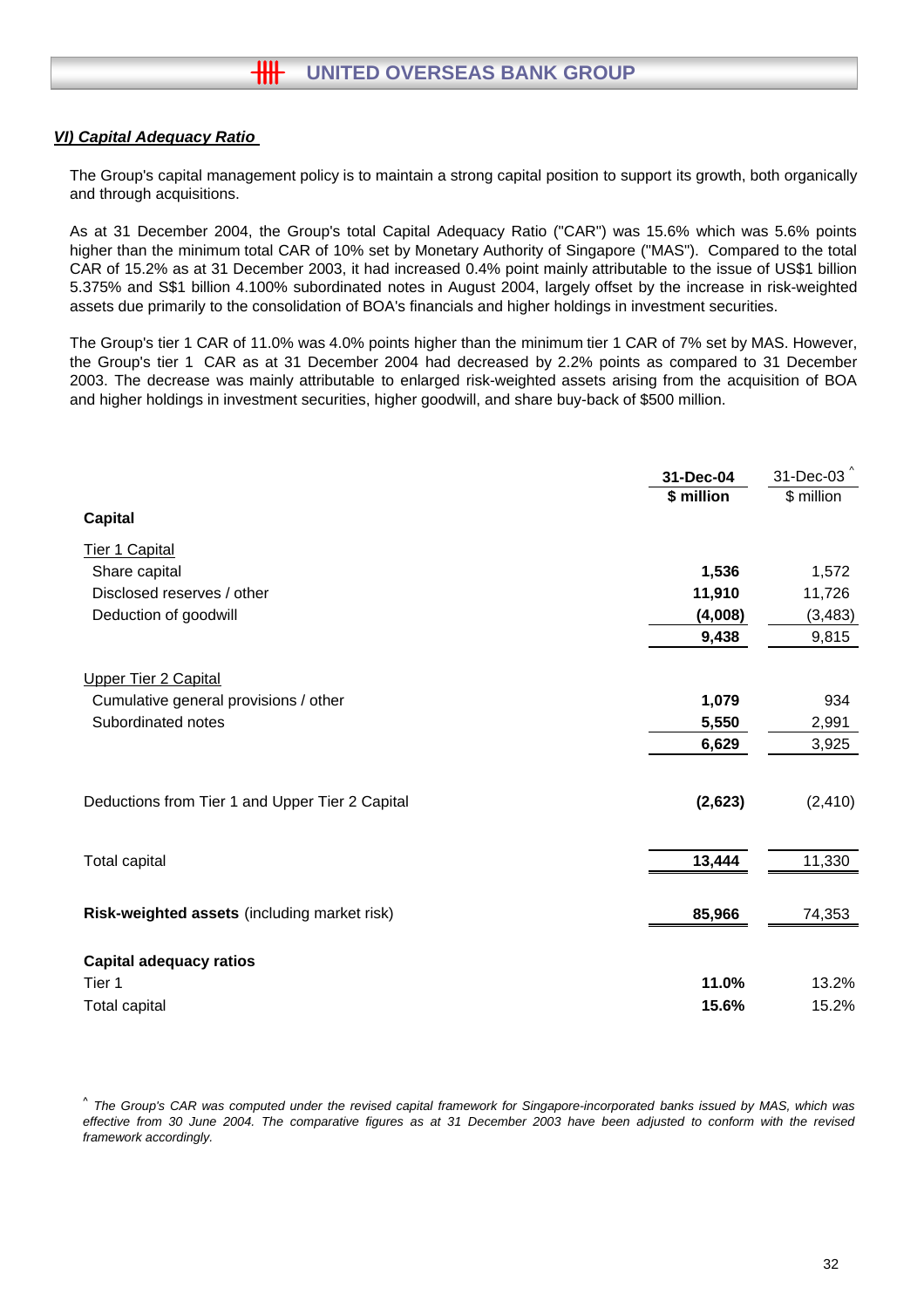# *VII) Exposure by Country of Operations*

The Group's total direct net exposure to the countries outside Singapore where it has a presence amounted to \$49.1 billion or 36.4% of Group total assets as at 31 December 2004. This represents an increase of 32.3% over the \$37.1 billion as at 31 December 2003, attributed mainly to the acquisition of BOA.

|  |  | Exposure to countries outside Singapore (where UOB Group has a presence) |  |  |
|--|--|--------------------------------------------------------------------------|--|--|

|                       |             |                          |             |                    |              |                                    |              |                     | \$ million         |
|-----------------------|-------------|--------------------------|-------------|--------------------|--------------|------------------------------------|--------------|---------------------|--------------------|
|                       |             | <b>Balances due from</b> |             |                    |              |                                    |              | <b>Net Exposure</b> |                    |
|                       | Loans to    |                          |             |                    |              | Less: Loans to /<br>Investments in |              | $%$ of              |                    |
|                       | Non-        |                          |             |                    | <b>Total</b> | <b>Subsidiaries &amp;</b>          |              | Group               | <b>Contingent</b>  |
|                       | <b>Bank</b> | <b>Government</b>        | <b>Bank</b> | <b>Investments</b> |              | <b>Branches</b>                    | <b>Total</b> | <b>Total</b>        | <b>Liabilities</b> |
|                       |             |                          |             |                    |              |                                    |              | <b>Assets</b>       |                    |
| <b>Malaysia</b>       |             |                          |             |                    |              |                                    |              |                     |                    |
| 31-Dec-04             | 7,051       | 3,377                    | 5,014       | 1,009              | 16,451       | 2,137                              | 14,314       | 10.6                | 1,066              |
| 31-Dec-03             | 6,624       | 3,353                    | 4,307       | 742                | 15,026       | 2,296                              | 12,730       | 11.2                | 1,067              |
| 31-Dec-02             | 6,164       | 1,990                    | 2,381       | 531                | 11,066       | 1,499                              | 9,567        | 8.9                 | 1,032              |
| Indonesia             |             |                          |             |                    |              |                                    |              |                     |                    |
| 31-Dec-04             | 448         | 234                      | 127         | 260                | 1,069        | 109                                | 960          | 0.7                 | 240                |
| 31-Dec-03             | 491         | 165                      | 48          | 79                 | 783          | 50                                 | 733          | 0.7                 | 132                |
| 31-Dec-02             | 444         | 127                      | 106         | 67                 | 744          | 50                                 | 694          | 0.6                 | 67                 |
| Philippines           |             |                          |             |                    |              |                                    |              |                     |                    |
| 31-Dec-04             | 197         | 217                      | 59          | $\mathbf{2}$       | 475          | 50                                 | 425          | 0.3                 | 46                 |
| 31-Dec-03             | 241         | 221                      | 53          | 12                 | 527          | 41                                 | 486          | 0.4                 | 60                 |
| 31-Dec-02             | 254         | 225                      | 44          | 9                  | 532          | 31                                 | 501          | 0.5                 | 56                 |
| Thailand              |             |                          |             |                    |              |                                    |              |                     |                    |
| 31-Dec-04             | 6,565       | 851                      | 165         | 1,937              | 9,518        | 1,580                              | 7,938        | 5.9                 | 993                |
| 31-Dec-03             | 1,642       | 523                      | 112         | 244                | 2,521        | 156                                | 2,365        | 2.1                 | 332                |
| 31-Dec-02             | 1,178       | 814                      | 112         | 203                | 2,307        | 185                                | 2,122        | 2.0                 | 285                |
| <b>South Korea</b>    |             |                          |             |                    |              |                                    |              |                     |                    |
| 31-Dec-04             | 37          | 1,080                    | 1,568       | 482                | 3,167        |                                    | 3,167        | 2.4                 | 104                |
| 31-Dec-03             | 41          | 596                      | 825         | 209                | 1,671        |                                    | 1,671        | 1.5                 | 173                |
| 31-Dec-02             | 45          | 298                      | 1,354       | 98                 | 1,795        | 12                                 | 1,783        | 1.7                 | 253                |
| <b>Total Regional</b> |             |                          |             |                    |              |                                    |              |                     |                    |
| <b>Countries</b>      |             |                          |             |                    |              |                                    |              |                     |                    |
| 31-Dec-04             | 14,298      | 5,759                    | 6,933       | 3,690              | 30,680       | 3,876                              | 26,804       | 19.9                | 2,449              |
| 31-Dec-03             | 9,039       | 4,858                    | 5,345       | 1,286              | 20,528       | 2,543                              | 17,985       | 15.9                | 1,764              |
| 31-Dec-02             | 8,085       | 3,454                    | 3,997       | 908                | 16,444       | 1,777                              | 14,667       | 13.7                | 1,693              |
|                       |             |                          |             |                    |              |                                    |              |                     |                    |
| <b>Greater China</b>  |             |                          |             |                    |              |                                    |              |                     |                    |
| 31-Dec-04             | 2,017       | 1,384                    | 7,007       | 439                | 10,847       | 3,907                              | 6,940        | 5.1                 | 571                |
| 31-Dec-03             | 1,968       | 1,038                    | 5,943       | 352                | 9,301        | 3,340                              | 5,961        | 5.2                 | 639                |
| 31-Dec-02             | 2,482       | 233                      | 4,311       | 648                | 7,674        | 2,536                              | 5,138        | 4.8                 | 504                |
| <b>Other OECD</b>     |             |                          |             |                    |              |                                    |              |                     |                    |
| 31-Dec-04             | 4,878       | 1,937                    | 7,012       | 2,215              | 16,042       | 943                                | 15,099       | 11.2                | 911                |
| 31-Dec-03             | 5,494       | 3,059                    | 5,355       | 1,129              | 15,037       | 2,076                              | 12,961       | 11.4                | 911                |
| 31-Dec-02             | 4,847       | 105                      | 4,647       | 716                | 10,315       | 1,860                              | 8,455        | 7.8                 | 878                |
| <b>Other</b>          |             |                          |             |                    |              |                                    |              |                     |                    |
| 31-Dec-04             | 195         | 19                       | 121         | 5                  | 340          | 68                                 | 272          | 0.2                 | 74                 |
| 31-Dec-03             | 166         | 17                       | 53          | 1                  | 237          | 12                                 | 225          | 0.2                 | 65                 |
| 31-Dec-02             | 154         | 11                       | 35          | 4                  | 204          | 4                                  | 200          | 0.2                 | 47                 |
| <b>Grand Total</b>    |             |                          |             |                    |              |                                    |              |                     |                    |
| 31-Dec-04             | 21,388      | 9,099                    | 21,073      | 6,349              | 57,909       | 8,794                              | 49,115       | 36.4                | 4,005              |
| 31-Dec-03             | 16,667      | 8,972                    | 16,696      | 2,768              | 45,103       | 7,971                              | 37,132       | 32.7                | 3,379              |
| 31-Dec-02             | 15,568      | 3,803                    | 12,990      | 2,276              | 34,637       | 6,177                              | 28,460       | 26.5                | 3,122              |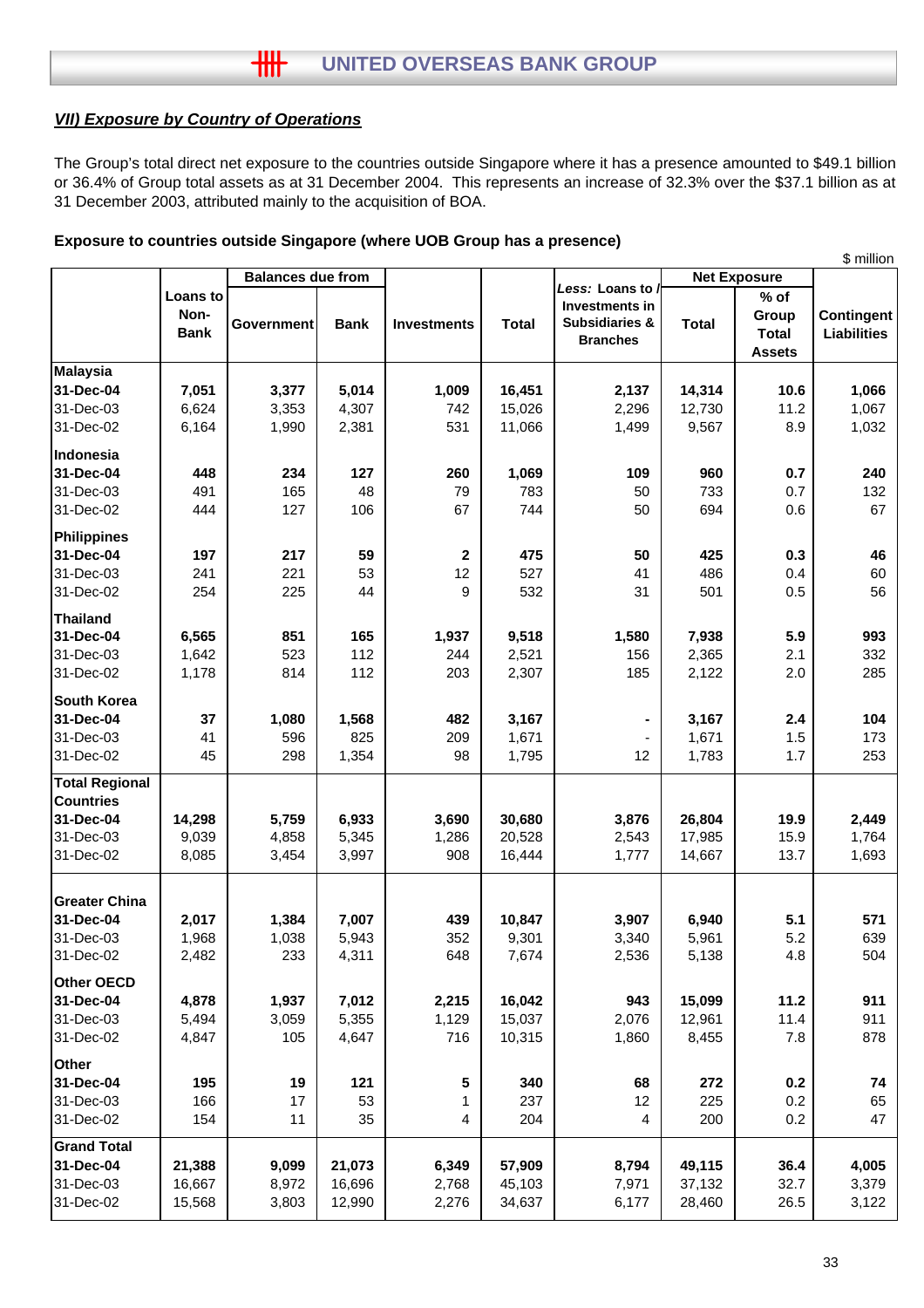# *VII) Exposure by Country of Operations*

At the country level, direct net exposure to Malaysia where the Group has a long-standing presence, remained the largest at \$14.3 billion or 10.6% of Group total assets, followed by Thailand at \$7.9 billion and USA at \$4.1 billion.

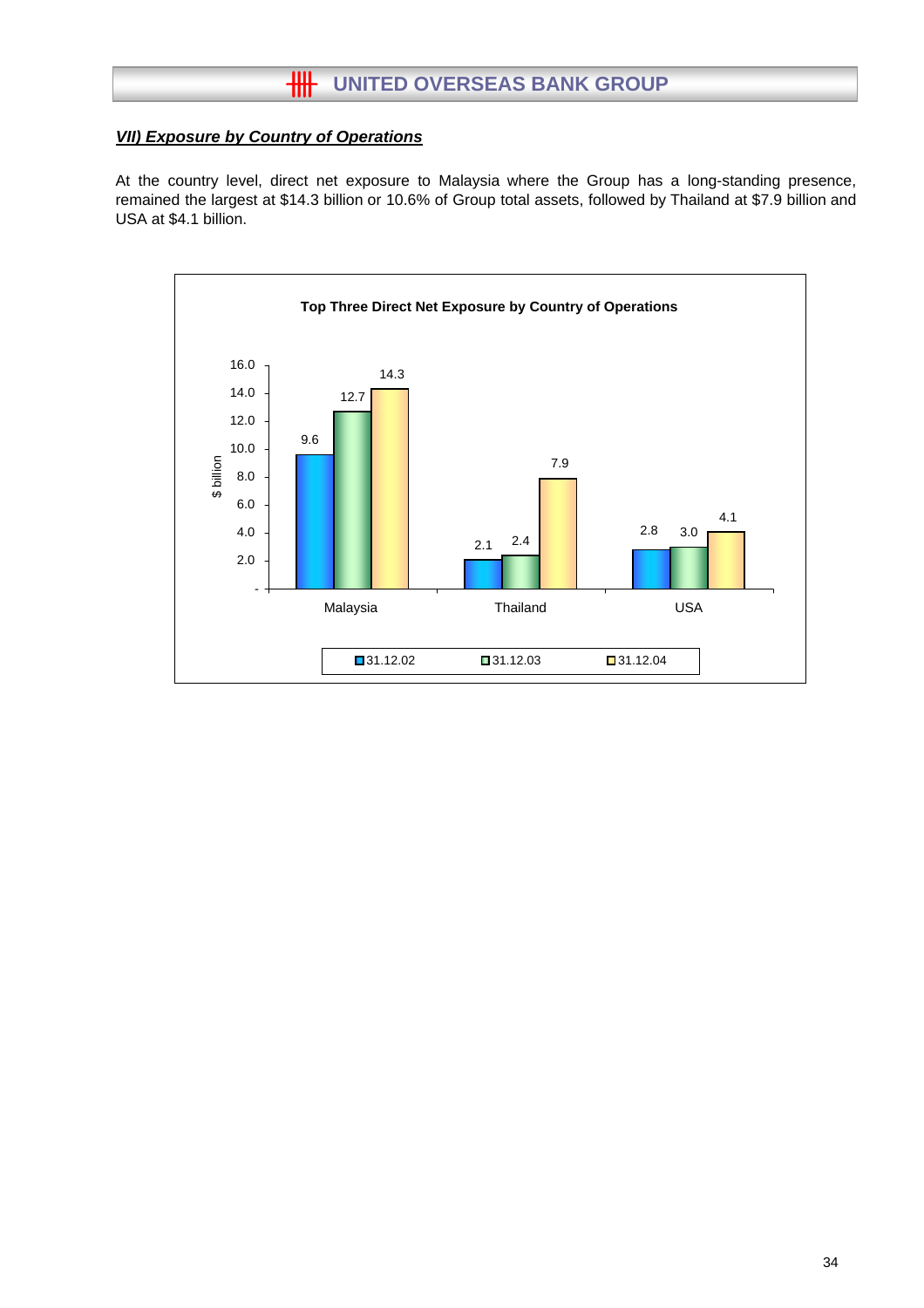# **CONSOLIDATED PROFIT AND LOSS ACCOUNT**

|                                                                 | 4th         | 3rd        | 2nd                      | 1st          | <b>Full</b> | Full       |
|-----------------------------------------------------------------|-------------|------------|--------------------------|--------------|-------------|------------|
|                                                                 | Quarter     | Quarter    | Quarter                  | Quarter      | Year        | Year       |
|                                                                 | 2004        | 2004       | 2004                     | 2004         | 2004        | 2003       |
|                                                                 | \$ million  | \$ million | \$ million               | \$ million   | \$ million  | \$ million |
| Interest income                                                 | 1,046       | 937        | 850                      | 829          | 3,661       | 3,294      |
| Less: Interest expense                                          | 484         | 400        | 317                      | 306          | 1,506       | 1,224      |
| Net interest income                                             | 562         | 537        | 533                      | 523          | 2,155       | 2,071      |
|                                                                 |             |            |                          |              |             |            |
| Dividend income                                                 | 5           | 10         | 22                       | 6            | 43          | 42         |
| Fee and commission income                                       | 204         | 180        | 152                      | 170          | 706         | 588        |
| Rental income                                                   | 16          | 16         | 16                       | 16           | 65          | 73         |
| Other operating income                                          | 73          | 64         | 52                       | 101          | 290         | 387        |
| Total non-interest income                                       | 298         | 270        | 243                      | 293          | 1,104       | 1,089      |
| Income before operating expenses                                | 860         | 807        | 775                      | 816          | 3,259       | 3,160      |
| Less:                                                           |             |            |                          |              |             |            |
| Staff costs                                                     | 171         | 152        | 135                      | 130          | 587         | 532        |
| Other operating expenses                                        | 193         | 163        | 145                      | 138          | 639         | 564        |
| Total operating expenses                                        | 364         | 315        | 280                      | 268          | 1,227       | 1,095      |
| Operating profit before goodwill<br>amortisation and provisions | 496         | 493        | 495                      | 548          | 2,032       | 2,064      |
|                                                                 |             |            |                          |              |             |            |
| Less: Goodwill written-off and amortised                        | 59          | 55         | 50                       | 50           | 214         | 202        |
| Less:                                                           |             |            |                          |              |             |            |
| Specific provisions for loans                                   | 81          | 41         | 72                       | 42           | 235         | 345        |
| General provisions                                              | 10          | (49)       | (63)                     |              | (102)       |            |
| Other provisions                                                | 22          | 8          | 27                       | 19           | 76          | 16         |
| Total provisions                                                | 113         | (1)        | 36                       | 60           | 209         | 362        |
| Operating profit after goodwill                                 |             |            |                          |              |             |            |
| amortisation and provisions                                     | 324         | 439        | 408                      | 438          | 1,610       | 1,501      |
| Share of profit of associates                                   | 184         | 47         | 47                       | 29           | 307         | 107        |
| Profit before tax                                               | 509         | 486        | 455                      | 467          | 1,917       | 1,608      |
| Less: Tax                                                       | 130         | 108        | 104                      | 108          | 450         | 393        |
| Profit after tax                                                | 378         | 377        | 351                      | 359          | 1,466       | 1,216      |
| Less: Minority interests                                        | $\mathbf 3$ | 6          | $\overline{\mathcal{A}}$ | $\mathbf{2}$ | 15          | 13         |
| Net profit attributable to members                              | 376         | 371        | 347                      | 357          | 1,452       | 1,202      |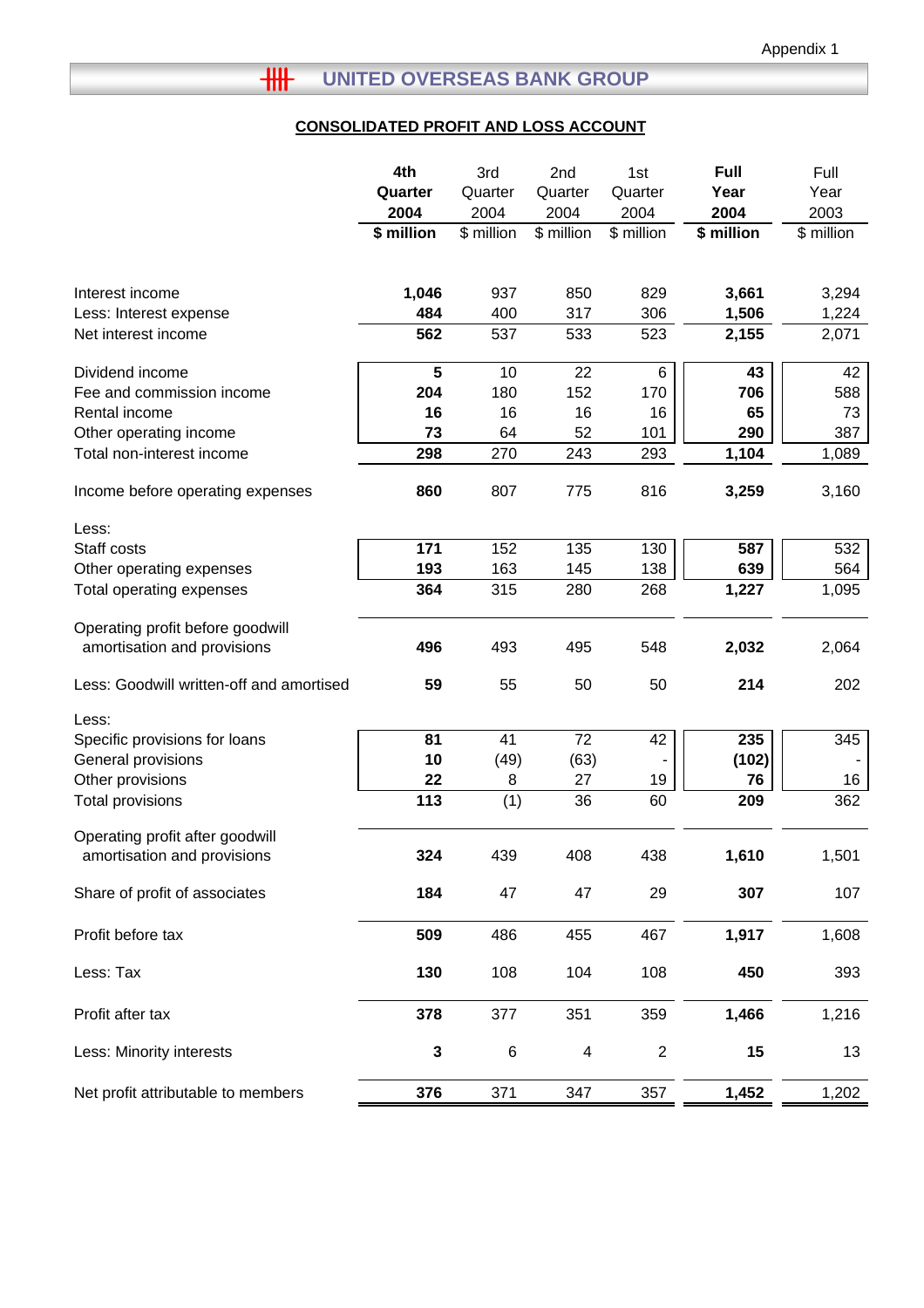# **THE UNITED OVERSEAS BANK GROUP**

# **CONSOLIDATED BALANCE SHEET**

|                                                                                              | 31-Dec-04  | 30-Sep-04  | 30-Jun-04  | 31-Mar-04  | 31-Dec-03  |
|----------------------------------------------------------------------------------------------|------------|------------|------------|------------|------------|
|                                                                                              | \$ million | \$ million | \$ million | \$ million | \$ million |
| <b>Share Capital and Reserves</b>                                                            |            |            |            |            |            |
| Share capital                                                                                | 1,536      | 1,573      | 1,572      | 1,572      | 1,572      |
| Capital reserves                                                                             | 4,250      | 4,215      | 4,221      | 4,225      | 4,242      |
| Statutory reserves                                                                           | 2,922      | 2,860      | 2,860      | 2,860      | 2,860      |
| Revenue reserves                                                                             | 4,607      | 4,793      | 4,671      | 4,822      | 4,465      |
| Share of reserves of associates                                                              | 123        | 126        | 126        | 142        | 143        |
| <b>Total shareholders' funds</b>                                                             | 13,439     | 13,566     | 13,450     | 13,620     | 13,282     |
| <b>Minority interests</b>                                                                    | 148        | 237        | 169        | 157        | 155        |
| <b>Liabilities</b>                                                                           |            |            |            |            |            |
| Deposits of non-bank customers                                                               | 79,019     | 77,373     | 71,631     | 70,630     | 69,863     |
| Deposits and balances of banks and agents                                                    | 28,194     | 23,128     | 21,959     | 22,069     | 18,839     |
| <b>Total deposits</b>                                                                        | 107,213    | 100,501    | 93,590     | 92,698     | 88,702     |
| Bills and drafts payable                                                                     | 256        | 324        | 158        | 293        | 164        |
| <b>Other liabilities</b>                                                                     | 6,733      | 4,695      | 5,066      | 6,473      | 6,947      |
| Debts issued                                                                                 | 7,089      | 7,243      | 4,372      | 4,282      | 4,196      |
| <b>Total liabilities</b>                                                                     | 121,292    | 112,763    | 103,186    | 103,747    | 100,009    |
| Total shareholders' funds, minority interests<br>and liabilities                             | 134,879    | 126,566    | 116,805    | 117,523    | 113,446    |
| <b>Assets</b>                                                                                |            |            |            |            |            |
| Cash, balances and placements with central banks                                             | 11,653     | 9,062      | 10,527     | 11,456     | 9,085      |
| Singapore Government treasury bills and securities                                           | 7,772      | 6,257      | 6,787      | 6,076      | 6,311      |
| Other government treasury bills and securities                                               | 1,975      | 2,248      | 1,721      | 1,690      | 1,352      |
| Dealing securities                                                                           | 439        | 588        | 575        | 586        | 525        |
| Placements and balances with banks and agents<br>Loans and advances including trade bills to | 26,726     | 24,112     | 19,442     | 20,933     | 20,072     |
| non-bank customers                                                                           | 64,300     | 64,489     | 59,895     | 59,214     | 59,297     |
| Other assets                                                                                 | 5,964      | 3,958      | 3,923      | 4,703      | 4,752      |
| Investment securities                                                                        | 8,609      | 8,498      | 7,210      | 6,288      | 5,423      |
| Investments in associates                                                                    | 1,702      | 1,689      | 1,600      | 1,400      | 1,397      |
| <b>Fixed assets</b>                                                                          | 1,862      | 1,865      | 1,747      | 1,761      | 1,768      |
| Goodwill                                                                                     | 3,876      | 3,800      | 3,378      | 3,416      | 3,466      |
| <b>Total assets</b>                                                                          | 134,879    | 126,566    | 116,805    | 117,523    | 113,446    |
| <b>Off-Balance Sheet Items</b>                                                               |            |            |            |            |            |
| <b>Contingent liabilities</b>                                                                | 10,001     | 10,076     | 9,087      | 8,567      | 8,729      |
| Derivative financial instruments                                                             | 278,086    | 278,339    | 248,076    | 206,758    | 183,840    |
| Commitments                                                                                  | 39,276     | 43,271     | 39,404     | 38,091     | 37,660     |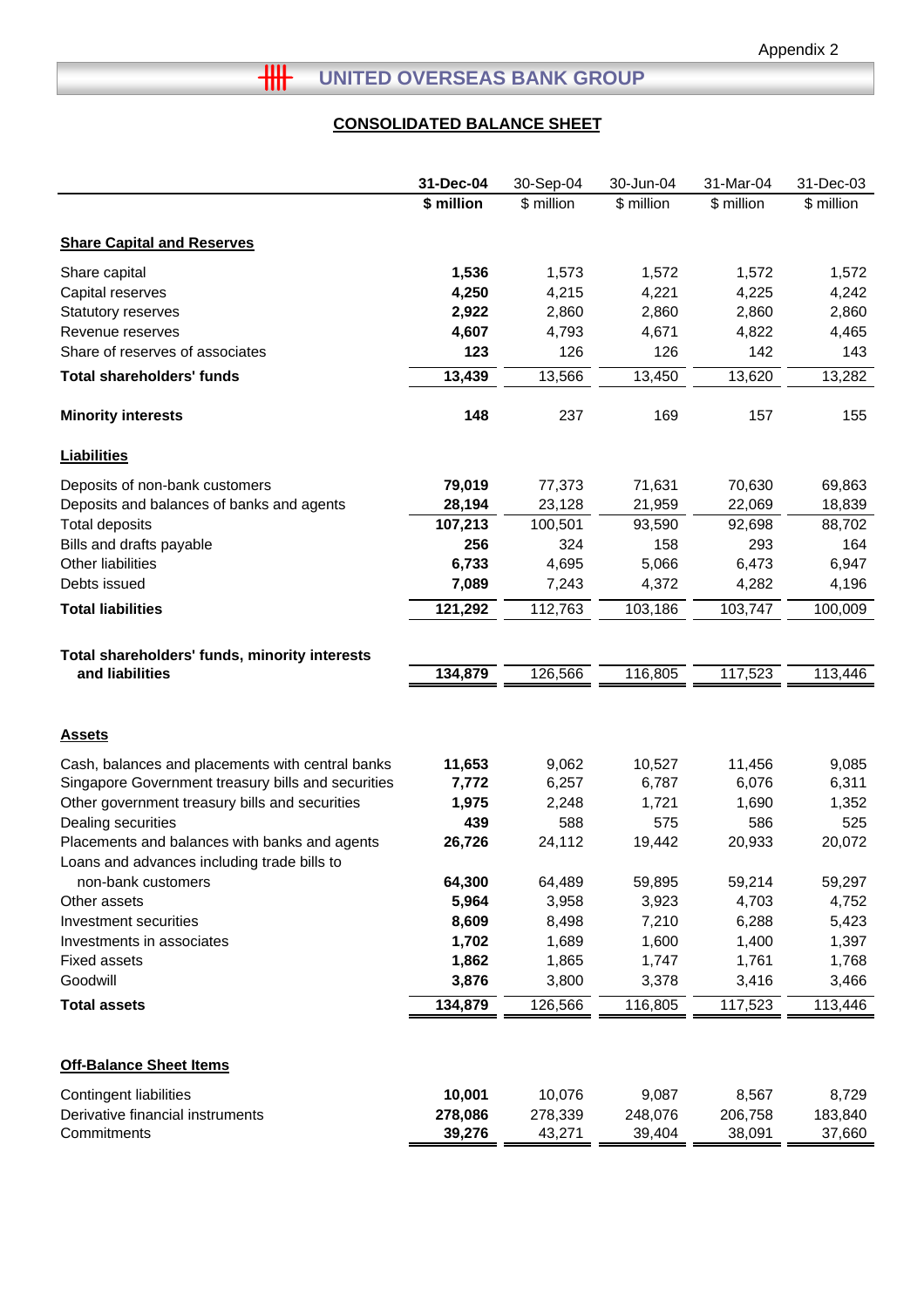# **CONSOLIDATED STATEMENT OF CHANGES IN SHAREHOLDERS' EQUITY**

|                                                                                                                                 | <b>Share</b><br><b>Capital</b> | Capital<br><b>Reserves</b> | <b>Statutory</b><br><b>Reserves</b> | Revenue<br><b>Reserves</b> | Share of<br><b>Reserves of</b><br><b>Associates</b> | <b>Total</b> |
|---------------------------------------------------------------------------------------------------------------------------------|--------------------------------|----------------------------|-------------------------------------|----------------------------|-----------------------------------------------------|--------------|
|                                                                                                                                 | \$ million                     | \$ million                 | \$ million                          | \$ million                 | \$ million                                          | \$ million   |
| Balance at 1 January 2004                                                                                                       | 1,572                          | 4,242                      | 2,860                               | 4,465                      | 143                                                 | 13,282       |
| Net profit attributable to members                                                                                              |                                |                            |                                     | 1,452                      |                                                     | 1,452        |
| Differences arising from currency<br>translation of financial statements<br>of foreign branches, subsidiaries<br>and associates |                                | (37)                       |                                     |                            |                                                     | (37)         |
| Group's share of reserves of associates                                                                                         |                                |                            |                                     |                            | (19)                                                | (19)         |
| Transfer to revenue reserves upon<br>disposal and liquidation of associates                                                     |                                |                            |                                     | 1                          | (1)                                                 |              |
| Other adjustments                                                                                                               |                                | 3                          |                                     |                            |                                                     | 3            |
| <b>Total recognised gains/(losses)</b>                                                                                          |                                |                            |                                     |                            |                                                     |              |
| for the financial year                                                                                                          | ۰                              | (34)                       |                                     | 1,453                      | (20)                                                | 1,399        |
| Net transfer from revenue                                                                                                       |                                | (6)                        | 62                                  | (57)                       |                                                     |              |
| <b>Dividends</b>                                                                                                                |                                | $\blacksquare$             |                                     | (755)                      |                                                     | (755)        |
| Share buy-back                                                                                                                  | (36)                           | 36                         |                                     | (500)                      |                                                     | (500)        |
| Issue of shares upon exercise of options                                                                                        | 1                              | 11                         |                                     |                            |                                                     | 12           |
| Balance at 31 December 2004                                                                                                     | 1,536                          | 4,250                      | 2,922                               | 4,607                      | 123                                                 | 13,439       |
|                                                                                                                                 |                                |                            |                                     |                            |                                                     |              |
| Balance at 1 January 2003<br>As restated                                                                                        | 1,572                          | 4,257                      | 2,758                               | 3,893                      | 134                                                 | 12,613       |
|                                                                                                                                 |                                |                            |                                     |                            |                                                     |              |
| Net profit attributable to members                                                                                              |                                |                            |                                     | 1,202                      |                                                     | 1,202        |
| Differences arising from currency<br>translation of financial statements<br>of foreign branches, subsidiaries                   |                                |                            |                                     |                            |                                                     |              |
| and associates                                                                                                                  |                                | 10                         |                                     |                            |                                                     | 10           |
| Group's share of reserves of associates                                                                                         |                                |                            |                                     |                            | 10                                                  | 10           |
| Other adjustments                                                                                                               |                                | (2)                        | 1                                   | (1)                        |                                                     | (2)          |
| Total recognised gains for the<br>financial year                                                                                |                                | 9                          | 1                                   | 1,201                      | 10                                                  | 1,220        |
| Net transfer from revenue reserves                                                                                              |                                | (24)                       | 102                                 | (78)                       |                                                     |              |
| Dividends                                                                                                                       |                                |                            |                                     | (552)                      |                                                     | (552)        |
| Issue of shares upon exercise of options                                                                                        | $0^*$                          | 1                          |                                     |                            |                                                     | 1            |
| Balance at 31 December 2003                                                                                                     | 1,572                          | 4,242                      | 2,860                               | 4,465                      | 143                                                 | 13,282       |

\* Less than \$500,000.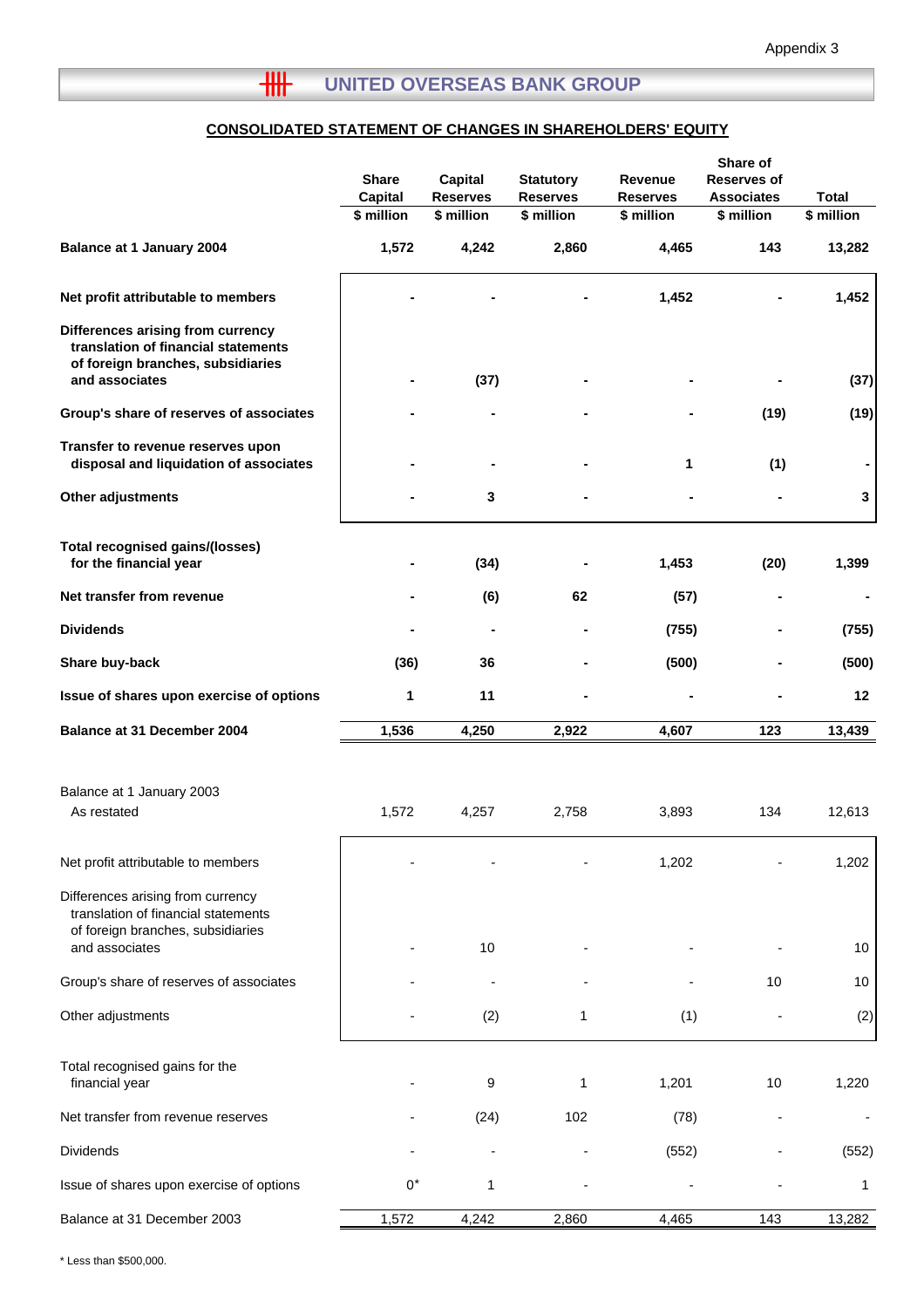# **HH** UNITED OVERSEAS BANK GROUP

# **CONSOLIDATED CASH FLOW STATEMENT**

|                                                                  | 2004       | 2003       |
|------------------------------------------------------------------|------------|------------|
|                                                                  | \$ million | \$ million |
| Cash flows from operating activities                             |            |            |
| Profit before tax                                                | 1,917      | 1,608      |
| Adjustments for:                                                 |            |            |
| Depreciation of fixed assets                                     | 125        | 108        |
| Goodwill written-off and amortised                               | 214        | 202        |
| Share of profit of associates                                    | (307)      | (107)      |
| Operating profit before working capital changes                  | 1,948      | 1,810      |
|                                                                  |            |            |
| Changes in working capital:                                      |            |            |
| Increase in deposits                                             | 12,665     | 1,482      |
| Increase/(decrease) in bills and drafts payable                  | 14         | $(0)$ $*$  |
| (Decrease)/increase in other liabilities                         | (354)      | 1,779      |
| Decrease in dealing securities                                   | 86         | 99         |
| Increase in placements and balances with banks and agents        | (6, 385)   | (646)      |
| Increase in trade bills and advances to non-bank customers       | (803)      | (413)      |
| Decrease in other government treasury bills and securities not   |            |            |
| qualifying as cash and cash equivalents                          | 385        | 338        |
| Increase in other assets                                         | (482)      | (704)      |
| Cash generated from operations                                   | 7,074      | 3,745      |
| Income tax paid                                                  | (366)      | (335)      |
| Net cash provided by operating activities                        | 6,708      | 3,410      |
|                                                                  |            |            |
| Cash flows from investing activities                             |            |            |
| Increase in investment securities and investments in             |            |            |
| associates                                                       | (3,033)    | (1, 541)   |
| Net dividends received from associates                           | 168        | 32         |
| Net increase in fixed assets                                     | (79)       | (82)       |
| Change in/acquisition of minority interests of subsidiaries      | (35)       | (4)        |
| Net cashflow on acquisition of subsidiaries                      | (217)      |            |
| Net cash used in investing activities                            | (3, 197)   | (1, 595)   |
| Cash flows from financing activities                             |            |            |
| Proceeds from issue of shares                                    | 12         | 1          |
| Net increase in debts issued                                     | 2,810      | 2,049      |
| Share buy-back                                                   | (500)      |            |
| Dividends paid by the Bank                                       | (755)      | (552)      |
| Dividends paid by subsidiaries to minority shareholders          | (3)        | (4)        |
| Net cash provided by financing activities                        | 1,564      | 1,494      |
|                                                                  |            |            |
| Currency translation adjustment                                  | (37)       | 10         |
| Net increase in cash and cash equivalents for the financial year | 5,039      | 3,320      |
| Cash and cash equivalents at beginning of the financial year     | 16,362     | 13,041     |
| Cash and cash equivalents at end of the financial year (Note A)  | 21,401     | 16,362     |
| Note A:                                                          |            |            |
| Cash, balances and placements with central banks                 | 11,653     | 9,085      |
| Singapore Government treasury bills and securities               | 7,772      | 6,311      |
| Other government treasury bills and securities, less non-cash    |            |            |
| equivalents of \$Nil (31 December 2003: \$385 million)           | 1,975      | 966        |
| Cash and cash equivalents at end of the financial year           | 21,401     | 16,362     |
|                                                                  |            |            |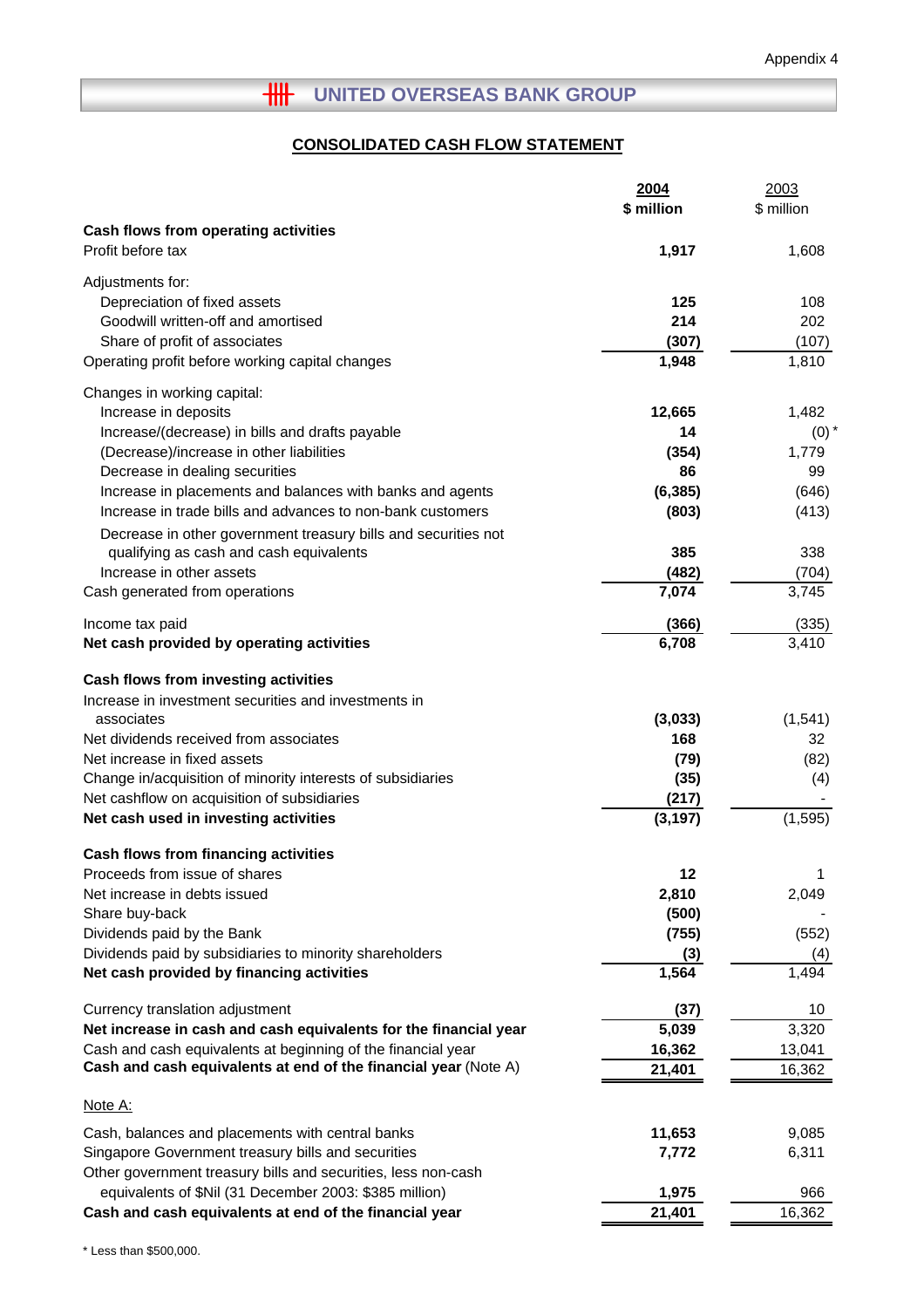#### *Financial Risk Management*

The Group's business activities involve the use of financial instruments, including derivatives. These activities expose the Group to a variety of financial risks, mainly credit risk, foreign exchange risk, interest rate risk and liquidity risk.

Managing financial risks is an integral part of the Group's business. It is carried out centrally by the various specialist committees of the Group under delegated authority from the Board.

These various specialist committees formulate, review and approve policies and limits on monitoring and managing risk exposures under their respective supervision. The major policy decisions and proposals approved by these committees are subject to review by the Executive Committee.

The Risk Management & Compliance sector, which is independent of the business units, performs the role of implementing the risk management policies and procedures. Compliance officers in the business units ensure that each business unit puts in place the proper control procedures to ensure regulatory and operational compliance while the Middle Office (under Finance Division) enforces compliance of trading policies and limits by the trading desks at Global Treasury. This is further enhanced by the periodic risk assessment audit carried out by the Group Audit.

#### **Credit Risk**

Credit risk is the potential loss arising from any failure by the Group's customers to fulfill their obligations as and when these obligations fall due. These obligations may arise from lending, trade finance, investments, receivables under derivative contracts and other credit-related activities undertaken by the Group.

The Credit Committee is responsible for the management of credit risk of the Group. Apart from direct credit management, such as approval of significant loans, it is also responsible for providing directions and timely guidance on lending to different geographical sectors and industries.

In general, the Group monitors the levels of credit risk it undertakes through regular reviews by management, with independent oversight of its credit concentration and portfolio quality by the Credit Committee.

In respect of its lending-related activities, management regularly reviews the amount of risk accepted in relation to one borrower or groups of borrowers, geographical and industry segments, types of acceptable security, level of non-performing loans and adequacy of provisioning requirements.

In respect of other credit risk activities such as money market transactions and derivative financial instruments, the Group has counterparty risk policies that set out approved counterparties with whom the Group may transact and their respective transaction limits.

Exposure to credit risk is also managed in part by obtaining collateral or right to call for collateral when certain exposure thresholds are exceeded, the right to terminate transactions upon the occurrence of unfavourable events, the right to reset the terms of transactions after specified time periods or upon the occurrence of unfavourable events, and entering into netting agreements with counterparties that permit the Group to offset receivables and payables with such counterparties.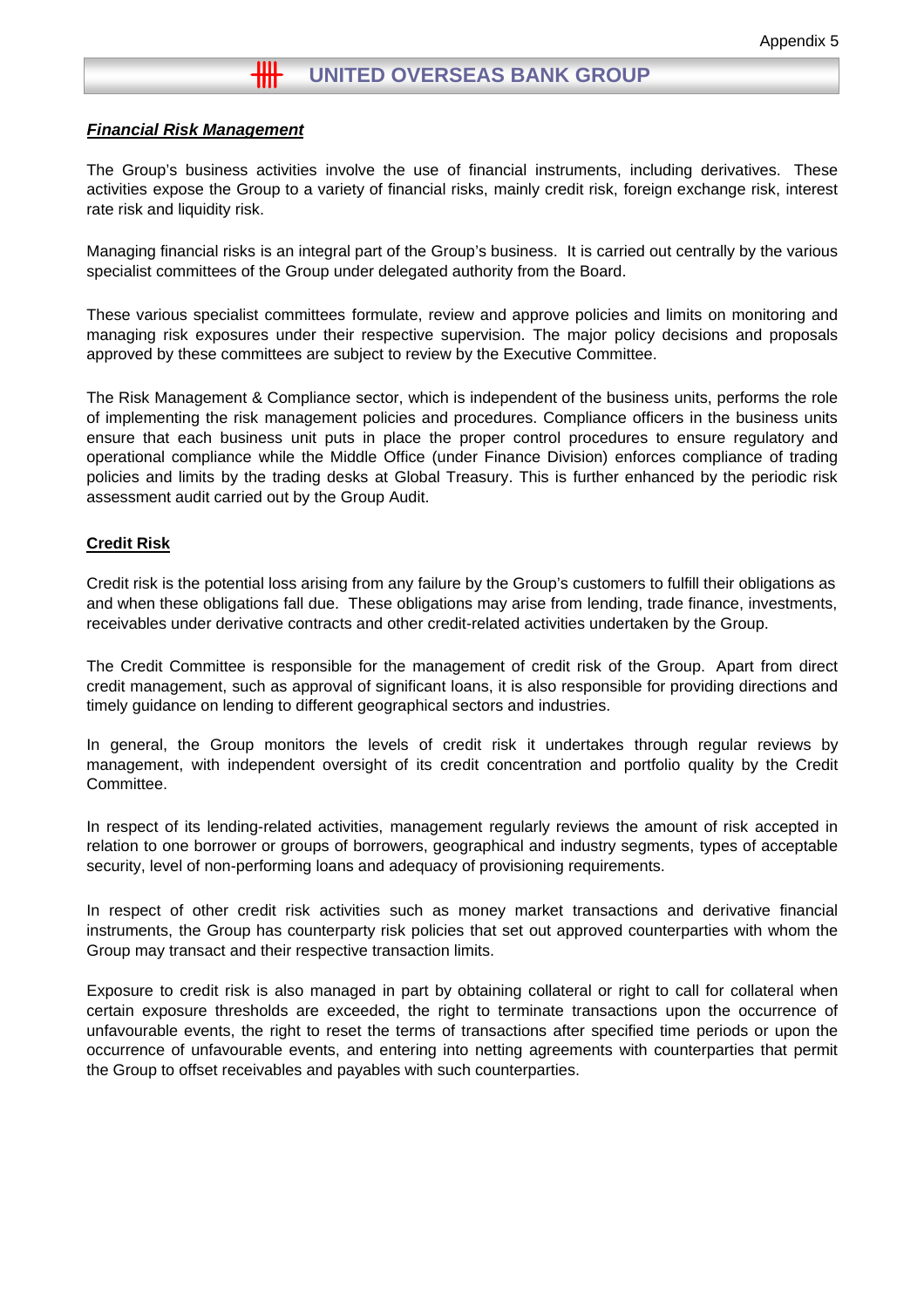#### *Financial Risk Management*

#### **Foreign Exchange Risk**

Foreign exchange risk is the risk to earnings and value of foreign currency assets, liabilities and derivative financial instruments caused by fluctuations in foreign exchange rates.

The Group's foreign exchange exposures arise from its proprietary business and customer facilitation businesses. It also has a certain amount of structural foreign currency exposures as represented by the net asset values of its overseas branches, share of the net asset values of its overseas subsidiaries and associates, and long-term investments in overseas properties. The Group utilises mainly foreign currency forwards and swaps to hedge its foreign exchange exposures.

Foreign exchange risk is managed through risk limits and policies as approved by the Asset Liability Committee. These limits and policies, such as on the level of exposure by currency and in total for both overnight and intra-day positions, are independently monitored on a daily basis by Middle Office.

#### **Interest Rate Risk**

Interest rate risk is the risk to earnings and value of financial instruments caused by fluctuations in interest rates.

Sensitivity to interest rates arises from the differences in maturities and re-pricing dates of assets, liabilities and off-balance sheet items. These mismatches are actively monitored and managed as part of the overall interest rate risk management process which is conducted in accordance with the Group's policies as approved by the Asset Liability Committee.

#### **Liquidity Risk**

Liquidity risk is the risk that the Group is unable to meet its cash flow obligations as and when they fall due, such as upon maturity of deposits and draw-down of loans.

It is not unusual for a bank to have mismatches in the contractual maturity profile of its assets and liabilities. The Group manages liquidity risk in accordance with a framework of liquidity policies, controls and limits that is approved by the Asset Liability Committee, with the main objectives of honouring all cash outflow commitments on an on-going basis, satisfying statutory liquidity and reserve requirements, and avoiding raising funds at market premiums or through forced sale of assets.

These controls and policies include the setting of limits on cashflow mismatches, monitoring of liquidity crisis early warning indicators, stress test analysis of cashflows in liquidity crisis scenarios and establishment of a comprehensive contingency funding plan.

Additionally, the Group is required by law in the various locations that it operates from, including Singapore, to maintain a certain percentage of its liability base in the form of cash and other liquid assets as a buffer against unforeseen liquidity requirements.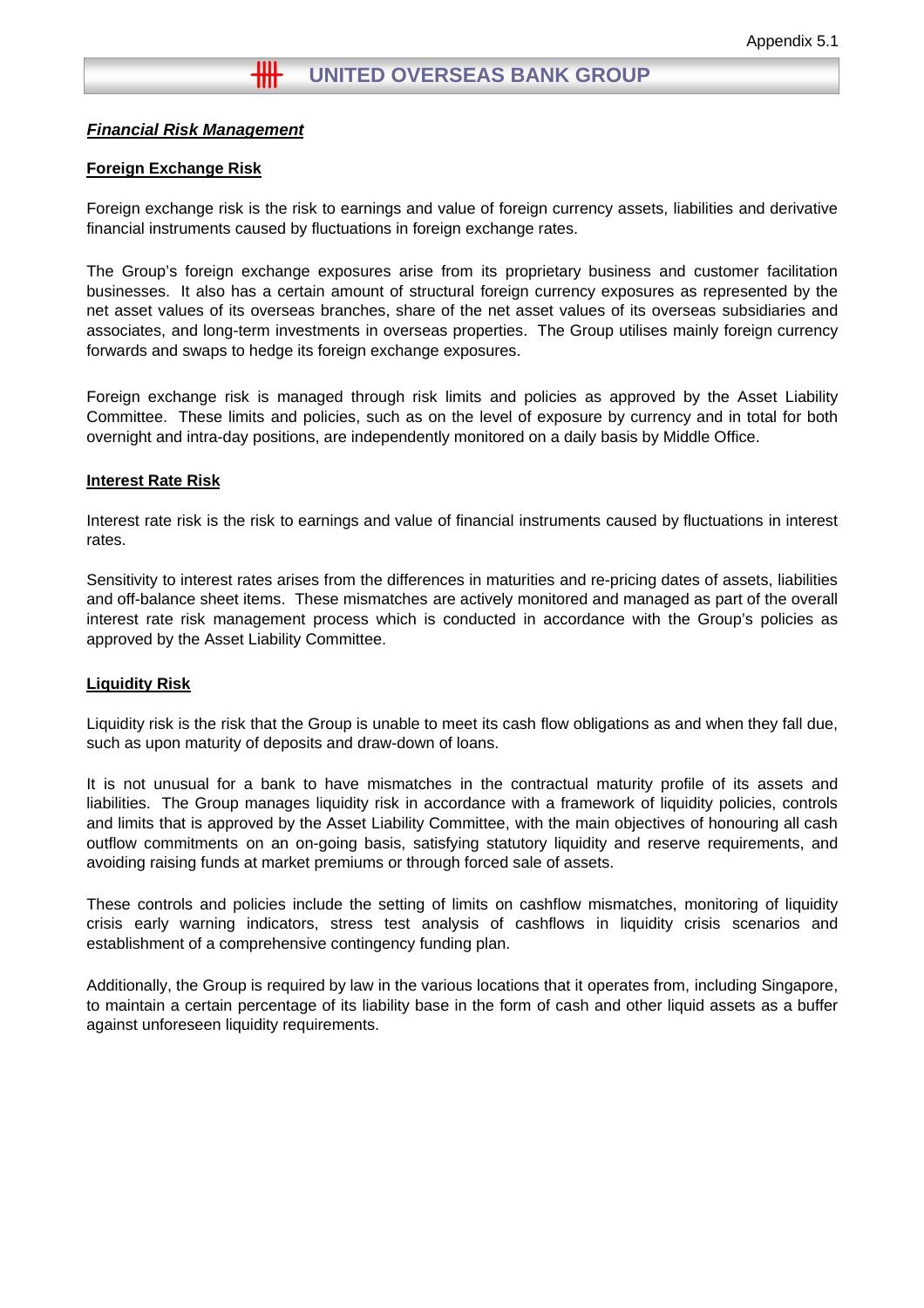# **WE UNITED OVERSEAS BANK GROUP**

#### *Value-at-Risk (VaR)*

The risk taken by the Group, as reflected by the level of VaR, is dependent on the level of exposure taken by the Group and the level of market prices for the relevant period that are used in the computation of VaR.

The Group's Daily Diversified VaR, as at 31 December 2004, was \$7.71 million and comprised mainly interest rate risk (including credit spread risk) (79%), foreign exchange risk (11%) and equity / volatility risk (10%).



The Group's Daily Diversified VaR for 2004, averaging \$4.39 million, ranged between a low of \$2.07 million and a high of \$10.02 million:

**18%**

Foreign Exchange Risk

| Group Daily Diversified VaR (\$ million) | 31-Dec-04 | High      | Low       | Average |
|------------------------------------------|-----------|-----------|-----------|---------|
| Interest rate                            | 7.97      | 9.55      | 0.39      | 3.48    |
| Foreign exchange                         | 1.09      | 3.34      | 0.52      | 1.38    |
| <b>Equity / volatility</b>               | 1.00      | 4.16      | 0.41      | 1.58    |
| <b>Diversification effect</b>            | (2.39)    | <b>NM</b> | <b>NM</b> | (2.03)  |
| <b>Total VaR</b>                         | 7.71      | 10.02     | 2.07      | 4.39    |
|                                          |           |           |           |         |
| Group Daily Diversified VaR (\$ million) | 31-Dec-03 | High      | Low       | Average |
| Interest rate                            | 2.30      | 2.82      | 1.17      | 1.82    |
| Foreign exchange                         | 1.05      | 5.81      | 0.60      | 1.43    |
| Equity / volatility                      | 2.62      | 3.76      | 0.64      | 1.75    |
| Diversification effect                   | (1.94)    | <b>NM</b> | <b>NM</b> | (1.90)  |
| <b>Total VaR</b>                         | 4.03      | 6.81      | 1.95      | 3.11    |

NM denotes not meaningful to compute diversification effect because the high and low may occur on different days for different risk types.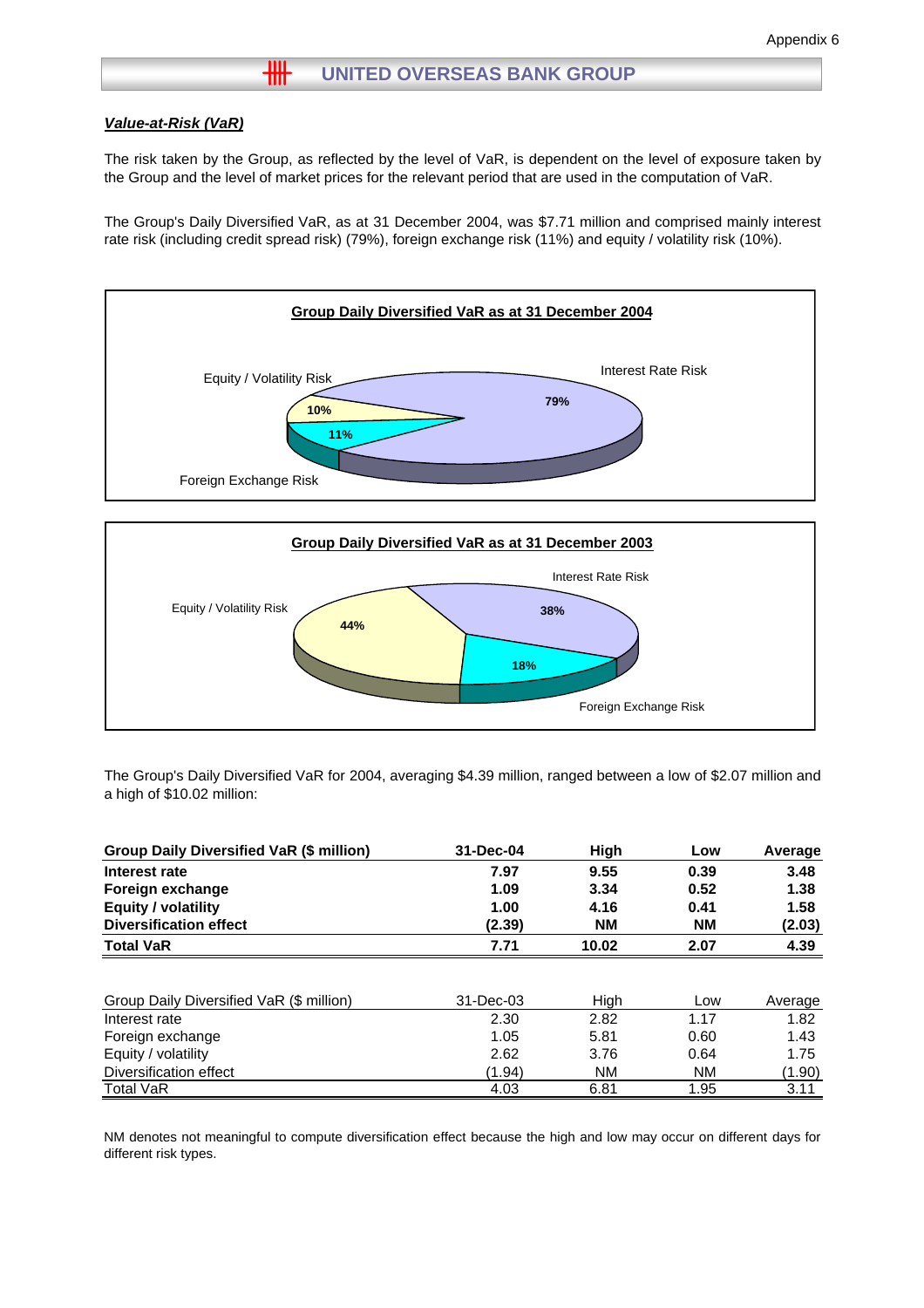# *Value-at-Risk (VaR)*